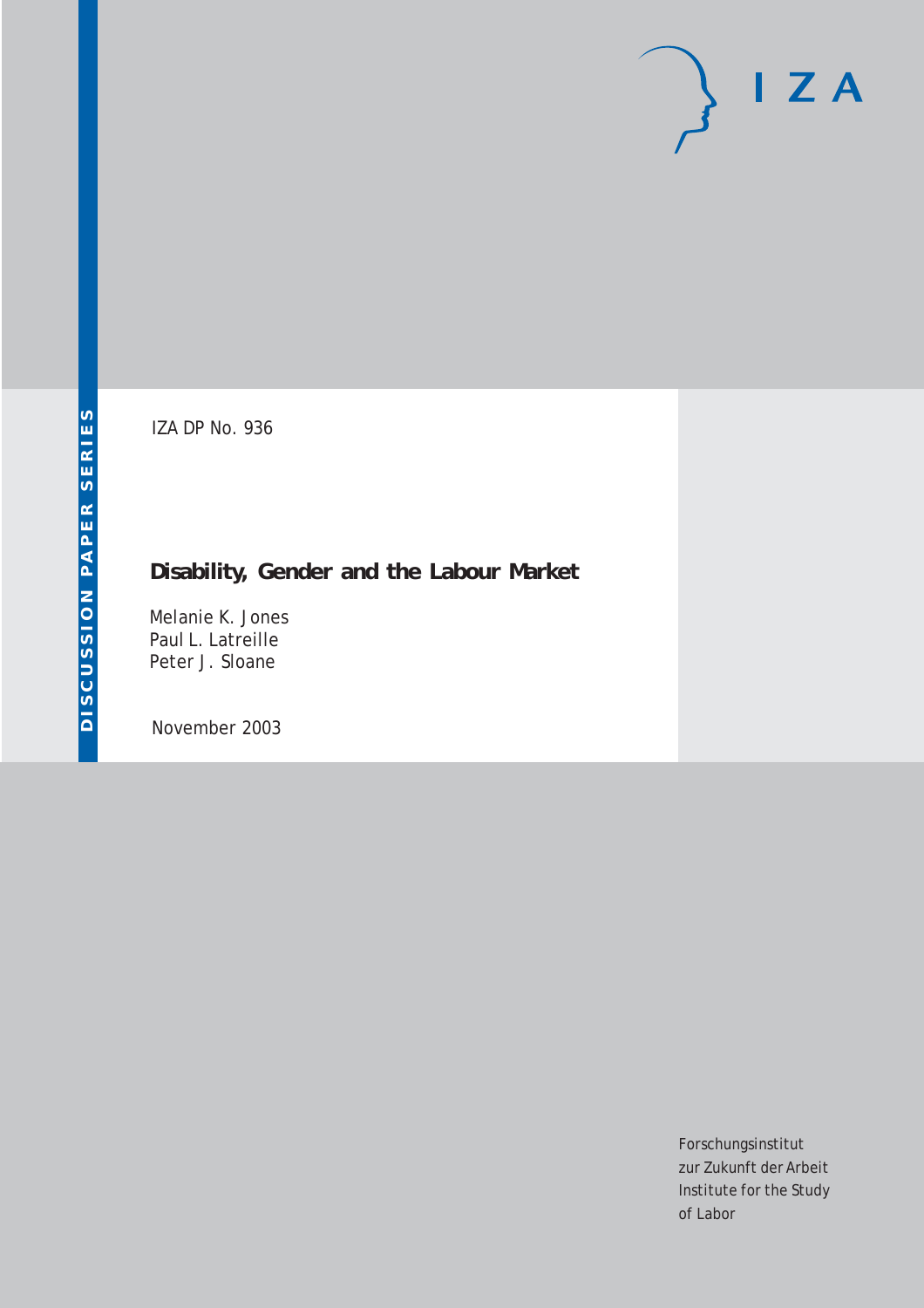# **Disability, Gender and the Labour Market**

## **Melanie K. Jones**

*University of Wales Swansea* 

## **Paul L. Latreille**

*University of Wales Swansea* 

## **Peter J. Sloane**

*University of Wales Swansea and IZA Bonn* 

## Discussion Paper No. 936 November 2003

IZA

P.O. Box 7240 D-53072 Bonn **Germany** 

Tel.: +49-228-3894-0 Fax: +49-228-3894-210 Email: [iza@iza.org](mailto:iza@iza.org)

This Discussion Paper is issued within the framework of IZA's research area *Welfare State and Labor Market.* Any opinions expressed here are those of the author(s) and not those of the institute. Research disseminated by IZA may include views on policy, but the institute itself takes no institutional policy positions.

The Institute for the Study of Labor (IZA) in Bonn is a local and virtual international research center and a place of communication between science, politics and business. IZA is an independent, nonprofit limited liability company (Gesellschaft mit beschränkter Haftung) supported by Deutsche Post World Net. The center is associated with the University of Bonn and offers a stimulating research environment through its research networks, research support, and visitors and doctoral programs. IZA engages in (i) original and internationally competitive research in all fields of labor economics, (ii) development of policy concepts, and (iii) dissemination of research results and concepts to the interested public. The current research program deals with (1) mobility and flexibility of labor, (2) internationalization of labor markets, (3) welfare state and labor market, (4) labor markets in transition countries, (5) the future of labor, (6) evaluation of labor market policies and projects and (7) general labor economics.

IZA Discussion Papers often represent preliminary work and are circulated to encourage discussion. Citation of such a paper should account for its provisional character. A revised version may be available on the IZA website ([www.iza.org](http://www.iza.org/)) or directly from the author.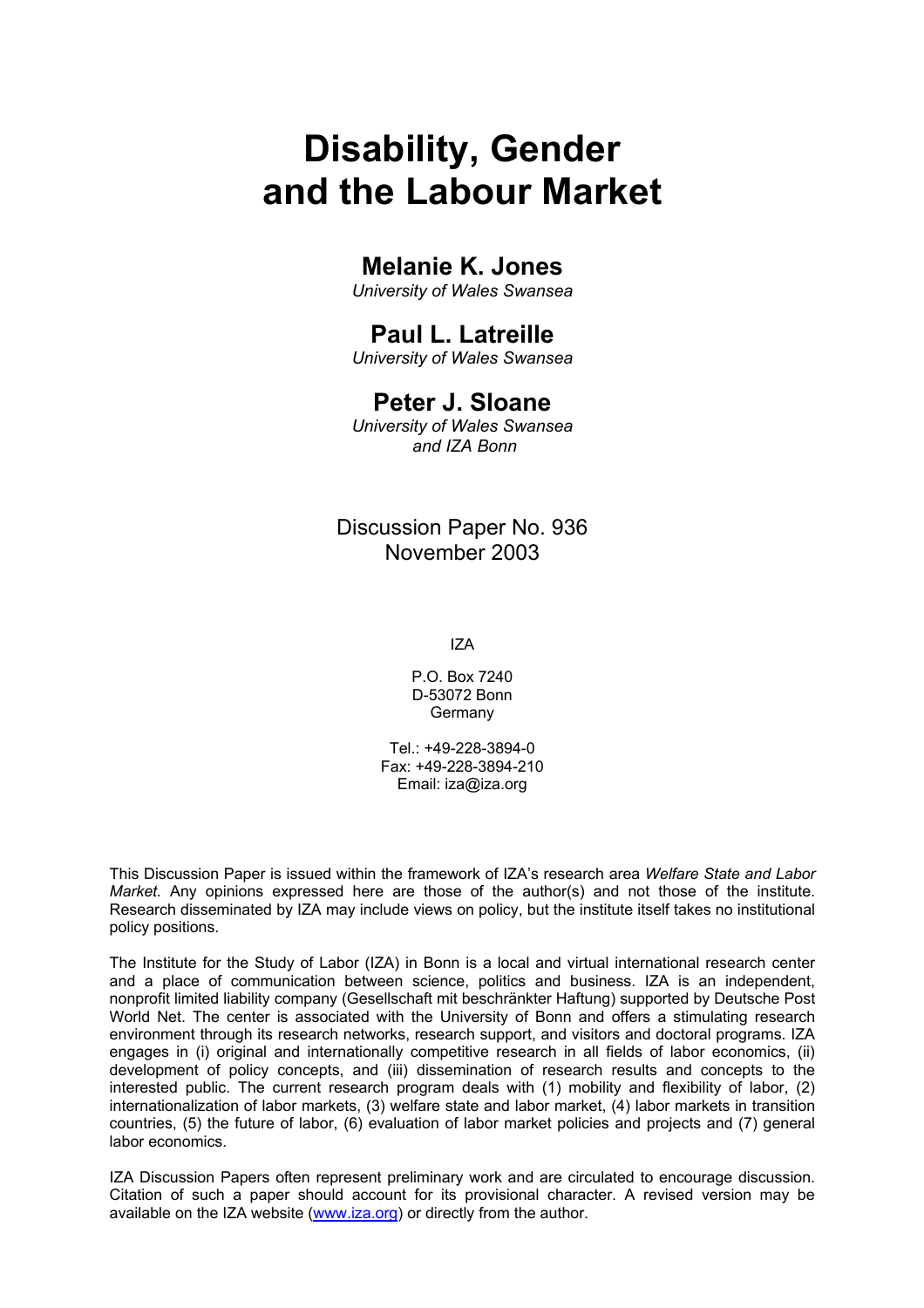IZA Discussion Paper No. 936 November 2003

## **ABSTRACT**

## **Disability, Gender and the Labour Market**

Using data from the 2002 LFS, we examine the impact of disability on labour market outcomes by gender. Our results indicate that substantial differences in both the likelihood of employment and levels of earnings exist, despite several years of operation of the Disability Discrimination Act. Significant heterogeneity within the disabled group is identified: those suffering from mental health forms of disability fare particularly badly. Wage decompositions suggest the 'penalty' for disability is greater for women than for men. Using the Baldwin and Johnson (1992) methodology, we find the employment effects associated with wage discrimination against the disabled are very small.

JEL Classification: 11, J2, J3

Keywords: disability, gender, employment, wage discrimination, decomposition analysis

Corresponding author:

Peter J. Sloane Department of Economics University of Wales at Swansea Singleton park Swansea, SA2 8PP United Kingdom Tel.: +44 1792 295 168 Fax: +44 1792 295 872 Email: [p.j.sloane@swansea.ac.uk](mailto:p.j.sloane@swansea.ac.uk)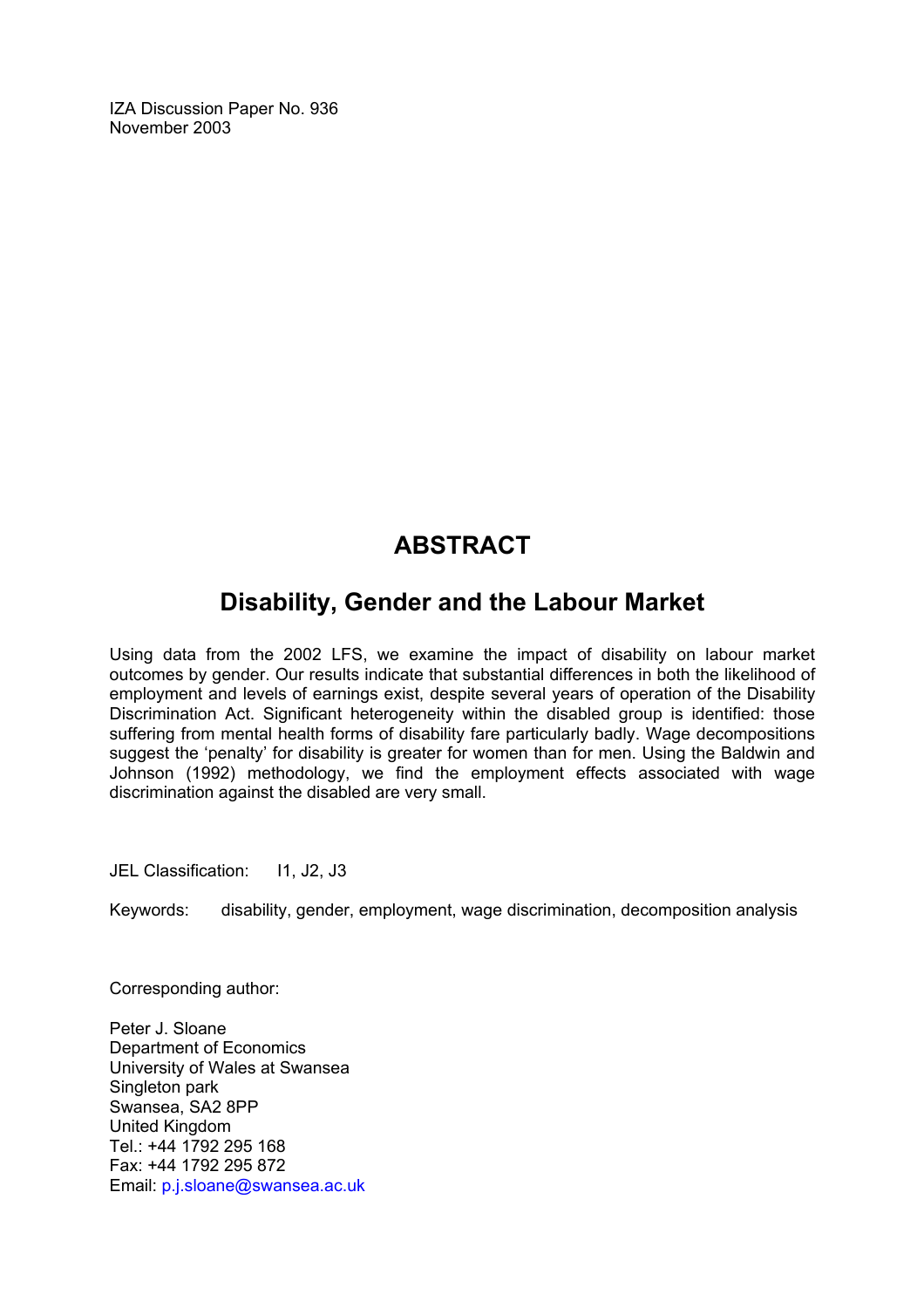#### **1. INTRODUCTION**

1

The economic analysis of disabled workers with respect to the labour market has been surprisingly neglected in the UK, especially given the numerical size of this group<sup>1</sup>. Using the 2001 Labour Force Survey (LFS) Smith and Twomey (2002) note that nearly one in five people of working age had a current long term disability in the UK; this amounts to some 3.7 million men and 3.4 million women. As the European Foundation (2003) notes, although cultural factors may operate both across and within countries to influence the incidence of reported disability, only Finland has a higher percentage of the working age population reporting chronic illness or disability than the UK<sup>2</sup>. The contrast in labour market outcomes for disabled and non-disabled persons is stark: the employment rate for the disabled is just 48%, compared to a rate of 81% for the non-disabled, while for those disabled people in employment, average earnings are substantially lower than for their non-disabled counterparts.

The above figures are especially striking when considered in the context of legislative and other reforms over the last few years aimed at securing improvements in the labour market position of disabled individuals. The major legal change in this regard was the passing of the Disability Discrimination Act (DDA) in 1995, which was designed to protect the disabled against discrimination and to facilitate and enhance their access to employment by imposing obligations on employers (with 15 or more employees) to make reasonable adjustment to their premises and/or employment arrangements<sup>3</sup>. In addition, a Disability Rights Commission provides advice

<sup>&</sup>lt;sup>1</sup> This contrasts sharply with the US where there has been a substantial increase in publication on such issues following the passing of the Americans with Disabilities Act (ADA) in 1990.

<sup>&</sup>lt;sup>2</sup> Within the UK the average rate was 18.8% in 2000, but this varied between 15.8% in the South East and 23.9% in the North East. The differential between regional rates is relatively higher among older persons.

<sup>&</sup>lt;sup>3</sup> The 1997 Treaty of Amsterdam extended the coverage of Community Law to cover, *inter alia*, disabilities, and an EU directive of November 2000 prohibits any direct or indirect discrimination based on disability with respect to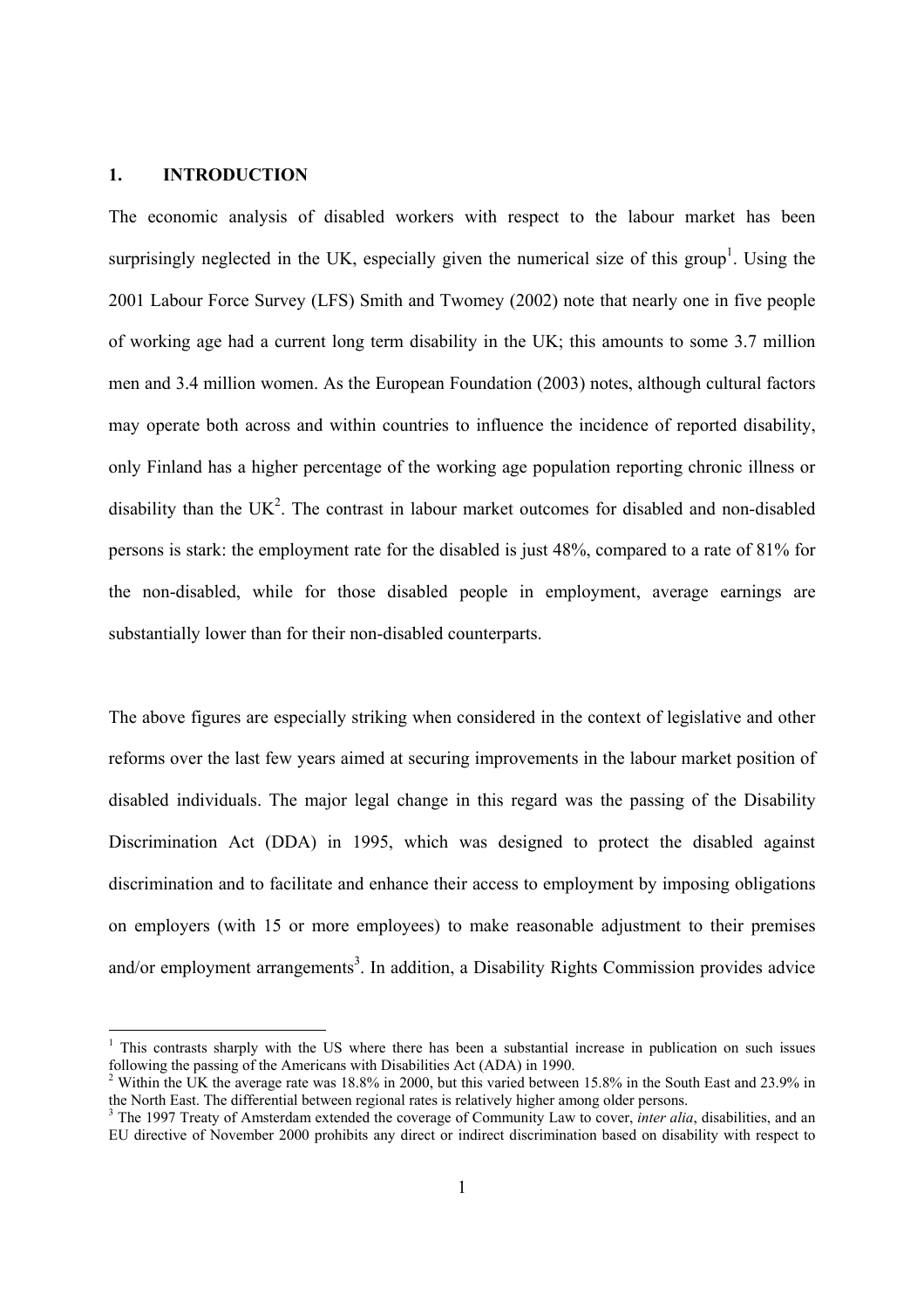and information, supports disabled persons in securing their rights under the DDA, and campaigns on behalf of this group. The Government has also improved incentives to work via the tax and benefit system and more particularly through the Disabled Person's Tax Credit, while the New Deal for Disabled People (NDPP) introduced in July 2001 further attempts to help those out of employment to get back into work. This last policy measure is a voluntary programme whereby disabled people have access to a network of Jobs Brokers whose role is essentially to provide advice about the local labour market and to support individuals in finding and retaining work.

A key issue for policymakers is to determine the extent to which such reforms have achieved their objectives. However, estimation of the impact of legislation and other policy measures in this area is hazardous for a number of reasons. In this regard work in the US is more advanced, and a number of studies has attempted to estimate the employment effects of the Americans with Disabilities Act (ADA). Thus, De Leire (2000) found that on average over the post ADA period, employment of men with disabilities was 7.2% lower than before the Act was passed. Similar results were obtained by Acemoglu and Angrist (2001), who point out that although the number of disability transfer payments went up, this cannot on its own explain the decline in employment. Consistent with ADA being the explanation, the impact was greater in larger firms (smaller firms being exempt) and in States with more ADA-related discrimination charges. The implication of these results is that the legislation reduced the demand for disabled workers by raising the costs of employing such workers by more than the increase in demand brought about by any reduction in discrimination. However, these results have been questioned on the grounds

employment and occupation. One implication is that the UK will have to extend the coverage of the DDA to cover all employers, including those employing fourteen or fewer workers.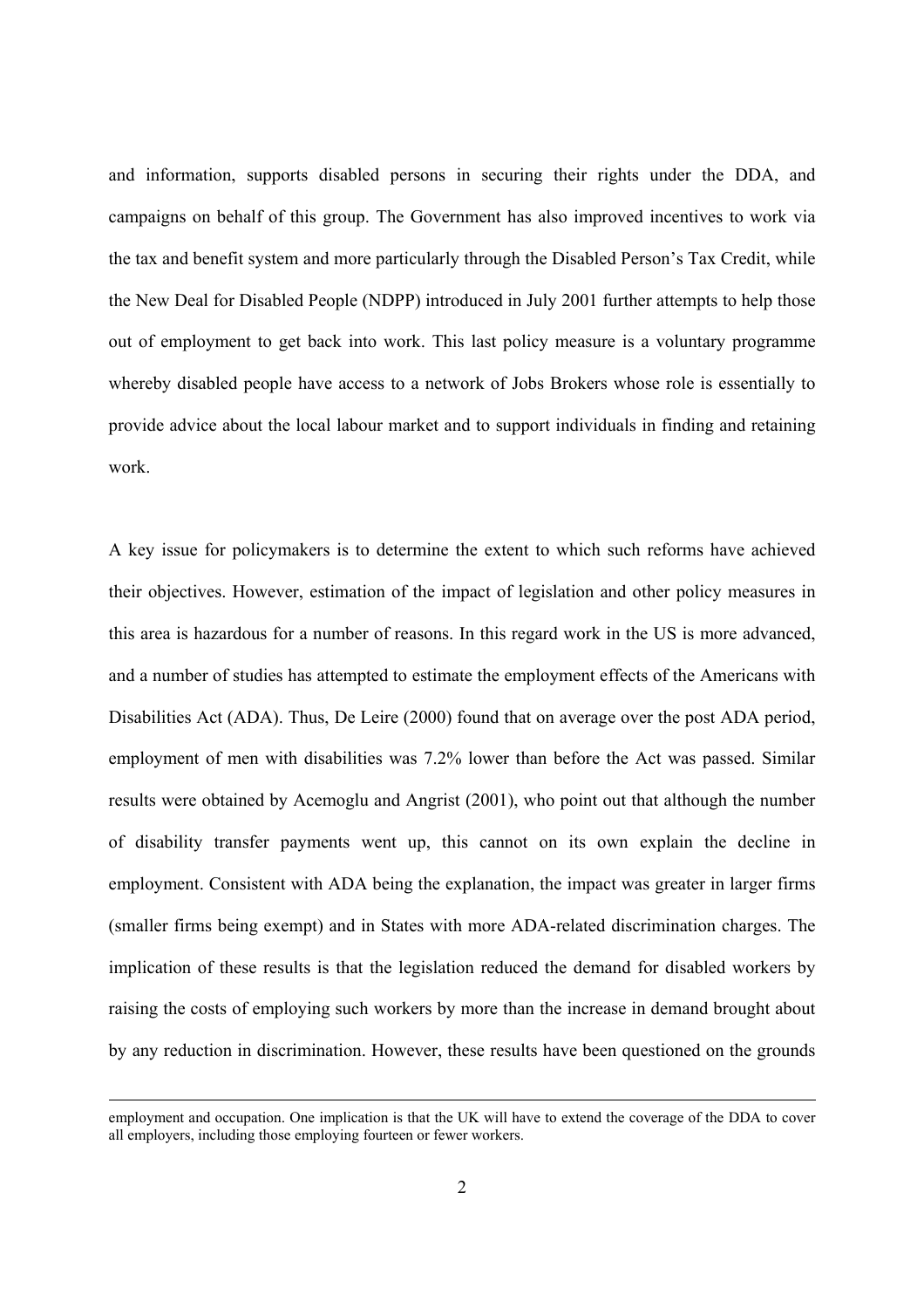that the work disability measure used may not accurately reflect coverage under the ADA. Legislation may, by removing the stigma of disability, encourage more individuals to report a disability. Further, some who previously reported a disability prior to the legislation may not do so subsequent to its introduction if improvements to the workplace mean they are no longer limited in their work<sup>4</sup>. As Kruse and Schur  $(2003)$  conclude, the analysis of the employment effects of disability legislation is confounded by changes in the composition of those reporting disabilities, the role of disability income and the relative effects of business cycles on workers with and without disabilities.

In the UK, no comparable studies exist that attempt to examine the impact of the DDA. Indeed, to our knowledge there are very few extant economic studies of the labour market outcomes of the disabled. Blackaby *et al*. (1999) is a comprehensive report prepared for the then Department for Education and Employment (DfEE) using data from the 1991 Census, 1992-4 Quarterly LFS data and the General Household Survey (GHS). Irrespective of data source, the findings indicate that the unemployment probabilities of the disabled/those with long-term health problems are higher than for the non-disabled/those without long-term health problems, while their earnings are lower. Differences in characteristics (productivity) account for a maximum of around half of the differences, the employment differential being perceived as the more substantial (confirming the figures above).

1

<sup>&</sup>lt;sup>4</sup> Kreider (1999) also points out that we should be cautious in particular about responses from those out of employment, as certain incentives may cause systematic over-reporting of the extent to which a health condition limits work capacity, since health-related work limitations are a socially acceptable reason for not working. Such over-reporting is particularly prevalent among non-working women, high school drop-outs, non-whites and former blue-collar workers. Such biases will lead to over-estimates of the effects of limitations on non-work activity and under-estimates of the effect of income on such activity.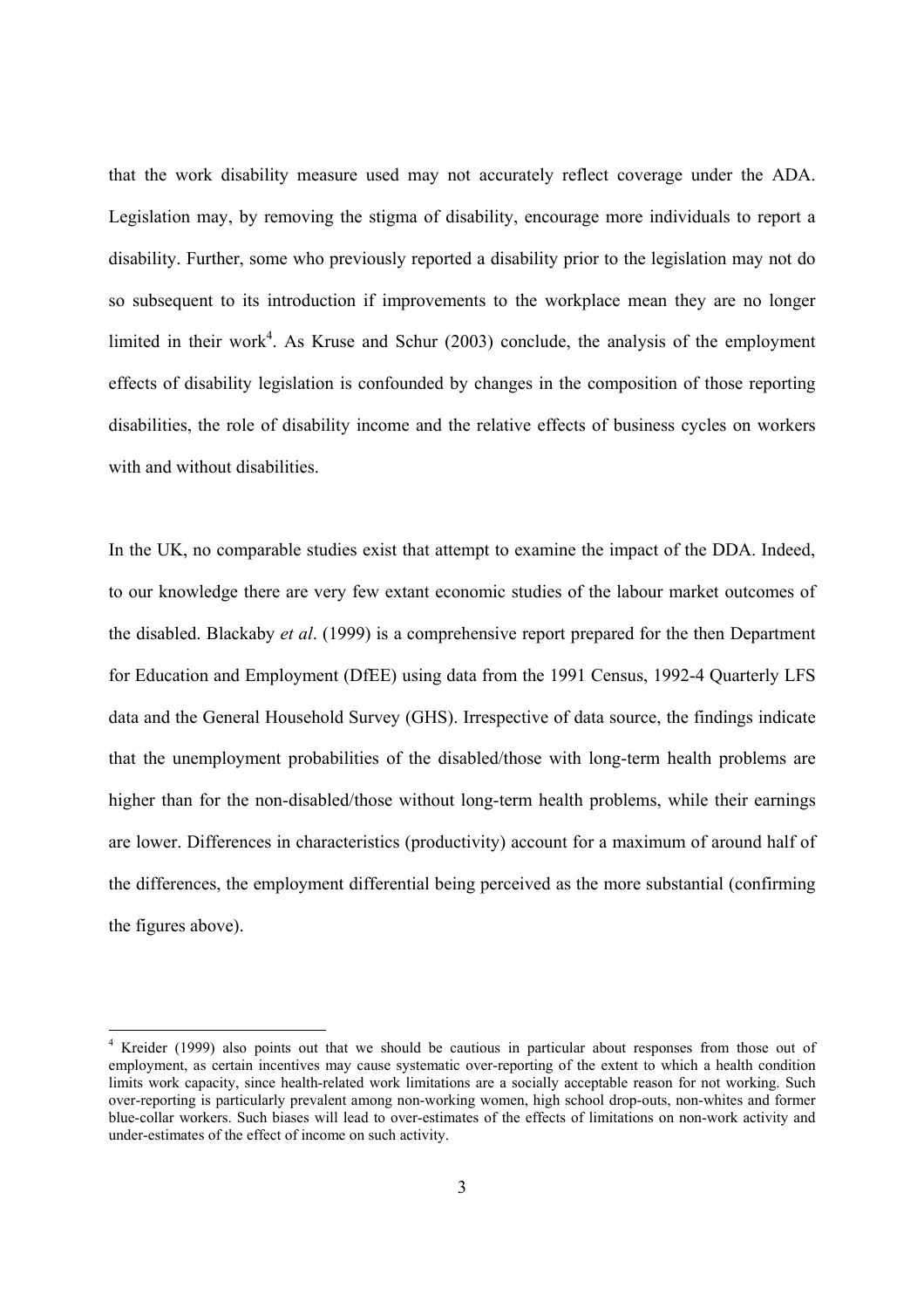The only study published in an economics journal to date, is that by Kidd *et al*. (2000) which uses data from the 1996 LFS, but restricts the analysis to males only. These authors again find that human capital/productivity characteristics differences between the disabled and non-disabled explain around 50% of the wage and participation rate differentials between the two groups. They therefore conclude that, notwithstanding difficulties in interpretation, the size of the residual or unexplained element of the difference (in wages) suggests that it "may, in part, be addressed by the implementation of the 1995 Disability Act" (2000: 979).

The present paper in large part adopts the approach in Kidd *et al*. using more recent data from the LFS. Importantly however, we do not attempt a formal evaluation of the impact of the DDA using the results of Kidd *et al*. as a base or benchmark against which to gauge progress. This is in part due to the fact that similar problems apply to those experienced by US researchers examining the ADA. However, these difficulties are compounded in the UK context by a change in the order of the disability questions in the LFS. More specifically, until the Winter of 1997 individuals were asked:

- 1) if they had health problems which would affect any kind of paid work they might do; and
- 2) if the health problem would be expected to last more than a year.

From Spring 1997 the order in which these questions were asked was reversed (and an additional question was asked about the amount of paid work the disabled can do). As Cousins, Jenkins and Laux (1998) note, this simple change identified 24% fewer respondents in the UK reporting a long-term disability which affected the kind of work they might do, and of those it did identify a greater proportion were economically inactive. This makes any attempt to estimate the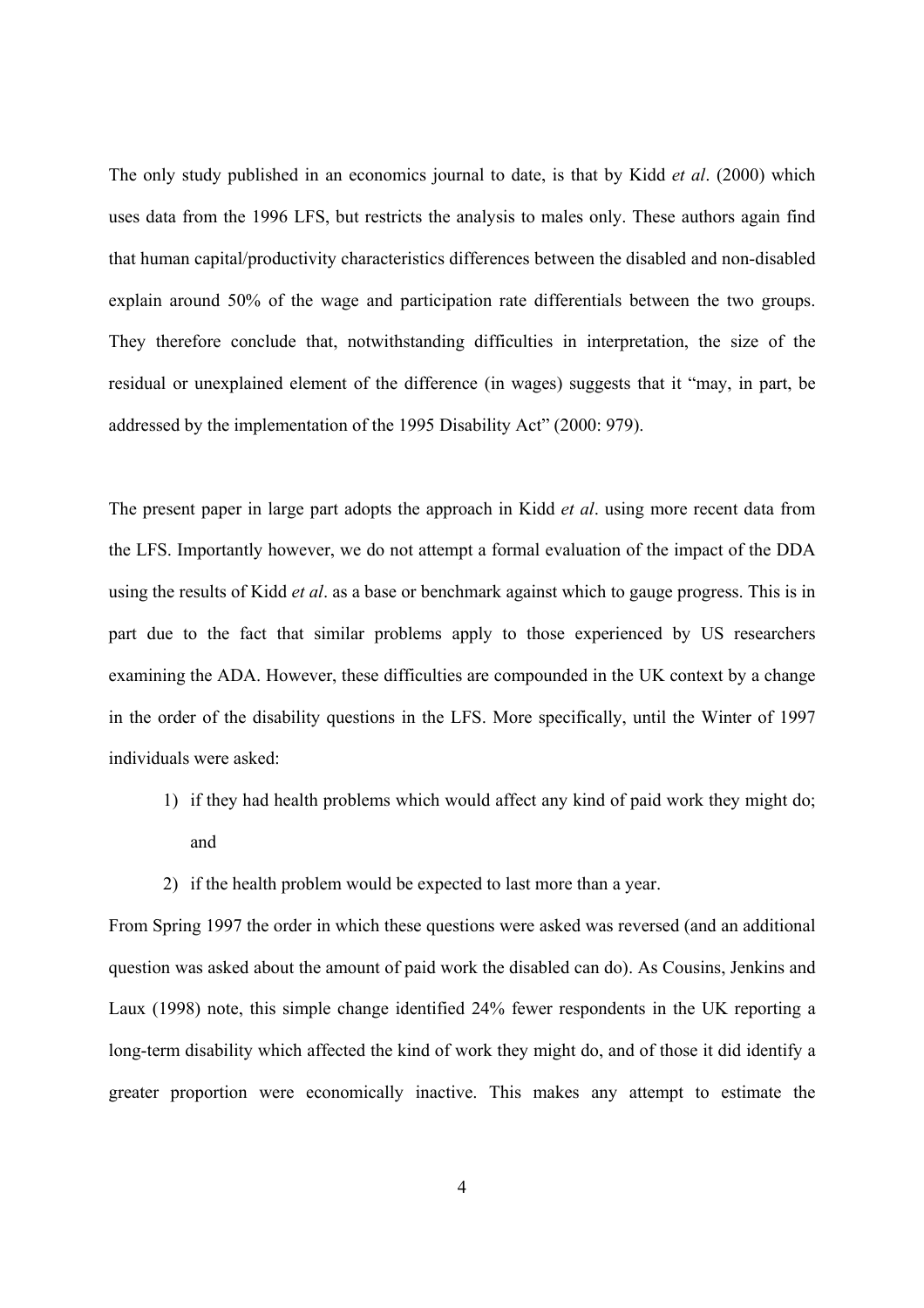employment effects of the DDA using the LFS hazardous<sup>5</sup>, although we do attempt to offer some insights into its likely impact. In the light of the above difficulties of interpretation concerning pre- and post-legislative changes, both generally and more specifically using the LFS, the present paper focuses instead on gender differences in disability effects in the labour market. Since the relative position of women in the labour market in general is inferior to that of men, at least in terms of earnings, it is clearly of interest to ascertain whether disabled women are similarly disadvantaged relative to disabled men<sup>6</sup>. However, long-term illness affects manual workers disproportionately and men are heavily concentrated in these jobs relative to women, so this is an empirical issue. Further, comparing men and women overcomes many of the difficulties outlined above. The disability rates for men and women of working age are very similar and there is no evidence of differential reporting bias according to gender. Given that the results in Kidd *et al*. (2000) were restricted to males only, we believe extending the analysis to consider both sexes constitutes an important and original contribution to the UK literature.

In addition, while most studies of discrimination focus on between-group differences in economic outcomes, we also identify within-group differences. Disability varies both in type and intensity, leading to the possibility of omitted variable bias when differences in functional capabilities are excluded. The problem is that it is generally not possible to incorporate these into the analysis of between group differences, since the non-disabled, by definition, do not possess

-

<sup>&</sup>lt;sup>5</sup> Seasonal differences in the LFS mean that it is not appropriate to limit the analysis to a single quarter. The LFS recorded 16% more disabled in Winter 1997 than in Spring 1997. Hence the ONS suggests data for Summer, Autumn and Winter are more reliable and imply a decline of only 10% in the number of disabled compared to the results from the earlier question format.

 $6$  Haveman *et al.* (2000) find that disabled men fare somewhat better than disabled women when comparing the size of family income. Stapleton and Burkhauser (2003) using the US Current Population Survey found that mean household income of working-age men without disabilities increased by 12.6% between 1989, a peak year in the 1980s business cycle, and 2000, a peak year in the 1990s business cycle, compared to a fall of 2.9% over the same period for men with disabilities. The corresponding figures for women increased by 12.6% and 5.6% respectively.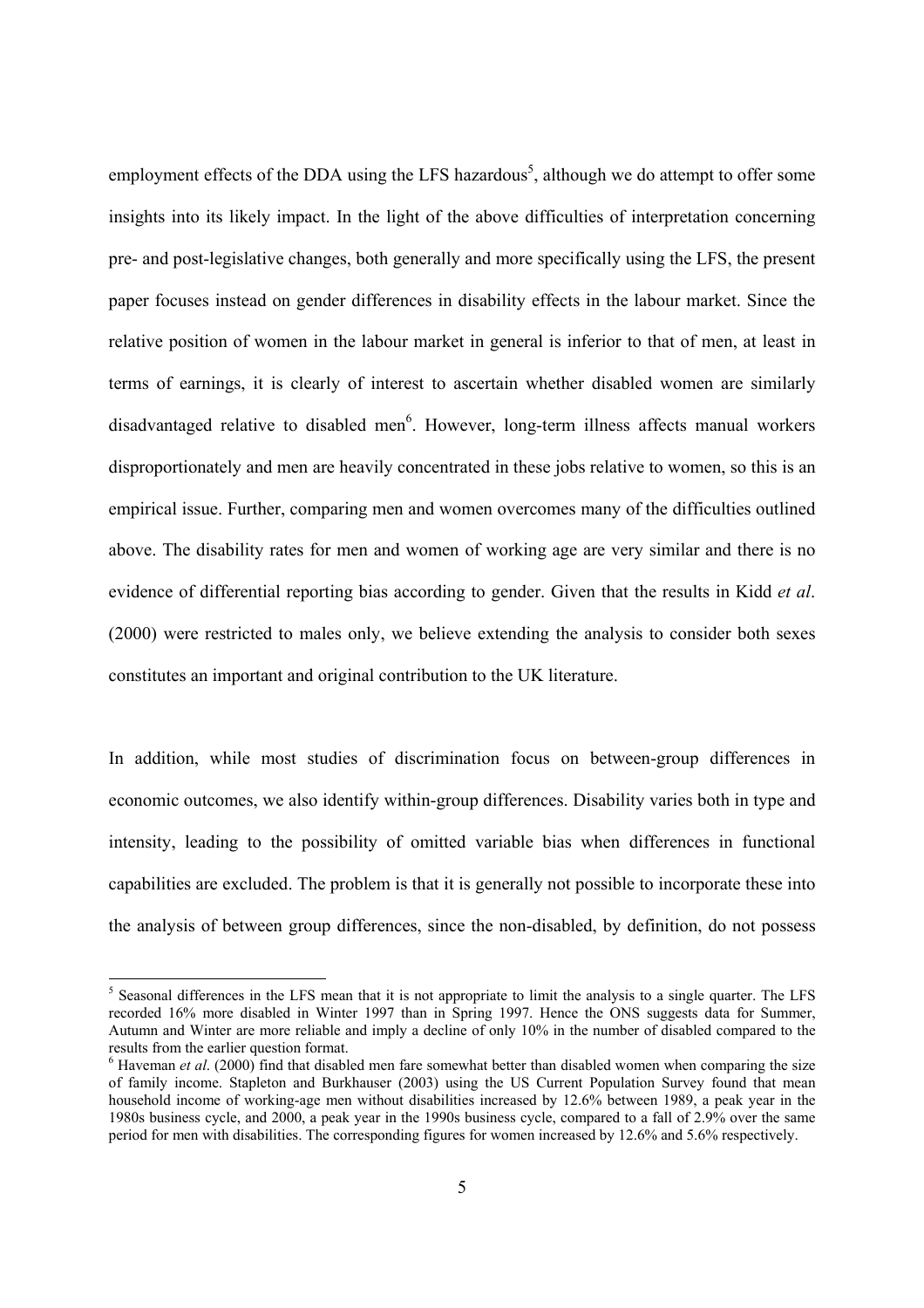such disabilities. However, we can compare the case of disabled men and women, including functional limitations in both equations (see Salkever and Domino,  $2000$ )<sup>7</sup>. To anticipate our results somewhat, it is clear that significant differences do exist between types of disability. This is most notable for individuals with mental health problems, whose labour market position appears especially adversely affected. This has potentially important implications for the design of policy, which has hitherto largely focused on physical impairment and adaptation.

The remainder of the paper is structured as follows. In Section 2 we set out the empirical methodology employed, followed in Section 3 by a brief description of the data. Results appear in Section 4, together with a discussion of the implications deriving from these, while conclusions follow in Section 5.

#### **2. METHODOLOGY**

-

The standard labour economics model assumes that individuals select that combination of consumption and hours of work which maximises their utility, subject to budget and time constraints. Health may be incorporated into the standard model, either through the budget constraint (via a lower wage offer), the time constraint (via more absences lowering time available for work) or through the utility function itself if poor health reduces utility (see Ettner, 2000).

We follow the traditional labour force participation model in assuming that an individual decides upon whether or not to enter the labour market on the basis of a comparison between the

 $<sup>7</sup>$  However, their results were rather mixed. Their employment probit results suggest that persons with severe</sup> disabilities are more likely to be employed, rather than less, although their wage regressions suggest that those with severe disabilities do earn less.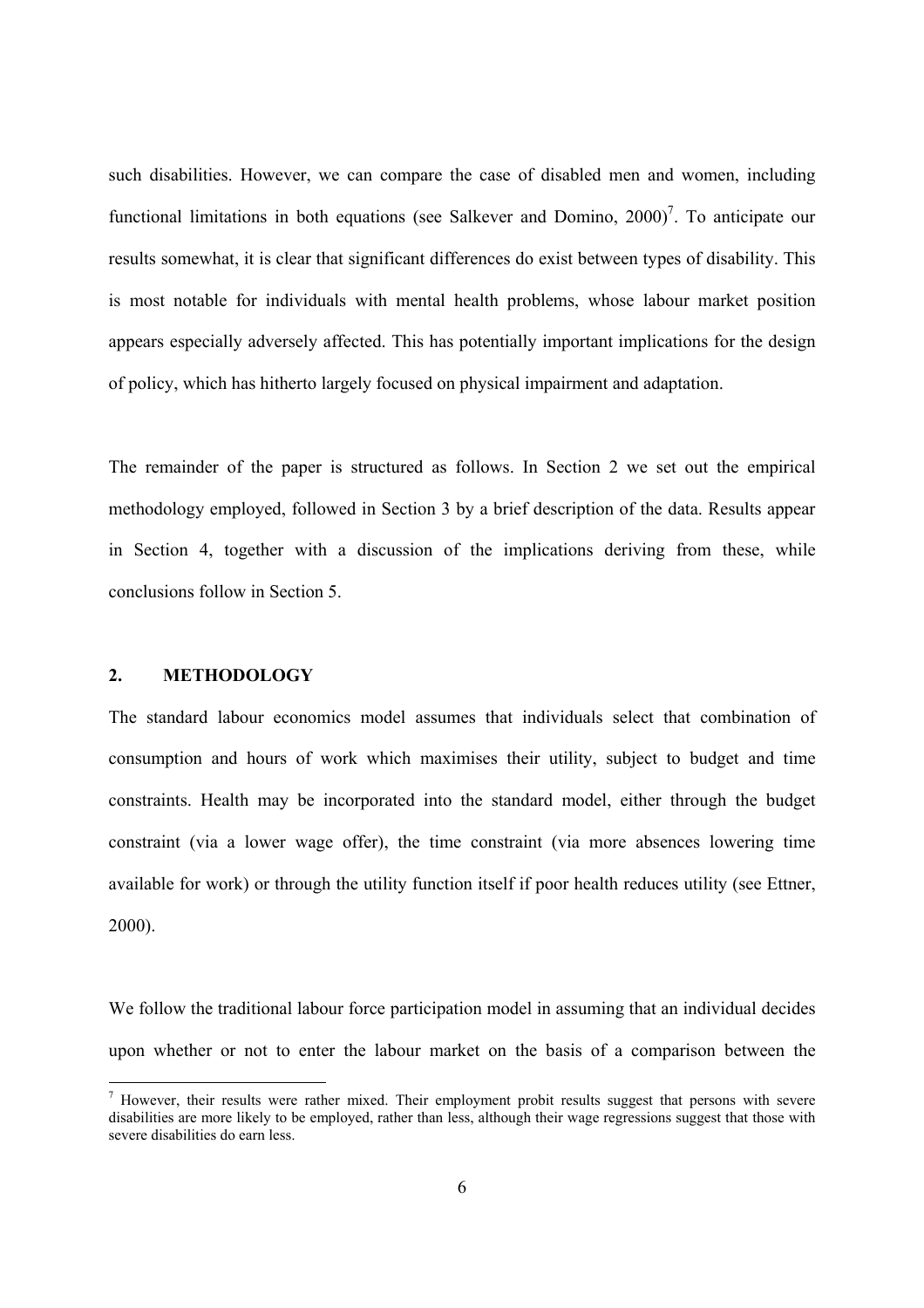employer's wage offer and his or her reservation wage. Low employment rates<sup>8</sup> could be due in part to high reservation wages associated with certain types of disability as a consequence of disability income transfers and the extra demands on time and energy required to participate in the labour force. Low employment rates might also be due to low market wage rates offered to the disabled as a consequence of lower levels of productivity and/or employer discrimination (Kruse and Schur, 2003).

There are two types of individual: the disabled, represented by *D* and the non-disabled by *N*. For both of these types the wage offer equation is given by:

$$
W_{ij}^O = \beta_j X_{ij} + v_{ij} \quad (j = D, N) \tag{1}
$$

where  $W_{ij}^O$  denotes the logarithm of the (offer) wage,  $X_{ij}$  is a vector of productivity related characteristics for individual i of type j and  $\beta$  i the associated rates of return, making the normal assumptions of the human capital model. The reservation wage is given by:

$$
W_{ij}^R = \alpha_j Z_{ij} + \varepsilon_{ij} \quad (j = D, N)
$$
 (2)

where the vector *Z* incorporates the conventional human capital variables, with the addition of factors influencing the value of time (such as the number of dependent children). We do not directly observe the reservation wage, which is a latent variable, but rather the indicator variable *I*, where *I* = 1 if  $W_{ij}^O > W_{ij}^R$  and 0 otherwise. Thus, the probability that an individual works is:

$$
P_r\left[W_{ij}^O - W_{ij}^r > 0\right] = P_r\left[\beta_j X_{ij} - \alpha_j Z_{ij} > \varepsilon_{ij} - \nu_{ij}\right]
$$
\n(3)

-

<sup>&</sup>lt;sup>8</sup> It should be noted that our definition of participation in the empirical section is based on the observation of a positive wage for a particular individual, and therefore strictly speaking relates to employment. This clearly understates the true extent of participation to the extent that it treats the unemployed as non-participants and excludes those in employment with missing wage data (see below).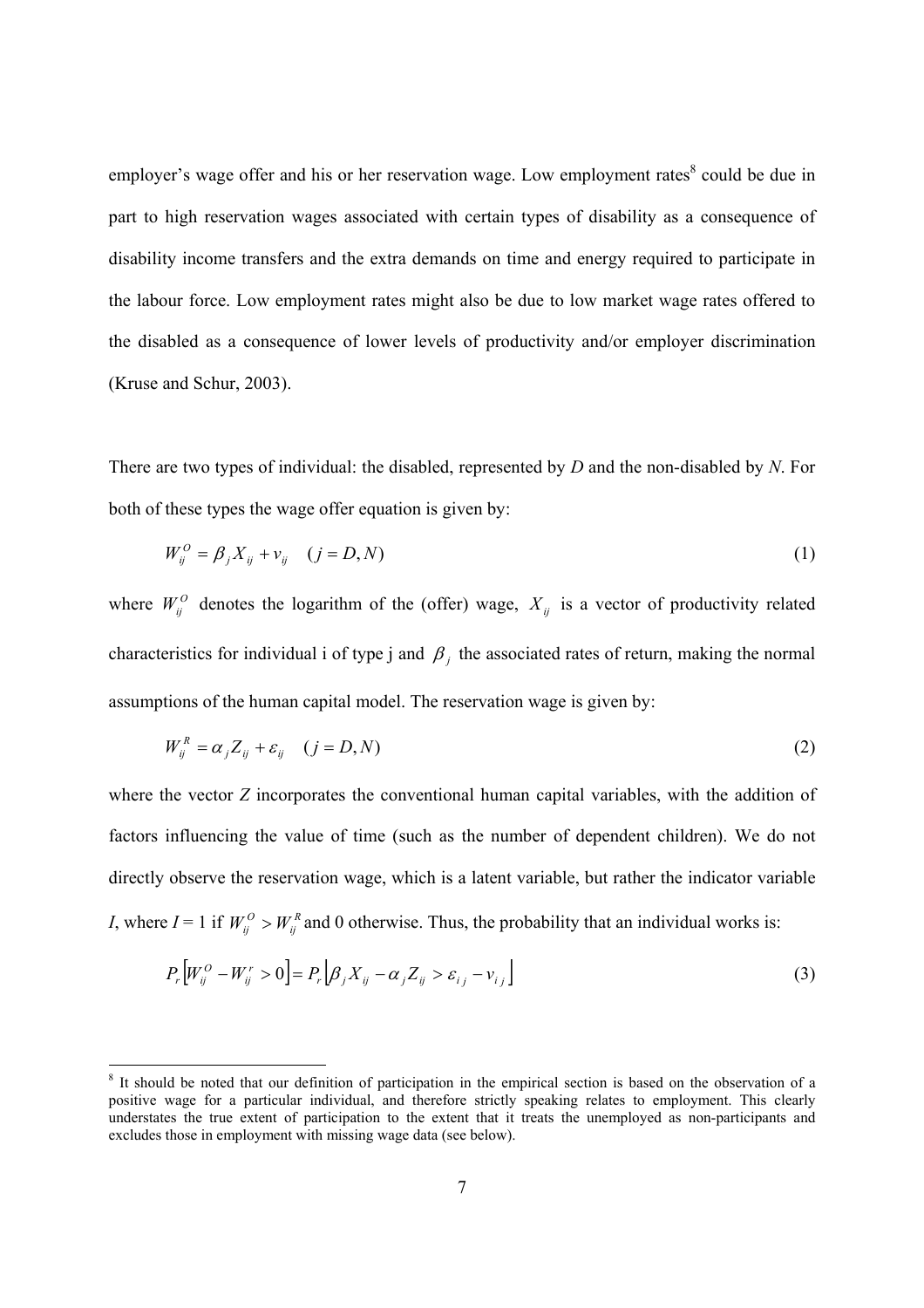Assuming that  $v_{ij}$  and  $\varepsilon_{ij}$  are normally distributed the labour force participation (employment) equation may be estimated by a probit specification.

In estimating the wage equation (1), it is important to correct for sample selection, given that the disabled in particular are unlikely to be a random sub-set of the population as a whole. Indeed, if wage discrimination against disabled workers is substantial and leads to those subject to significant discrimination exiting from the labour force, the estimate of true wage discrimination would be below its true level. Thus, we utilise a Heckman two-stage procedure in which the probit estimates are used to derive the inverse Mills ratio, which is used as an additional regressor in the wage equation.

In estimating the size of the discriminatory wage differential which may exist between disabled and non-disabled employees we follow earlier studies by Lambrinos (1991) and Baldwin and Johnson (1994), based on a technique developed by Reimers (1983). The difference in wage offers between non-disabled (*N*) and disabled (*D*) employees can be decomposed as:

$$
\overline{W}_N - \overline{W}_D - (c_N \overline{\lambda}_N - c_D \overline{\lambda}_D) = (\overline{X}_N - \overline{X}_D)
$$
  
\n
$$
\left[ \Omega \hat{\beta}_N + (1 - \Omega) \hat{\beta}_D \right] + \left[ \overline{X}_N (1 - \Omega) - \overline{X}_D \Omega \right] (\hat{\beta}_N - \hat{\beta}_D)
$$
\n(4)

The left-hand side of equation (4) then represents the difference in mean wage offers between non-disabled and disabled employees. The first term on the right-hand side represents that part of the difference in wage offers which is attributable to differences in productivity, while the second term represents that part of the wage difference which is unexplained. The latter is conventionally interpreted as discrimination, but here we are dependent on the types and degrees of disability captured in our measures of these to control for unobserved productivity differences.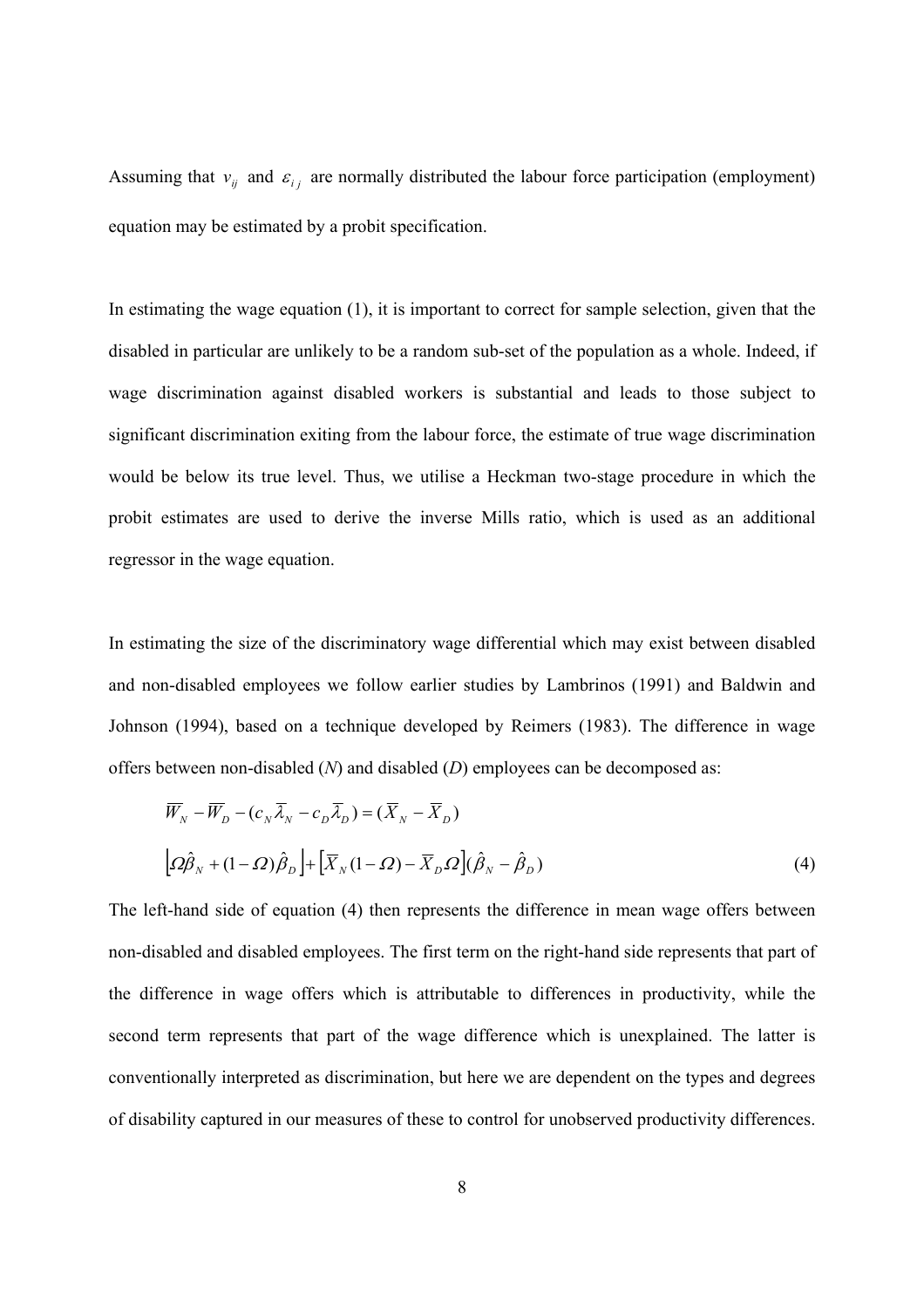$\Omega$  is a vector representing the relationship between the observed wage structure and the nondiscriminatory norm. It takes values ranging from zero to one depending on which group is the frame of reference given the typical index number problem (see Oaxaca and Ransom, 1994). We provide results using the non-disabled as the base (0), the disabled (1), taking the mean of these two results (0.5), taking ratios given by the shares of the non-disabled and disabled in the working population and finally the figure obtained from a pooled regression (\*).

It has been argued that health and employment may be endogenous. Thus in the case of mental health disability, employment may have a positive effect by increasing opportunities for social networking and role satisfaction, but also a negative effect if it increases occupational stress. In the case of physical health, positive effects may arise from the ability of higher income from work to be invested in health improvements, but negative effects from occupational hazards or stress from work overload. In such cases health may be correlated, either positively or negatively with the error term in the participation equations. Such evidence has been found by Ettner (2000) using 1993 US data. Two-thirds of her sample reported either positive or negative effects (more cases being positive than negative). However, using a two-step instrumental variable approach she finds that the effects of health on labour market outcomes are not particularly sensitive to reverse causality. For this reason, and because of the difficulty of finding appropriate instruments in our data set, no attempt is made here to deal with potential problems of endogeneity.

#### **3. DATA**

We utilise individuals in waves 1 or 5 from each of the four quarters of the 2002 LFS, so as to exclude repeated observations on the same individual (by design individuals remain in the survey for five consecutive quarters). Thus there is no longitudinal element in our sample. The disabled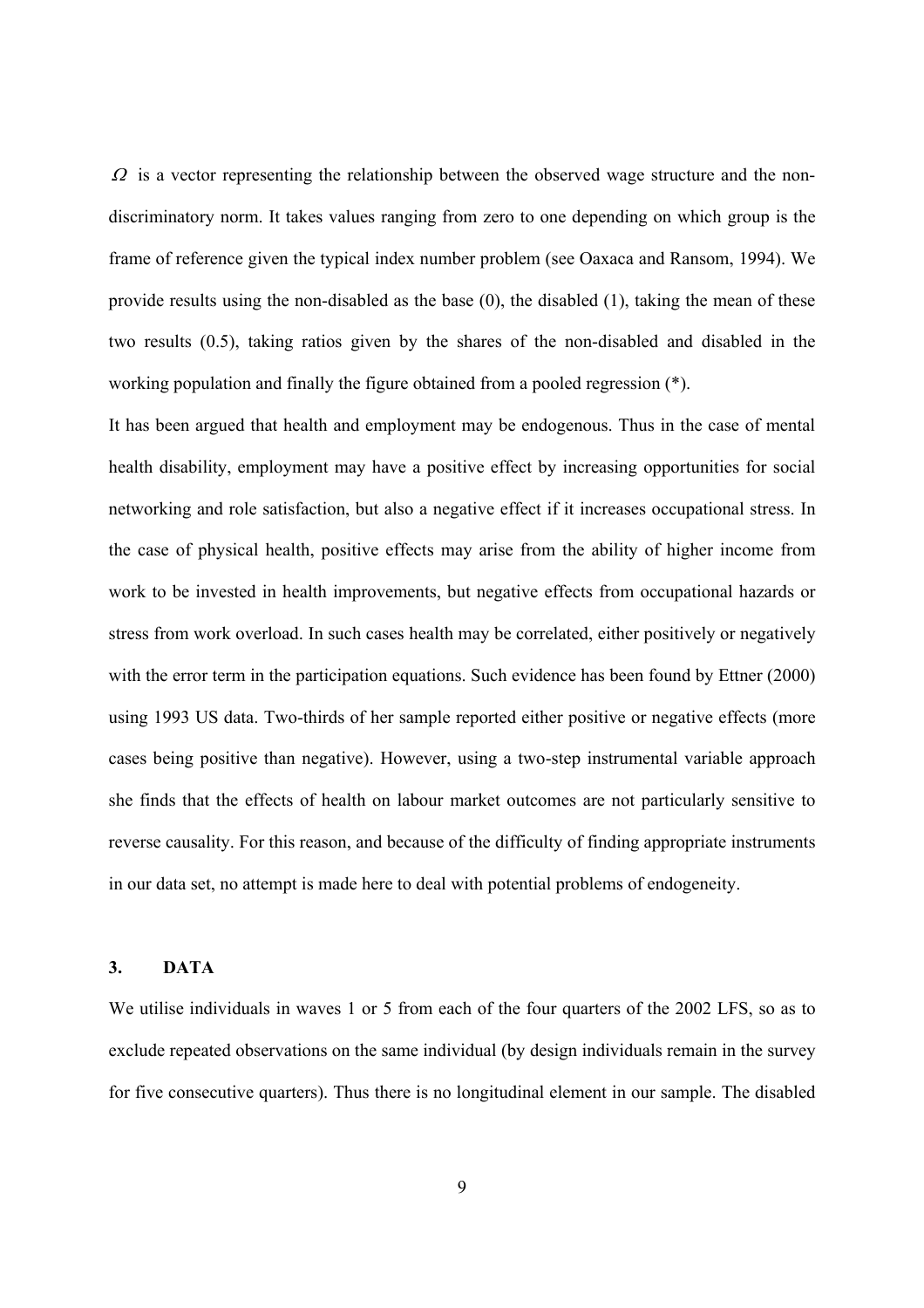are defined as individuals who have a long-term illness (twelve months or more) which limits the type or amount of work they can do, with all other individuals classified as non-disabled. As noted earlier, labour market activity equals one if the individual is an employee with a positive wage, and otherwise is  $zero<sup>9</sup>$ .

As Baldwin and Johnson note, in theory all variables in the wage equation should also be included in the employment equation, but clearly some of these variables will not be observed for those not in employment. This could adversely influence the correction for selectivity bias in our equation. Identification is obtained by including a spline variable for the number of children in the household in the employment equation if the respondent is the head of household or their spouse (zero otherwise). In addition to this, we also incorporate a dummy indicating the presence of a labour market income earner in the household in the participation equation. Finally, we use experience and its square in the wage equation, but linear and quadratic terms in age in the employment equation. Qualifications dummies and regional dummies, together with ethnic origin, type of household tenure and number of health problems appear in both employment and wage equations. The latter also includes occupational and industry dummies, the number of days off sick in the reference week, a small establishment dummy, a public sector dummy, a part-time dummy and tenure variables. The hourly pay variable is based on usual weekly pay divided by usual hours, with a dummy variable included also for the amount of usual overtime. In addition to separate estimation by reported disability status, all these equations are estimated separately for men and women, thereby allowing for the possibility that some of the independent variables may have gender specific effects.

-

<sup>&</sup>lt;sup>9</sup> Individuals who are self-employed, on a government training scheme or who have missing information with regard to their hourly wage or other key variables are excluded from the estimation sample.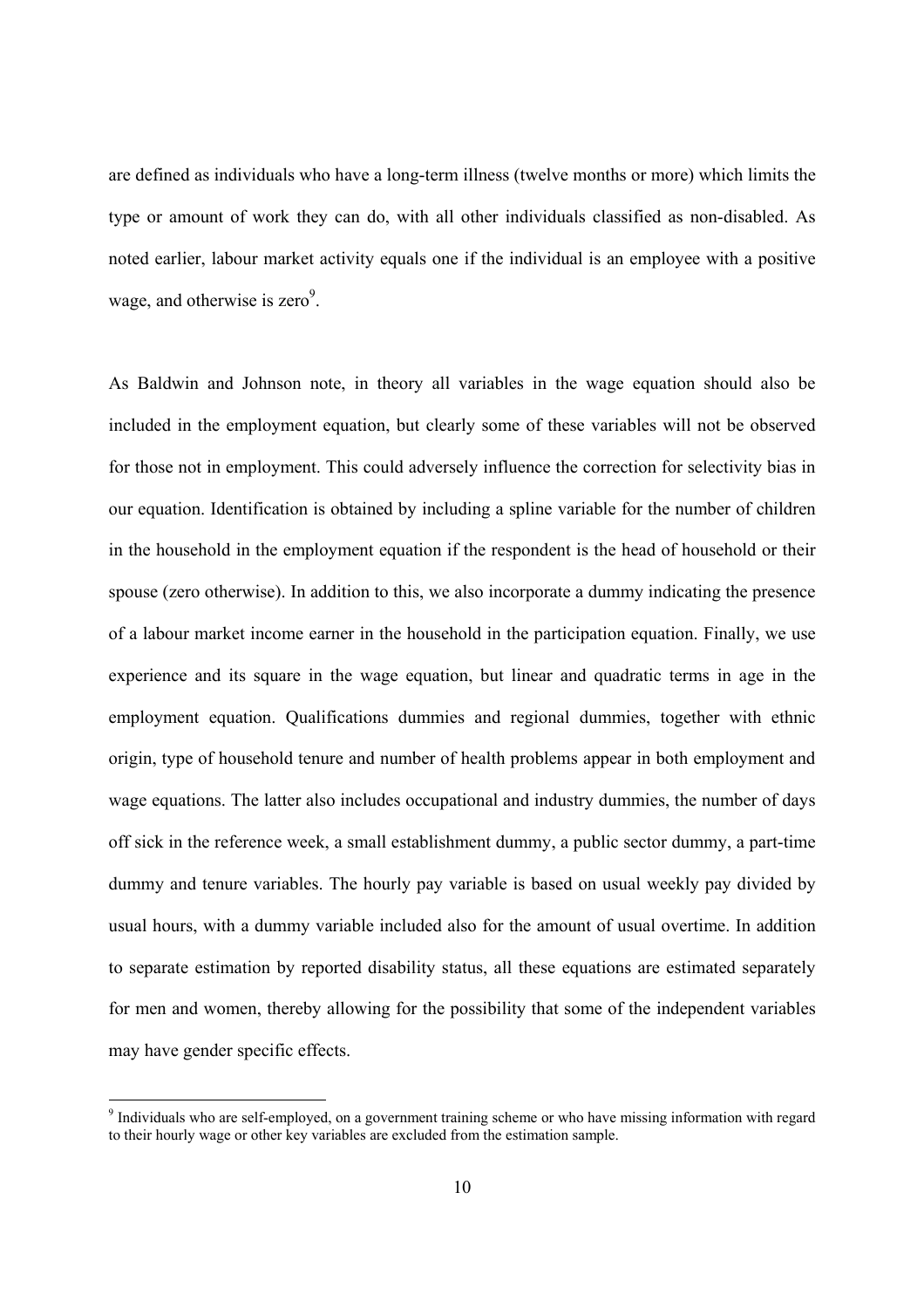In addition, we estimate employment and wage equations for the disabled only augmented by five health type dummies derived from the 17 main health problems identified in the LFS. It was necessary to merge some of these for estimation purposes because of problems of small cell sizes. It should be noted that only just under a quarter of those reporting a health problem claim sickness or disability benefit<sup>10</sup>, but this figure is higher for men (26%) than for women (21%)<sup>11</sup>. There is also substantial variation in the percentage of those with different types of health problem claiming sickness/disability benefits, ranging from 3.2% in the case of skin conditions/allergies to 62.1% in the case of mental illness/phobia. Similar variability occurs in relation to ILO unemployment and inactivity by reported health problem (cf. disability). The former ranges from 1.3% in the case of 'other' progressive illness to 8.7% in the case of learning difficulties and the latter from 20.1% in the case of skin conditions/allergies to 80.1% in the case of mental illness/phobia. Therefore there is a very wide variation in the extent to which various types of health problem hamper job prospects, with mental illness having the most severe effects. This last statistic confirms the particular difficulties faced by persons with mental illness identified in previous research (see Meager *et al*., 1998; Bunt *et al*., 2001).

#### **4. RESULTS**

-

The summary mean statistics for the estimation sample in Table 1 show that the disabled men's (employment) participation rate in 2002 was just 39.1% of that of non-disabled men, with the corresponding figure for women at 44.1%. Disabled men earned 83.1% of the non-disabled men's level, with the corresponding figure for women at 88.4%. Thus the disadvantage of disabled men relative to non-disabled men is greater than that of disabled women relative to non-

 $10$  These data are based on the estimation sample augmented by those in employment with missing wage information (whose exclusion would otherwise inflate the reported figures).

<sup>11</sup> The corresponding figures for disabled persons are 44%, 49% and 39% for all, males and females respectively.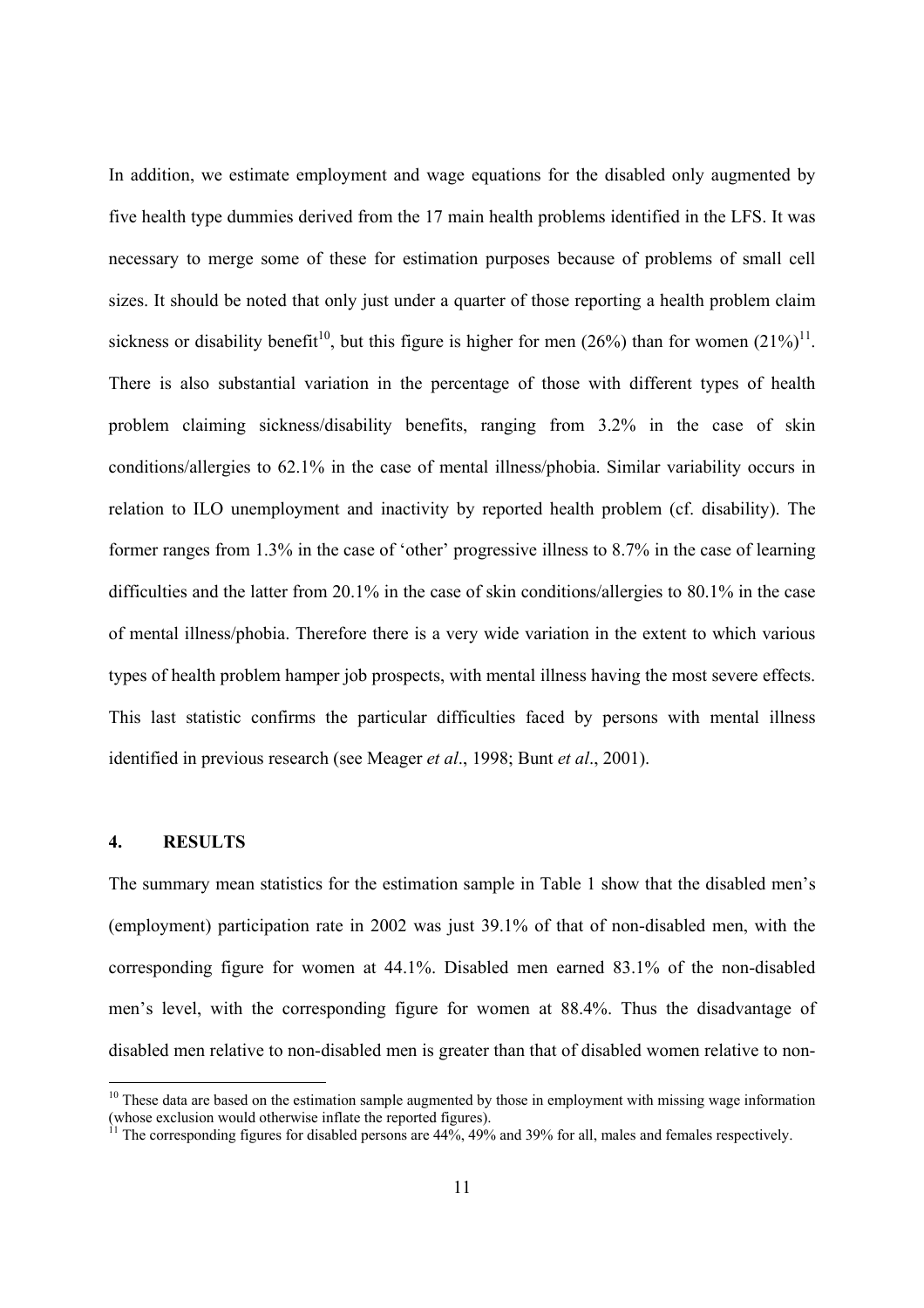disabled women (but even so, both groups of men earn more than even non-disabled women on average). Comparing these figures to those for males reported in Kidd *et al*. (2000), who used the 1996 LFS (and subject to the caveat given above concerning comparisons over time using this dataset), it would seem that the earnings differential in favour of non-disabled men may have widened (the premium at that time being 14%). The difference in employment participation rates also appears to have widened, with these rates falling for both non-disabled and disabled men. There is no *prima facie* evidence therefore, at least on the basis of these data, that the relative position of the disabled has improved over the six years since the introduction of the DDA (but note the caveats in Section 2).

Turning to the other variables in Table 1, a few important differences among the sub-groups are especially worthy of note. In large part these conform to expectations. Thus, for both men and women, disabled persons are on average, less well qualified than their non-disabled counterparts, with the disparity being most acute for the higher qualifications such as degrees. Disabled persons are also typically older (reflecting the fact that many disabilities exhibit age-related onset), and entirely unsurprisingly, suffer from a larger number of health problems than nondisabled individuals. For this reason this group is also more likely to own their own home; they are also however, more likely to be in public housing. Both male and female disabled groups also, on average, are less likely to be in a household where another individual has a source of earned income (for a discussion of which, see below), suggesting that they cannot rely on this as a means to ameliorate their own disadvantage in the labour market.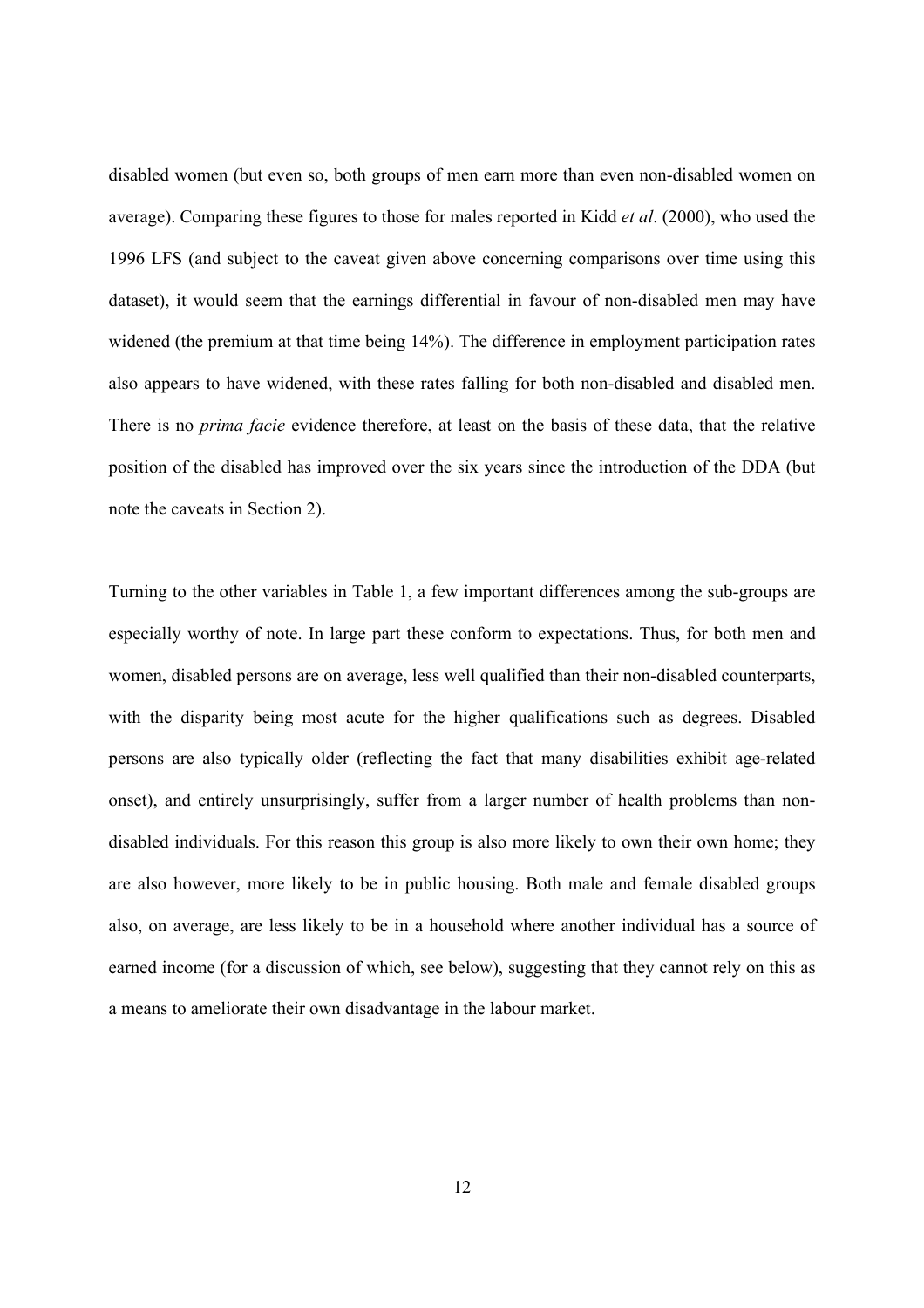For those who are in employment, there are also substantial differences both between the disabled and non-disabled, and also between males and females. These differences include not only the proportions working in particular occupational groups, the public sector and small firms. Men typically work more overtime hours than women, and the non-disabled more than the disabled; this is inversely correlated with the proportions working part-time, as would be expected. Finally, it is especially interesting to note that disabled males and females have longer average tenure than their corresponding non-disabled comparator group.

#### *4.1 Employment participation*

-

The employment participation probit estimates are presented in Tables 2 and 3 for men and women respectively. As can be seen, in all cases, Likelihood Ratio tests unambiguously reject the null hypothesis that the coefficients in each regression are jointly insignificant.

Turning to the coefficient estimates, most findings are in accordance with expectations. Thus the results show that both men and women with educational qualifications are significantly more likely to be in employment than those without any qualifications; a finding that applies both for the disabled as well as the non-disabled. However, the marginal effect of each qualification is stronger for the disabled, indicating the particular importance of obtaining qualifications among this group.12 There are, in addition, strong age effects, with positive and negative signs on the linear and quadratic terms respectively observed in all cases, conforming to the usual pattern. Married men, whether disabled or not are more likely to be employed than single men, while the reverse applies to women, reflecting conventional household roles. In a similar vein, the presence

 $12$  In terms of the highest qualification the marginal effect is 0.29 for the disabled male and 0.08 for the non-disabled male. A full set of marginal effects are available from the authors on request.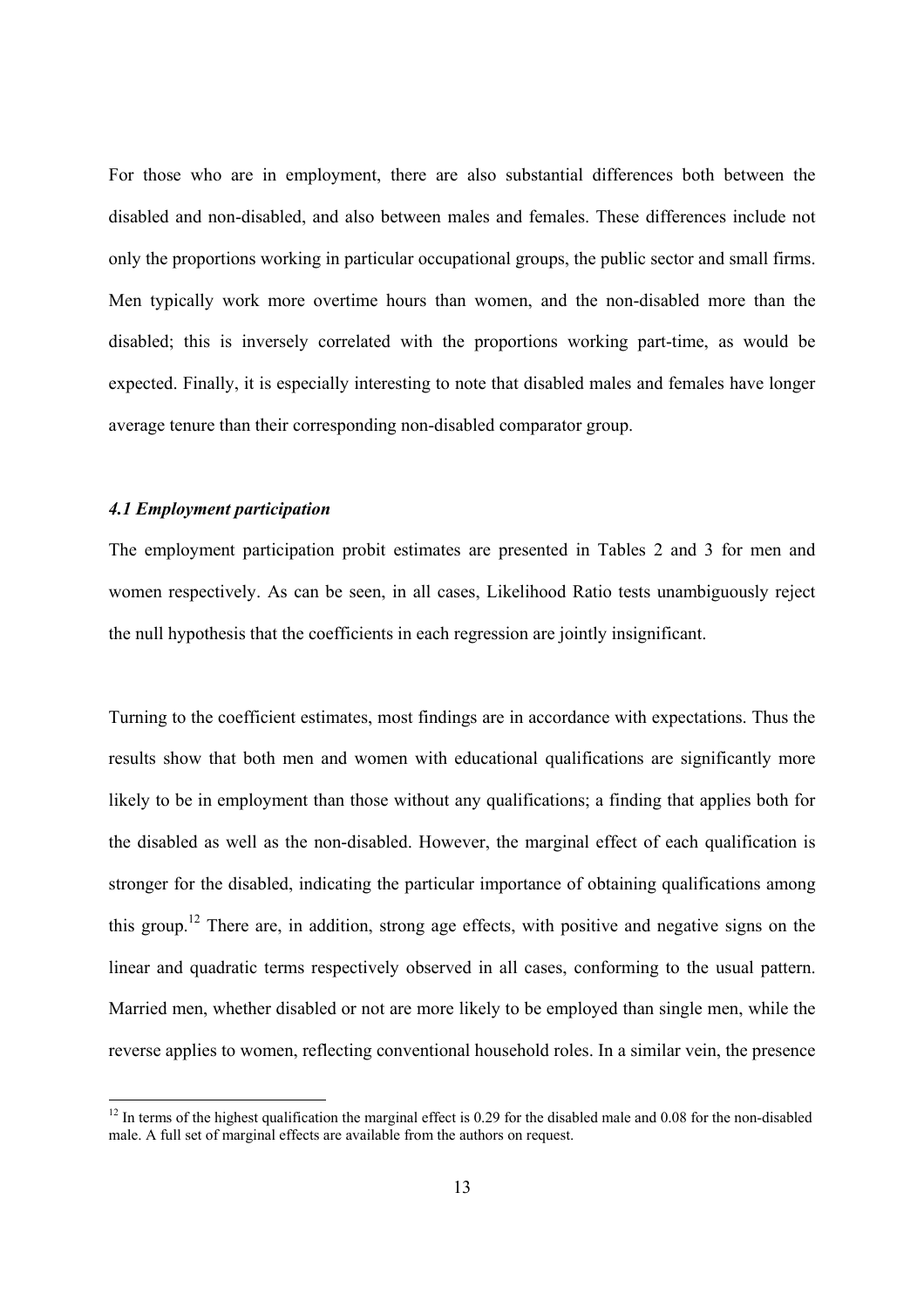of children generally has a negative effect on participation, although this effect is not significant for disabled men. The presence of an earned source of income by another household member has a positive effect on employment participation, as does possession of a mortgage, while habitation of social housing has the opposite effect. Outright home ownership reduces the likelihood of employment for non-disabled men, but increases it for disabled men. The income variable is especially noteworthy. In particular it should be noted that this is not the conventional measure of unearned income for an individual, which would be expected to reduce labour supply (as found in Kidd *et al*. 2000). Given the sign of its parameter estimate in Tables 2 and 3, it seems likely that our measure is instead capturing the polarisation of households as being either dual income or no income types (see for example Dickens *et al*. 2000, Table 4).

For the disabled, having a number of health problems reduces the likelihood of employment. There are also significant regional effects, with lower employment participation rates in regions with slacker labour markets compared to the omitted region (the South-East and London). In contrast to non-disabled men, disabled men have a significantly lower participation rate in East Anglia, but a significantly higher participation rate in the South West. In the case of women, regional differences between the non-disabled and disabled are more marked. In the North-West and Scotland participation is significantly lower for the disabled, but significantly higher for the non-disabled. In other regions there are significant differences for either group, but not the other. On the whole, therefore, particular personal and other characteristics appear to have similar qualitative effects on the probability of employment for both the non-disabled and disabled, although there are some notable exceptions. However, while qualitatively similar,  $\chi^2$  tests of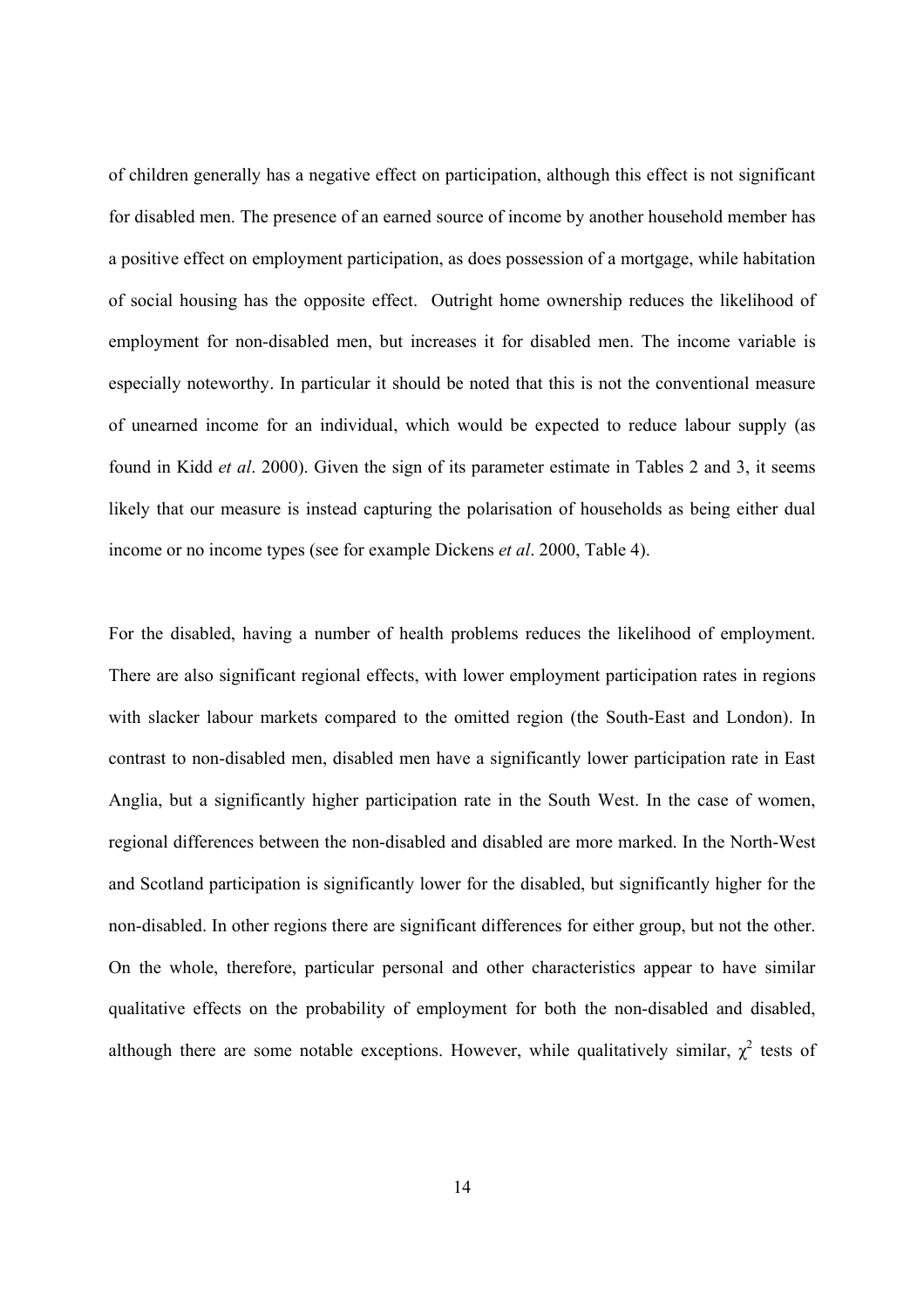parameter equality among the different comparator sub-groups unambiguously reject the null of homogeneity in each case<sup>13</sup>.

#### *4.2 Earnings*

-

In general, it seems to be the case also that earnings are determined in a qualitatively similar fashion for disabled and non-disabled persons (Tables 4 and 5), although F tests of parameter equality are rejected in all cases, and more comprehensively so when comparing men and women than disabled and non-disabled.

In terms of specific coefficient estimates, these are once again largely in accordance with the usual predictions. Thus, wages are higher for those with qualifications relative to those without qualifications in each of the sub-group regressions, with the coefficients generally increasing in magnitude as one progresses up the qualifications hierarchy. Other human capital variables such as (maximum potential) experience and tenure with the current employer are always significant at better than the 1 per cent level, and in both cases there is evidence of the conventional decreasing returns. So far as occupation is concerned, the occupational group dummies are generally significantly negative and of plausible relative magnitudes given the omitted category of managers and senior officials; the only notable exception is females in professional occupations, whose earnings are higher than the base group.

Turning to other variables in these regressions, in conformity with a number of previous studies (see for example Blackaby *et al*. 1998), wages are higher for married men than for single men,

<sup>&</sup>lt;sup>13</sup> For example, testing the pooling restriction for disabled and non-disabled males results in a  $\chi^2$  test statistic of 1802.91, while for females the corresponding figure is 1685.27; with 28 degrees of freedom, both are clearly significant.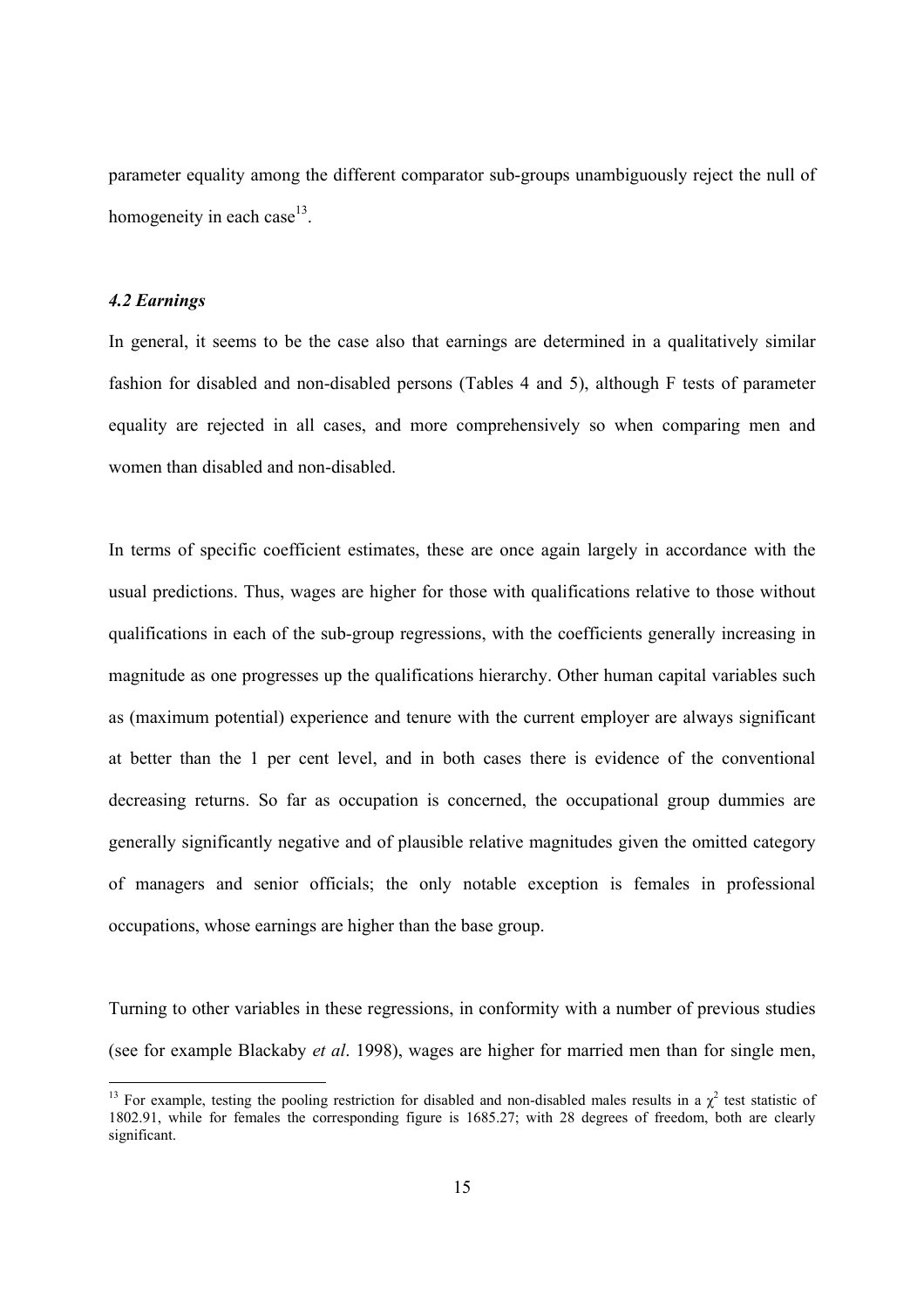irrespective of whether they are disabled, while the reverse is true for women (albeit this effect is only statistically significant for the non-disabled). Being employed in a small firm (fewer than 20 employees) is associated with lower earnings for all of our sub-groups, while for all except disabled females, the number of health problems and wages are negatively and significantly related. For the housing status variables, these are largely in accordance with priors: being in social housing is negatively related to earnings for all groups, while the reverse is true for those in possession of a mortgage; no relationship is evident for those who own their home outright.

As might be expected *a priori* given the omitted category (London and the South East), all regional dummies exhibit negative coefficient signs in each of the four sub-group regressions. These are significant with just one exception, namely disabled males in East Anglia. The industry dummies have a fairly consistent effect across the groups, with higher earnings in banking and finance, energy and water, and manufacturing. For males, being employed in agriculture and fishing or distribution and hotels has a significant negative effect for the nondisabled only. Similarly, for females, being employed in distribution and hotels, construction and public administration only affects the wage of the non-disabled group. Interestingly, being employed in the public sector confers a wage advantage for women only. Finally, the selectivity correction term (lambda) is only significant (with positive sign) for disabled women.

#### *4.3 Earnings and employment participation and type of health problem*

-

In Tables 6 and 7 we repeat the preceding analysis, but focus on the disabled groups only, incorporating information for each individual concerning their main type of health problem<sup>14</sup>.

 $14$  It seems plausible that this will be the health problem giving rise to the disability, and for this reason we use the two terms interchangeably in this section.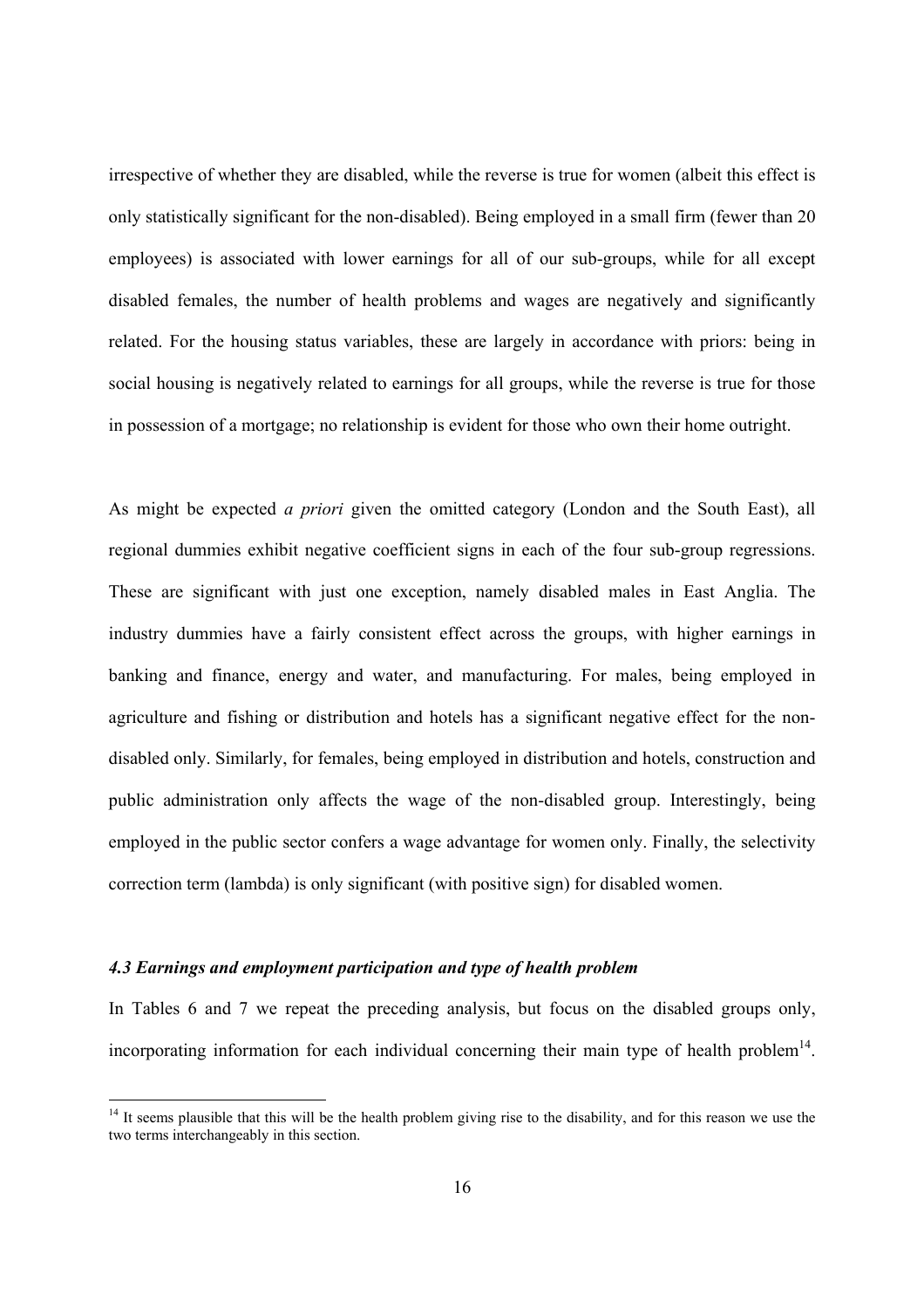Those with each of the broad types of included health problem/disability are significantly more likely to be in employment than the omitted category of mental health, while individuals with multiple health problems are significantly less likely to be in employment.<sup>15</sup> The earnings equations also show that those with all types of disability apart from the "other" category earn significantly more than those with mental health problems, with the exception of women with sight/hearing problems. This is in contrast with the earlier work of Kidd *et al*., where mental health was associated with a lower employment probability only. Using the 2002 data suggests therefore, that of the various disability types, mental health therefore is more problematical *both*  for gaining entry into the labour market *and* in obtaining earnings comparable to those of other workers. This is an important finding, confirming as it does the findings of *inter alia*, Bunt *et al*. (2001) and Meager *et al*. (1998) concerning the especially acute nature of the labour market disadvantage suffered by those with problems of this type.

The reasons for the acuity of the problem faced by those with mental health problems are difficult to determine but two factors seem likely to be important. The first is that employers may for various reasons, be more reluctant to hire those with mental health problems than with other forms of disability, and consequently when this group do find work, they do so at a lower wage. This reluctance (to hire) is of course a form of discrimination<sup>16</sup>, and precisely the phenomenon that the DDA was designed to address. However, it should be noted that the discrimination may in many cases reflect not prejudice, but rather a lack of knowledge concerning, and misconceptions of, the nature of mental health problems and the consequences of and limitations

 $\overline{a}$ 

<sup>&</sup>lt;sup>15</sup> The marginal effect of the included health dummies being at least  $0.12$  for males and  $0.17$  for females.

<sup>&</sup>lt;sup>16</sup> The differences in labour market outcomes between mental health and all other health problems can be decomposed into the effects of characteristics and coefficients. The proportion explained by differences in characteristics is only 19% for the participation probit but 75% for the wage gap (using Cotton, 1988 style weights); for employment therefore, coefficient differences represent much the greater part of the phenomenon.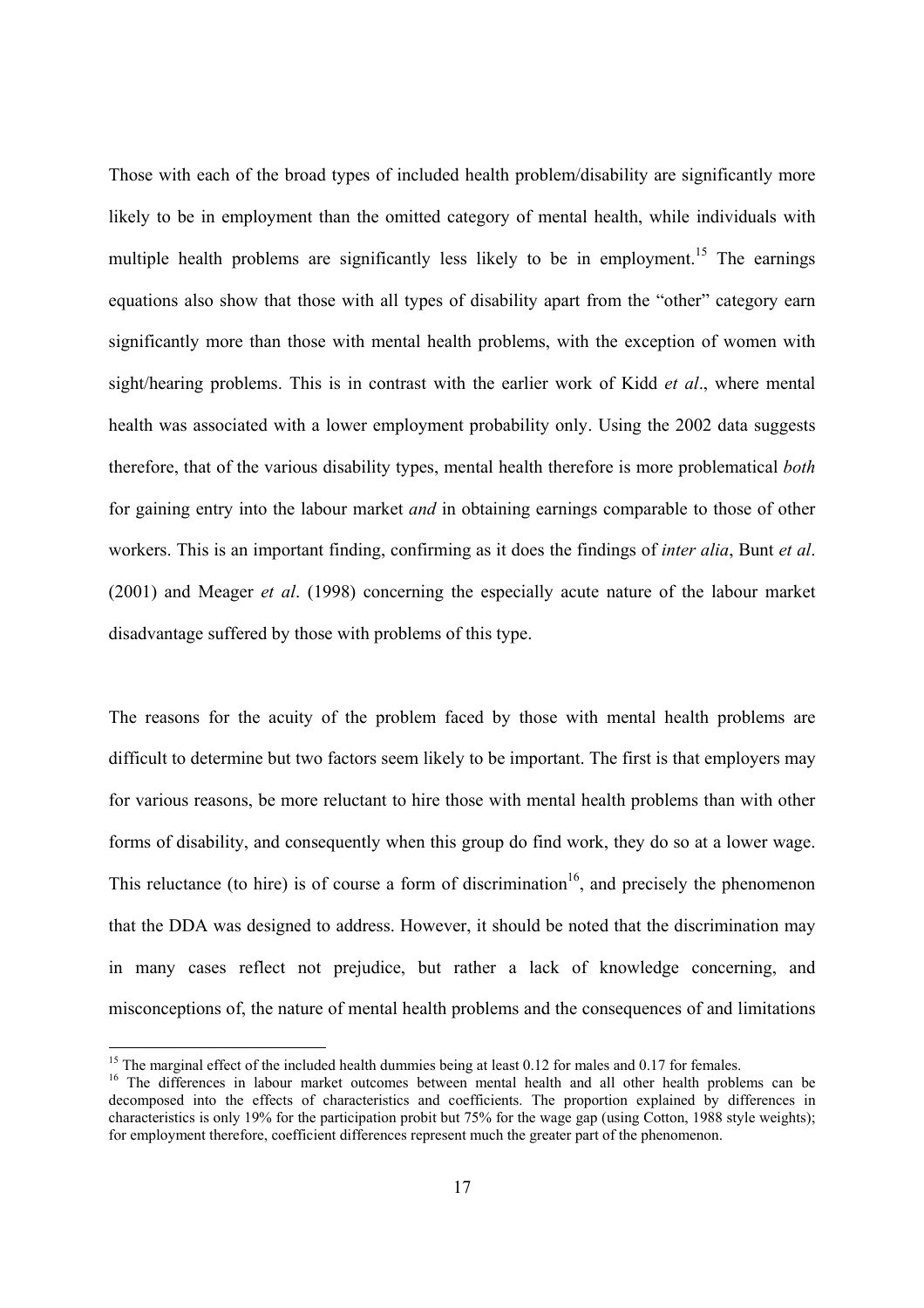imposed thereby (Brook  $2003^{17}$ ). The second is that employers may have a tendency to interpret disability in terms of "physically obvious, or particularly severe, impairments" (Aston *et al*. 2003: 5), and hence to focus on the *physical* adaptations to premises required under the DDA, rather than adjustments to working arrangements<sup>18</sup>. This implies that employers may therefore, inadvertently, not be as accommodating to the needs of those with mental health problems. There is also evidence to suggest that they are less likely to make adaptations for new hires (Goldstone with Meager  $2002$ <sup>19</sup>; the high inactivity rates of those with mental health problems may therefore make this especially problematic for this group when they attempt to (re) join the labour market.

#### *4.4 Gender and disability decompositions*

A key feature of our analysis is to decompose the differences between the disabled and nondisabled and between genders. Thus we have two types of wage decomposition<sup>20</sup>. The first compares the disabled with the non-disabled separately for men and women, and of necessity excludes types of disability (Table 8). For men, endowments/characteristics are a larger component in explaining the raw differential, which is of the same magnitude for each gender, than are differences in coefficients, while the reverse is the case for women. Whichever basis of comparison is used, the 'unexplained' percentage is always greater for women than for men. This

 $\overline{a}$ 

 $17$  Article published in the Guardian G2 supplement, 3 June 2003.

<sup>&</sup>lt;sup>18</sup> Examples of working arrangement alterations include re-allocation of duties, changes to working hours, accommodating absence during working hours for treatment, etc.

<sup>&</sup>lt;sup>19</sup> Survey evidence also suggests that employers who have sick/disabled employees do not fully recognise adjustments made to work arrangements unless prompted, or at least to recognise them as being specifically related to disability (Goldstone with Meager 2002).

<sup>&</sup>lt;sup>20</sup> Decompositions of the employment probits indicate a low 'explained' component (20% for males, compared to around 50% in both Blackaby *et al*. 1999 and Kidd *et al*. 2000), and for this reason details are not documented here (results are available from the corresponding author on request, together with detailed wage decompositions). To the extent that the 'unexplained' component is interpreted as reflecting discrimination, this suggests that in terms of employment at least, the situation for disabled persons may not have improved since the passing of the DDA.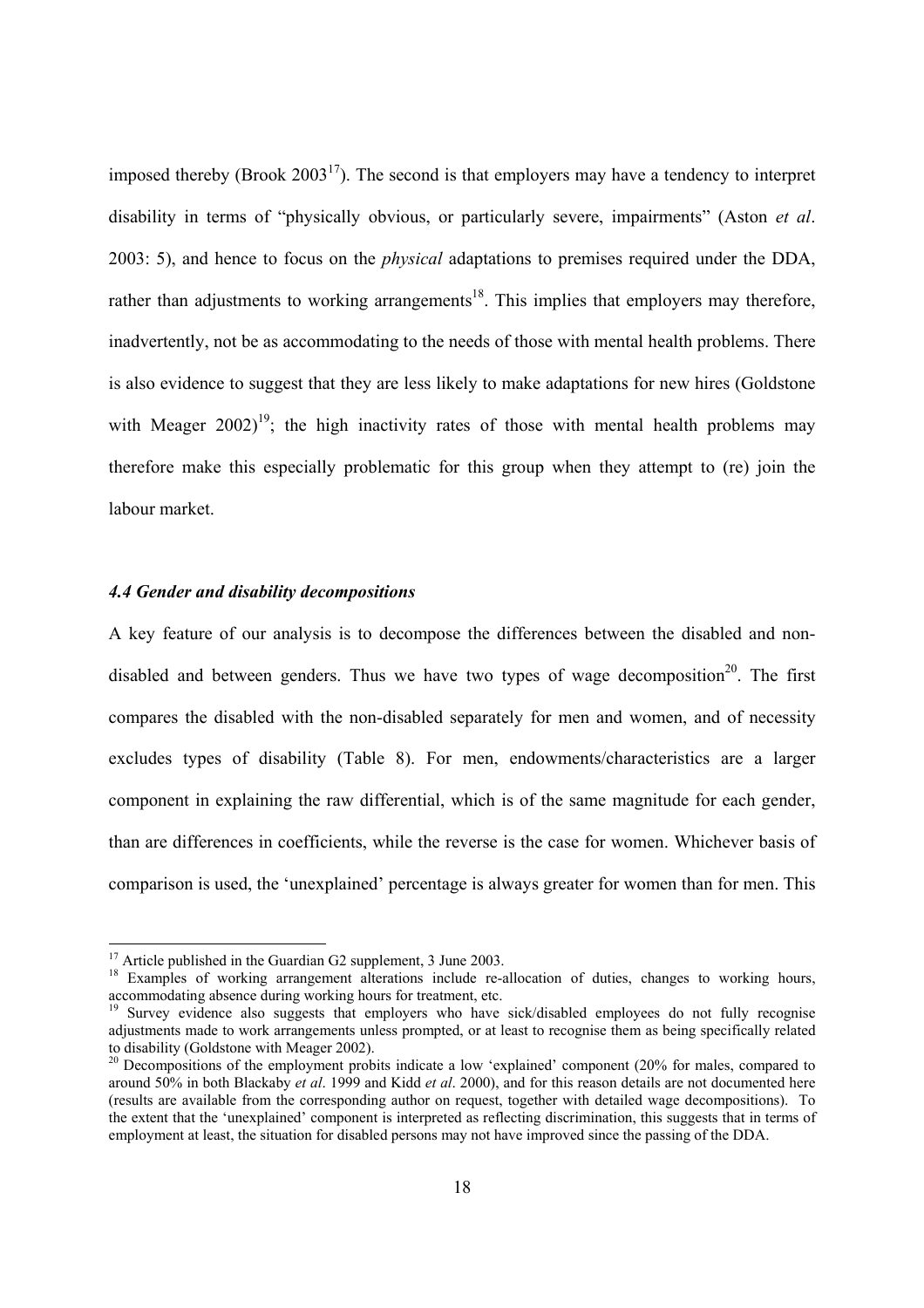contrasts with the findings of Blackaby *et al.* (1999), but is consistent with discrimination being more substantial for disabled women than for disabled men, assuming the same impact from omitted types of disability variables.

Table 9 considers gender wage decompositions to consider whether the disadvantage of disabled women relative to disabled men is greater or less than the disadvantage of non-disabled women to non-disabled men. Again the raw differential is of comparable size in the two cases. While the part of the raw differential explained by endowments and coefficients in the non-disabled comparison is roughly equal, in the disabled comparison the difference in coefficients dominates the difference in endowments. Similarly to Table 8, whatever the basis for comparison used, the percentage 'unexplained' is always greater in the disabled comparison, which is again consistent with the discrimination story. When the type of health problem is controlled for in the gender decomposition (the lower panel of Table 9), the unexplained wage gap increases, indicating there is a gender difference in the impact of types of disability on earnings.

The last aspect of our analysis is to examine the employment implications of the wage discrimination for both men and women. This is undertaken using the Baldwin and Johnson (1992) methodology, deployed in Kidd *et al*. (2002). The results of this procedure are set out in Table 10. The top part of the table sets out the predicted employment participation probabilities for the disabled and non-disabled in the presence and absence of discrimination, with the nondiscriminatory wage structure being a weighted average of the disabled and non-disabled returns for the gender group under consideration, with the weights being the proportions of each group in the relevant populations (male and female). Predictably, male employment participation rates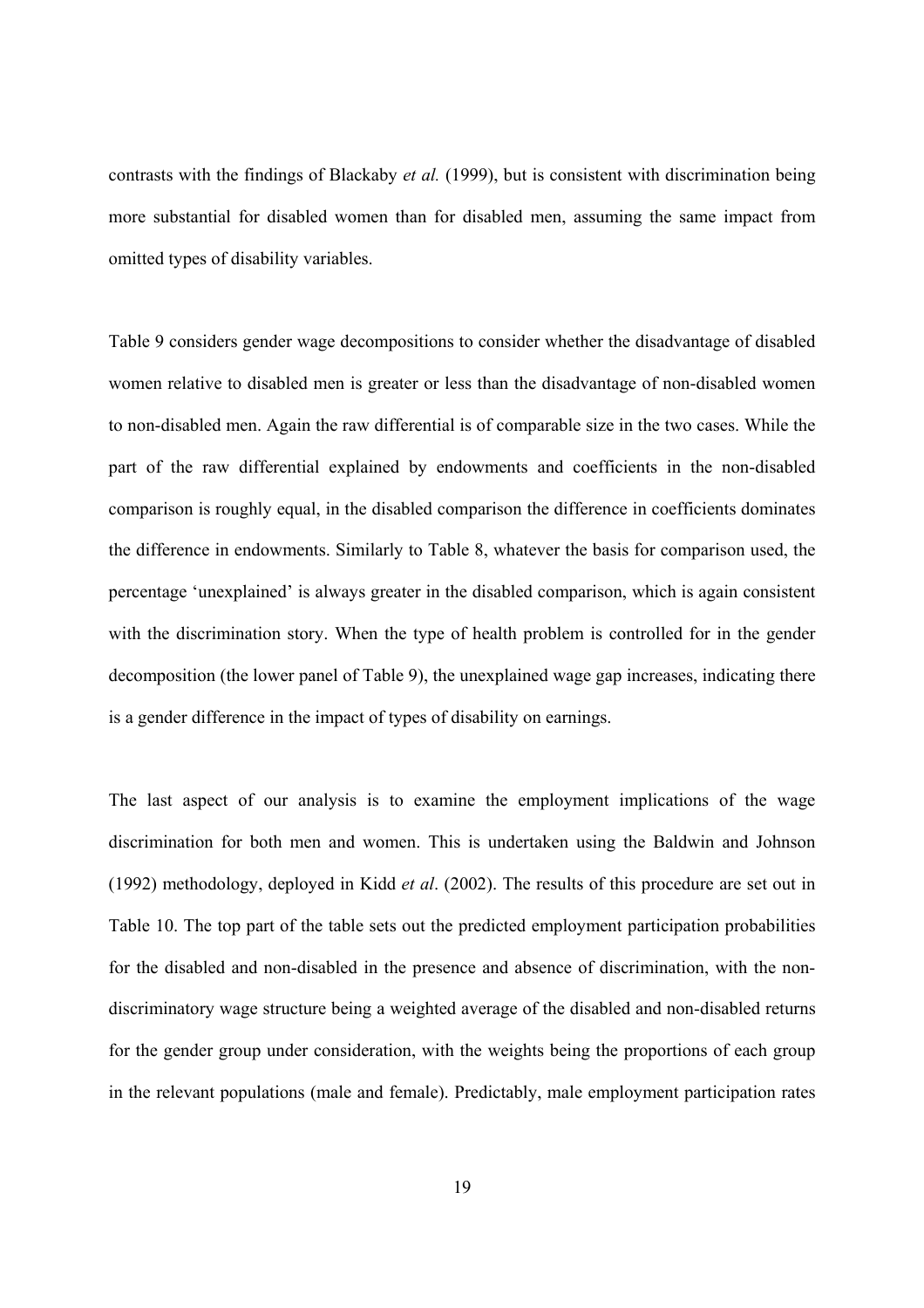are higher than for females, and for the non-disabled compared to the disabled. As can be seen, the employment effects of changing to the alternative wage structure are in all cases small, particularly for the non-disabled. The group with the largest employment effect is perhaps not surprisingly disabled men, although even here it is scarcely overwhelming. As Kidd *et al*. (2000: 977-978) indicate, "This is important from a policy viewpoint – it suggests that wage discrimination per se may be important but the implied employment effect associated with the discriminatory wage reduction is very small". In elasticity terms however, our results for men suggest a significantly higher responsiveness to wages for men than found in the previous work of both Kidd *et al*. for the UK and Baldwin and Johnson in terms of ethnicity for the US. This would appear to indicate that although discrimination in wages may have a small impact overall, disabled men have become more sensitive to wage variations since the passing of the DDA.

#### **5. CONCLUSIONS**

In this paper, while recognising the difficulties in identifying the impact of disability on labour market outcomes, we compare the effect of disability by gender. The evidence suggests that substantial differences in both likelihood of employment and levels of earnings remain, even after several years of operation of the Disability Discrimination Act. Significant heterogeneity within the disabled group is also identified, with the type of health problem having an important influence on employment and earnings. As with ethnicity, it becomes important to differentiate between the sub-groups to identify those who face the greatest labour market disadvantage. The evidence suggests that those suffering from mental health forms of disability fare particularly badly, and indicates that future efforts may need to be directed towards assisting this particular group. Although our data do not allow us to investigate the reasons for the particularly extreme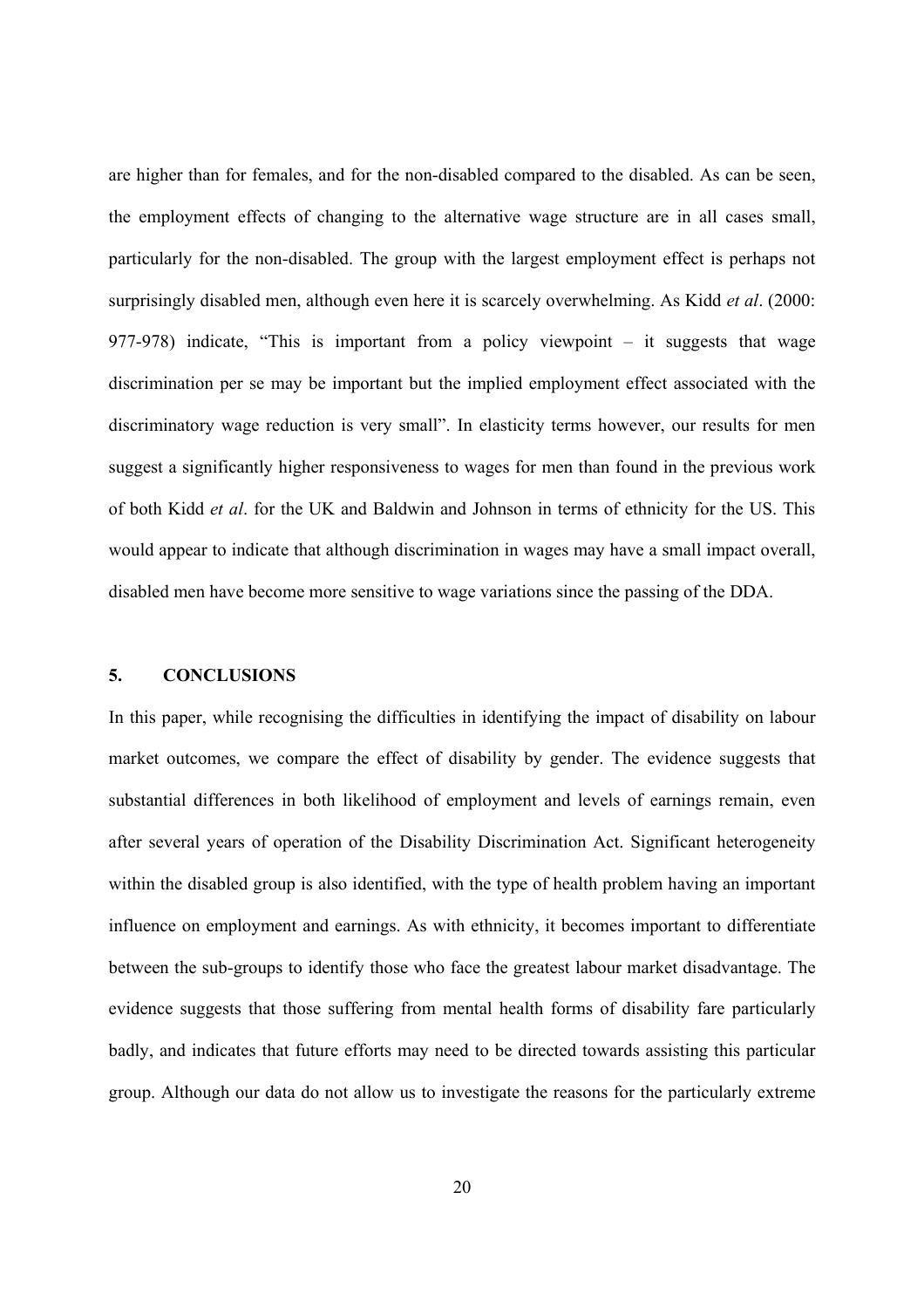degree of disadvantage faced by this group, it would be surprising if at least part of this did not result from some form of discrimination (and most notably for those (re) joining the labour market). As such, part of the answer may reside in improving employers' access to information concerning the various types of mental illness and their implications for work. It may also be helpful to emphasise the 'reasonable adjustments' that can be made for workers with this type of disability; the popular conception of such adjustments perhaps being more with physical environment.

Our wage decompositions suggest the 'penalty' for disability is greater for women than for men, consistent with the presence of discrimination, although we must note that it is possible that our controls for productivity differences may be imperfect. Finally, we find little evidence using the Baldwin and Johnson (1992) methodology that the employment effects associated with discrimination in wages against the disabled are substantial. However, there is a suggestion that the male disabled may be becoming more sensitive to earnings than in the period prior to the implementation of the DDA.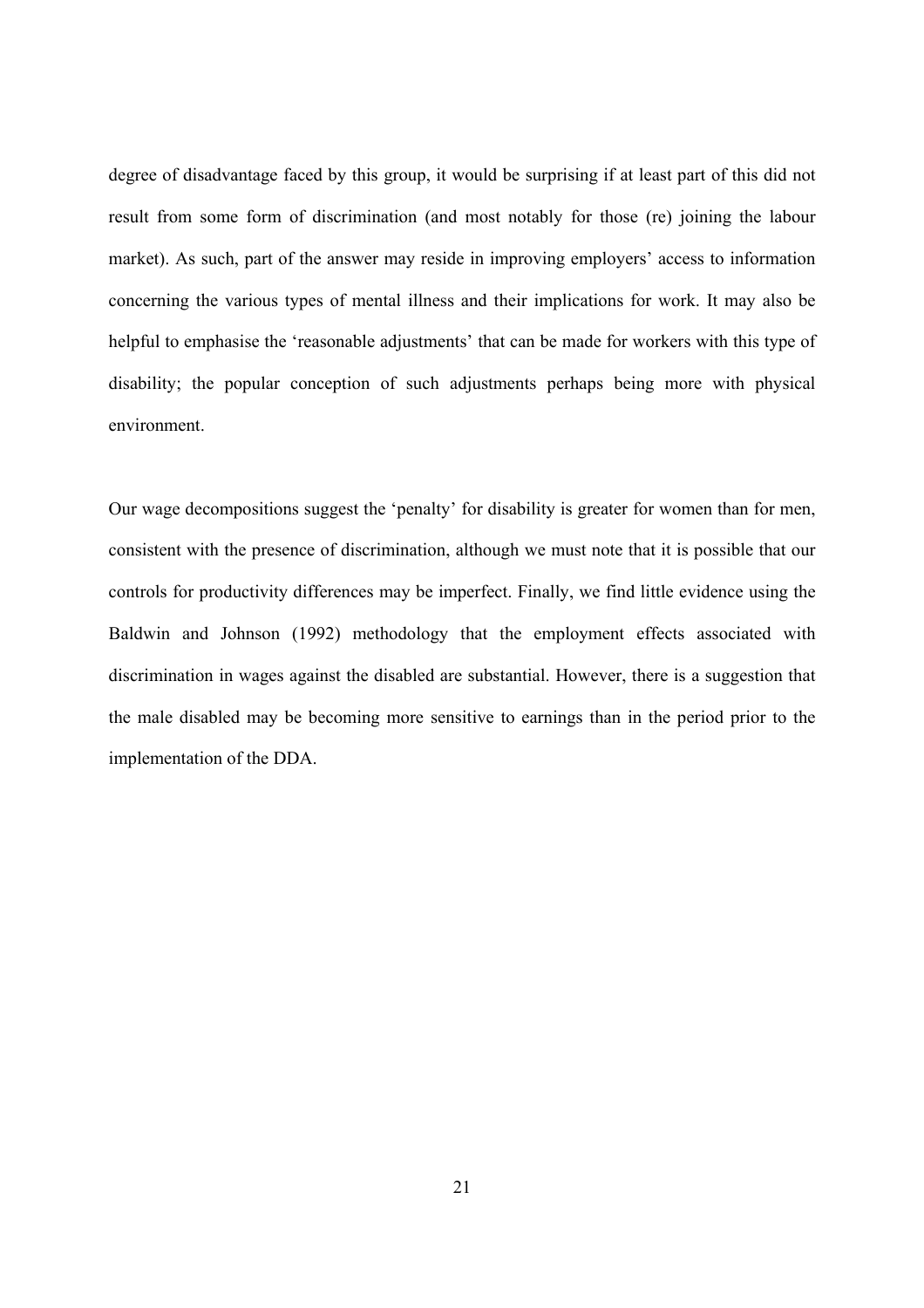|                          | Male     |              | Female   |              |
|--------------------------|----------|--------------|----------|--------------|
| Variable                 | Disabled | Non-disabled | Disabled | Non-disabled |
| Hourly pay $(f)$         | 9.307    | 11.207       | 7.494    | 8.465        |
| Proportion in employment | 0.309    | 0.790        | 0.304    | 0.690        |
| Qual 1                   | 0.065    | 0.172        | 0.059    | 0.141        |
| Qual 2                   | 0.075    | 0.131        | 0.098    | 0.139        |
| Qual 3                   | 0.282    | 0.310        | 0.155    | 0.201        |
| Qual 4                   | 0.102    | 0.152        | 0.168    | 0.231        |
| Qual 5                   | 0.156    | 0.124        | 0.159    | 0.138        |
| Age                      | 46.837   | 38.129       | 43.745   | 36.969       |
| Age squared              | 2372.635 | 1634.930     | 2049.125 | 1510.239     |
| Married                  | 0.564    | 0.543        | 0.556    | 0.561        |
| Region 1                 | 0.084    | 0.053        | 0.069    | 0.053        |
| Region 2                 | 0.100    | 0.095        | 0.096    | 0.095        |
| Region 3                 | 0.072    | 0.076        | 0.073    | 0.075        |
| Region 4                 | 0.029    | 0.034        | 0.033    | 0.033        |
| Region 6                 | 0.080    | 0.091        | 0.082    | 0.088        |
| Region 7                 | 0.093    | 0.091        | 0.097    | 0.091        |
| Region 8                 | 0.116    | 0.100        | 0.122    | 0.102        |
| Region 9                 | 0.075    | 0.047        | 0.063    | 0.050        |
| Region 10                | 0.106    | 0.095        | 0.102    | 0.094        |
| White                    | 0.931    | 0.925        | 0.913    | 0.918        |
| Dependent children       | 0.444    | 0.609        | 0.638    | 0.856        |
| Other earner             | 0.427    | 0.670        | 0.501    | 0.714        |
| Social housing           | 0.339    | 0.113        | 0.350    | 0.155        |
| Home owned               | 0.238    | 0.169        | 0.193    | 0.150        |
| Home mortgaged           | 0.338    | 0.611        | 0.370    | 0.588        |
| No. of health problems   | 2.695    | 0.238        | 2.673    | 0.231        |
| Industry 1               | 0.012    | 0.010        | 0.004    | 0.004        |
| Industry 2               | 0.017    | 0.021        | 0.004    | 0.005        |
| Industry 3               | 0.245    | 0.248        | 0.082    | 0.088        |
| Industry 4               | 0.079    | 0.084        | 0.008    | 0.015        |
| Industry 5               | 0.184    | 0.167        | 0.241    | 0.221        |
| Industry 6               | 0.107    | 0.099        | 0.037    | 0.038        |
| Industry 7               | 0.124    | 0.154        | 0.122    | 0.150        |
| Industry 8               | 0.184    | 0.173        | 0.443    | 0.426        |
| Occupation 2             | 0.096    | 0.137        | 0.077    | 0.109        |
| Occupation 3             | 0.121    | 0.142        | 0.124    | 0.143        |
| Occupation 4             | 0.071    | 0.054        | 0.218    | 0.237        |
| Occupation 5             | 0.171    | 0.158        | 0.024    | 0.016        |
| Occupation 6             | 0.032    | 0.021        | 0.141    | 0.128        |
| Occupation 7             | 0.044    | 0.044        | 0.138    | 0.124        |
| Occupation 8             | 0.156    | 0.127        | 0.032    | 0.028        |
| Occupation 9             | 0.172    | 0.124        | 0.171    | 0.122        |

**Table 1. Basic statistics**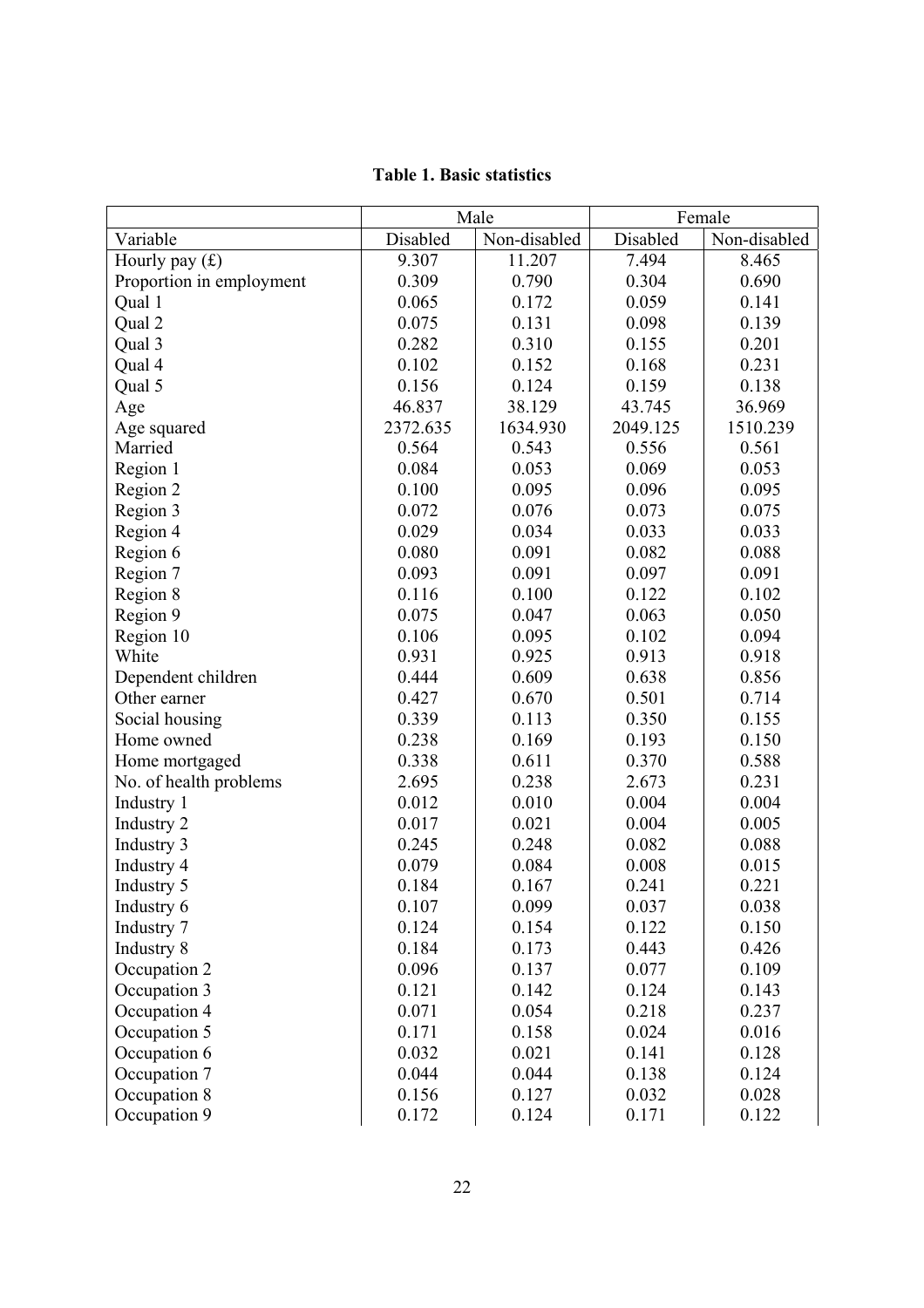| Experience         | 26.471  | 21.496  | 24.807  | 20.634  |
|--------------------|---------|---------|---------|---------|
| Experience squared | 866.337 | 623.744 | 757.532 | 571.938 |
| Overtime           | 3.842   | 4.291   | 2.269   | 2.468   |
| Tenure             | 9.235   | 8.379   | 6.786   | 6.616   |
| Tenure squared     | 177.289 | 151.856 | 100.885 | 94.299  |
| Public sector      | 0.207   | 0.197   | 0.368   | 0.362   |
| Small firm         | 0.265   | 0.235   | 0.318   | 0.294   |
| Part time          | 0.121   | 0.075   | 0.498   | 0.426   |
| Days illness       | 0.239   | 0.054   | 0.218   | 0.074   |

Notes: In all cases figures relate to the estimation samples used.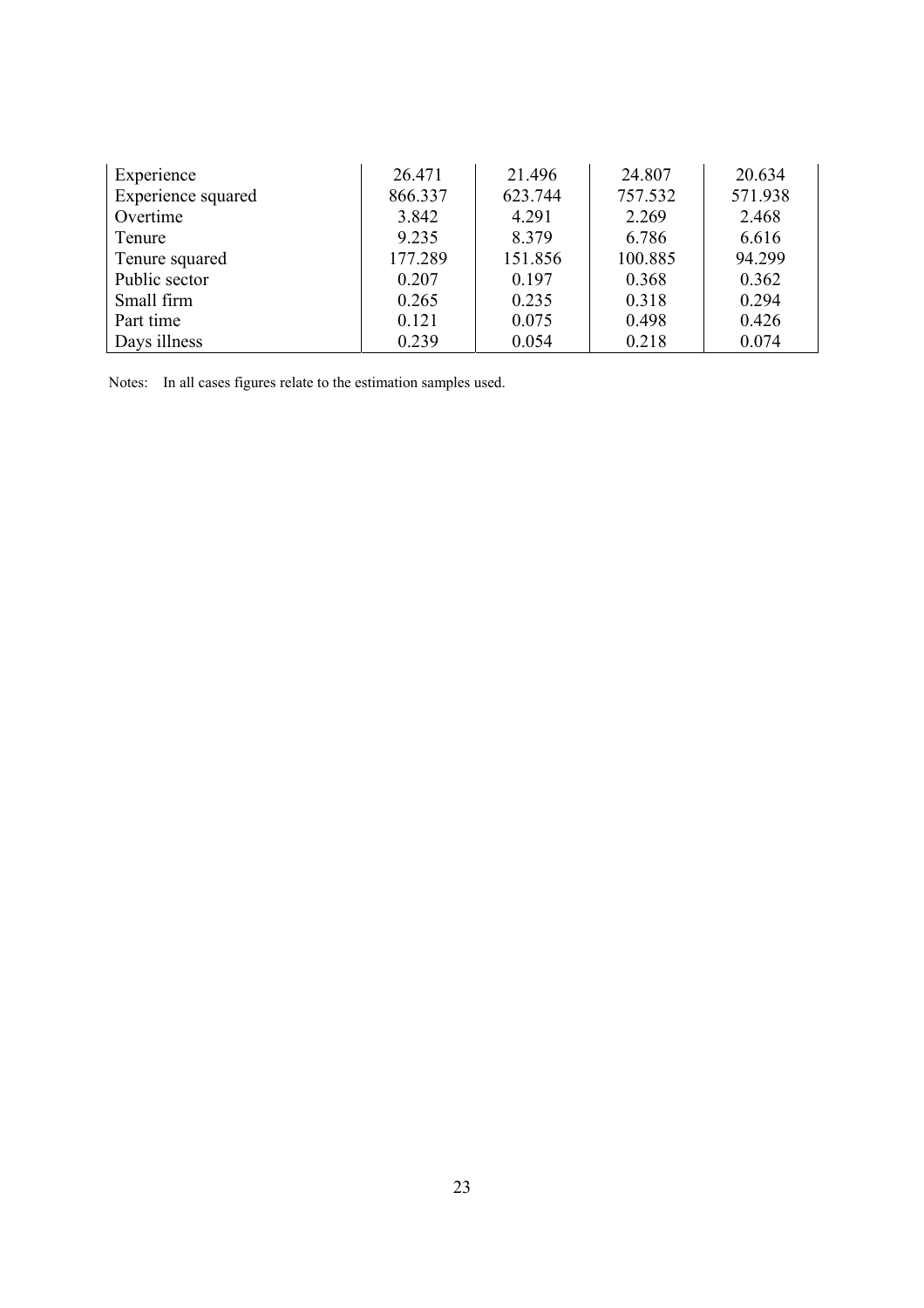|                        | Male            |              |              |                 |  |
|------------------------|-----------------|--------------|--------------|-----------------|--|
|                        | Disabled        |              | Non-disabled |                 |  |
|                        | Coefficient     | t-stat       | Coefficient  | t-stat          |  |
| Constant               | $-3.215$        | $-16.14***$  | $-4.926$     | $-55.61$ ***    |  |
| Qual 1                 | 0.784           | $11.06***$   | 0.383        | $11.12***$      |  |
| Qual 2                 | 0.855           | $12.75***$   | 0.447        | 12.42***        |  |
| Qual 3                 | 0.559           | $11.92***$   | 0.336        | $11.60***$      |  |
| Qual 4                 | 0.520           | $8.56***$    | 0.325        | 9.83***         |  |
| Qual 5                 | 0.525           | 9.77***      | 0.323        | 9.45***         |  |
| Age                    | 0.125           | 13.89***     | 0.254        | 56.67***        |  |
| Age squared            | $-0.002$        | $-15.38$ *** | $-0.003$     | $-55.26$ ***    |  |
| Married                | 0.270           | $6.02$ ***   | 0.217        | $8.46***$       |  |
| Region 1               | $-0.446$        | $-6.20$ ***  | $-0.248$     | $-6.11***$      |  |
| Region 2               | $-0.049$        | $-0.79$      | $-0.048$     | $-1.46$         |  |
| Region 3               | $-0.036$        | $-0.52$      | 0.006        | 0.15            |  |
| Region 4               | $-0.264$        | $-2.69$ ***  | $-0.074$     | $-1.45$         |  |
| Region 6               | 0.139           | $2.13**$     | 0.046        | 1.33            |  |
| Region 7               | 0.033           | 0.52         | 0.015        | 0.43            |  |
| Region 8               | $-0.374$        | $-6.11***$   | $-0.186$     | $-5.86***$      |  |
| Region 9               | $-0.406$        | $-5.43$ ***  | $-0.158$     | $-3.67$ ***     |  |
| Region 10              | $-0.240$        | $-3.70$ ***  | $-0.093$     | $-2.81$ ***     |  |
| White                  | 0.469           | $6.51***$    | 0.624        | 20.07***        |  |
| Dependent children     | $-0.009$        | $-0.44$      | $-0.051$     | $-4.25$ ***     |  |
| Other earner           | 0.387           | $10.41***$   | 0.396        | 19.82***        |  |
| Social housing         | $-0.310$        | $-4.74$ ***  | $-0.287$     | $-8.47$ ***     |  |
| Home owned             | 0.138           | $2.03**$     | $-0.106$     | $-3.19***$      |  |
| Home mortgaged         | 0.549           | $8.73***$    | 0.393        | $13.76***$      |  |
| No. of health problems | $-0.236$        | $-20.46$ *** | 0.036        | $2.47**$        |  |
| No obs                 | 8349            |              | 33781        |                 |  |
| Log likelihood         | $-3673.015$     |              | -12797.960   |                 |  |
| $\chi^2$ (p-value)     | 2976.96 (0.000) |              |              | 9114.74 (0.000) |  |
| Pseudo- $R^2$          | 0.288           |              | 0.263        |                 |  |

Notes: Regressions also include dummy variables for the quarter in which the individual was surveyed. \*\*\*, \*\* and \* denote significance at the 1%, 5% and 10% level respectively. The  $\chi^2$  statistic is a test that all slope coefficients are zero. Pseudo- $R^2$  is McFadden's measure, defined as 1 minus the ratio of the maximised log-likelihood from the regression to that from a regression including the optimal constant only (Maddala, 1983).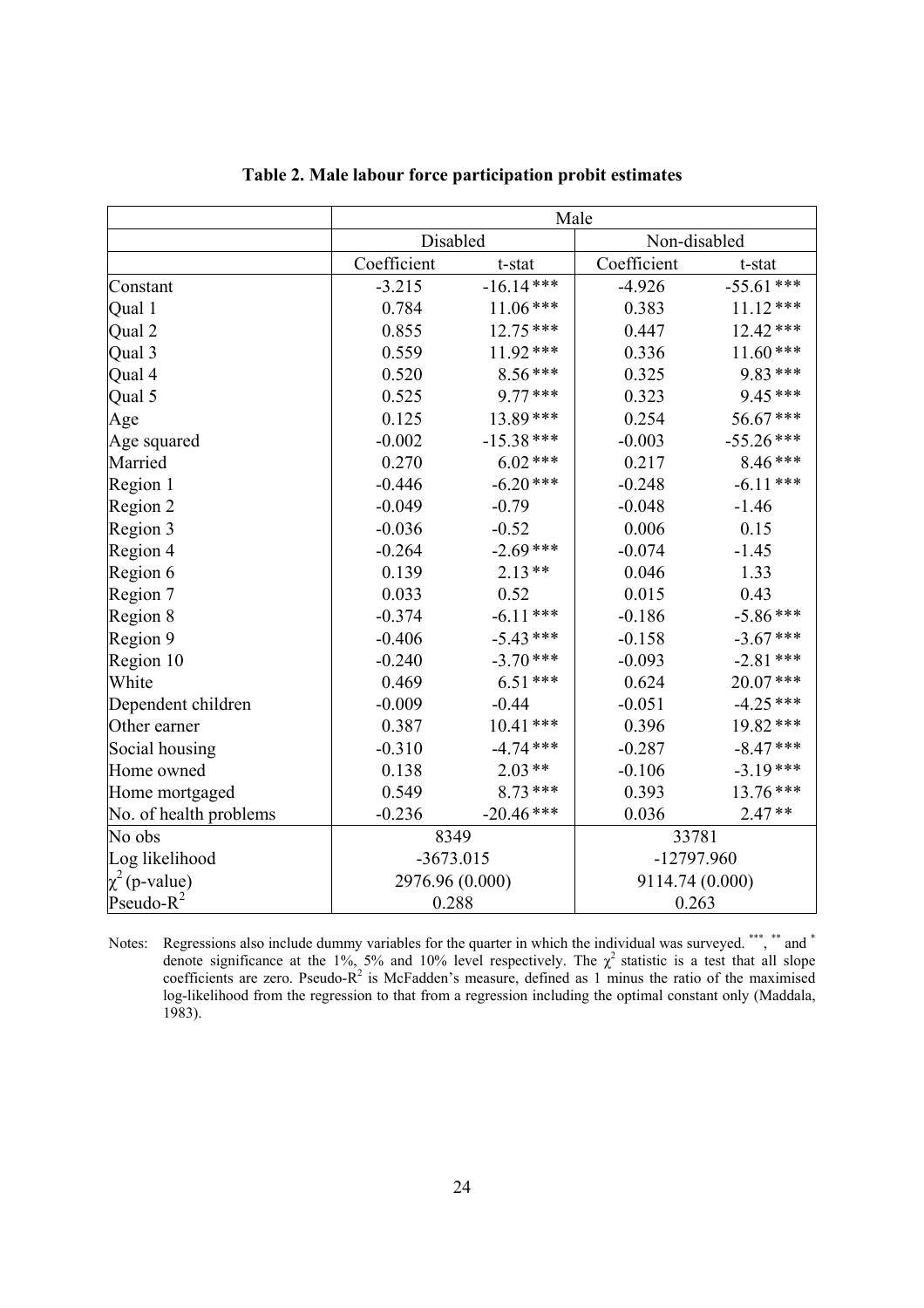|                        | Female          |              |                 |              |  |
|------------------------|-----------------|--------------|-----------------|--------------|--|
|                        | Disabled        |              | Non-disabled    |              |  |
|                        | Coefficient     | t-stat       | Coefficient     | t-stat       |  |
| Constant               | $-3.095$        | $-14.29$ *** | $-4.562$        | $-53.49***$  |  |
| Qual 1                 | 1.052           | 14.80***     | 0.660           | 23.25***     |  |
| Qual 2                 | 0.938           | $16.15***$   | 0.833           | 29.56***     |  |
| Qual 3                 | 0.720           | 13.97***     | 0.481           | 19.66***     |  |
| Qual 4                 | 0.618           | $12.30***$   | 0.502           | $21.17***$   |  |
| Qual 5                 | 0.523           | $10.19***$   | 0.375           | 14.48***     |  |
| Age                    | 0.114           | $10.62$ ***  | 0.223           | 47.24 ***    |  |
| Age squared            | $-0.001$        | $-10.83$ *** | $-0.003$        | $-42.98$ *** |  |
| Married                | $-0.137$        | $-3.39***$   | $-0.261$        | $-13.38$ *** |  |
| Region 1               | $-0.132$        | $-1.88*$     | $-0.017$        | $-0.52$      |  |
| Region 2               | $-0.047$        | $-0.77$      | 0.056           | $2.13**$     |  |
| Region 3               | 0.023           | 0.34         | 0.104           | $3.58***$    |  |
| Region 4               | $-0.071$        | $-0.77$      | $-0.004$        | $-0.10$      |  |
| Region 6               | 0.139           | $2.23**$     | 0.157           | 5.68***      |  |
| Region 7               | 0.076           | 1.26         | 0.036           | 1.35         |  |
| Region 8               | $-0.257$        | $-4.35***$   | 0.064           | $2.47**$     |  |
| Region 9               | $-0.229$        | $-3.00$ ***  | $-0.004$        | $-0.11$      |  |
| Region 10              | $-0.247$        | $-3.92$ ***  | 0.136           | 5.02***      |  |
| White                  | 0.435           | $6.62$ ***   | 0.495           | 19.09***     |  |
| Dependent children     | $-0.162$        | $-8.09$ ***  | $-0.364$        | $-43.92$ *** |  |
| Other earner           | 0.402           | $10.44$ ***  | 0.322           | 17.96***     |  |
| Social housing         | $-0.223$        | $-3.50***$   | $-0.072$        | $-2.60$ ***  |  |
| Home owned             | 0.025           | 0.37         | $-0.008$        | $-0.27$      |  |
| Home mortgaged         | 0.352           | $5.72***$    | 0.427           | 17.80***     |  |
| No. of health problems | $-0.172$        | $-16.49$ *** | 0.014           | 1.25         |  |
| No obs                 | 8200            |              | 40427           |              |  |
| Log likelihood         | -3947.932       |              | $-20446.192$    |              |  |
| $\chi^2$ (p-value)     | 2172.63 (0.000) |              | 9144.57 (0.000) |              |  |
| Pseudo- $R^2$          | 0.216           |              | 0.183           |              |  |

## **Table 3. Female labour force participation probit estimates**

Notes: See notes to Table 2.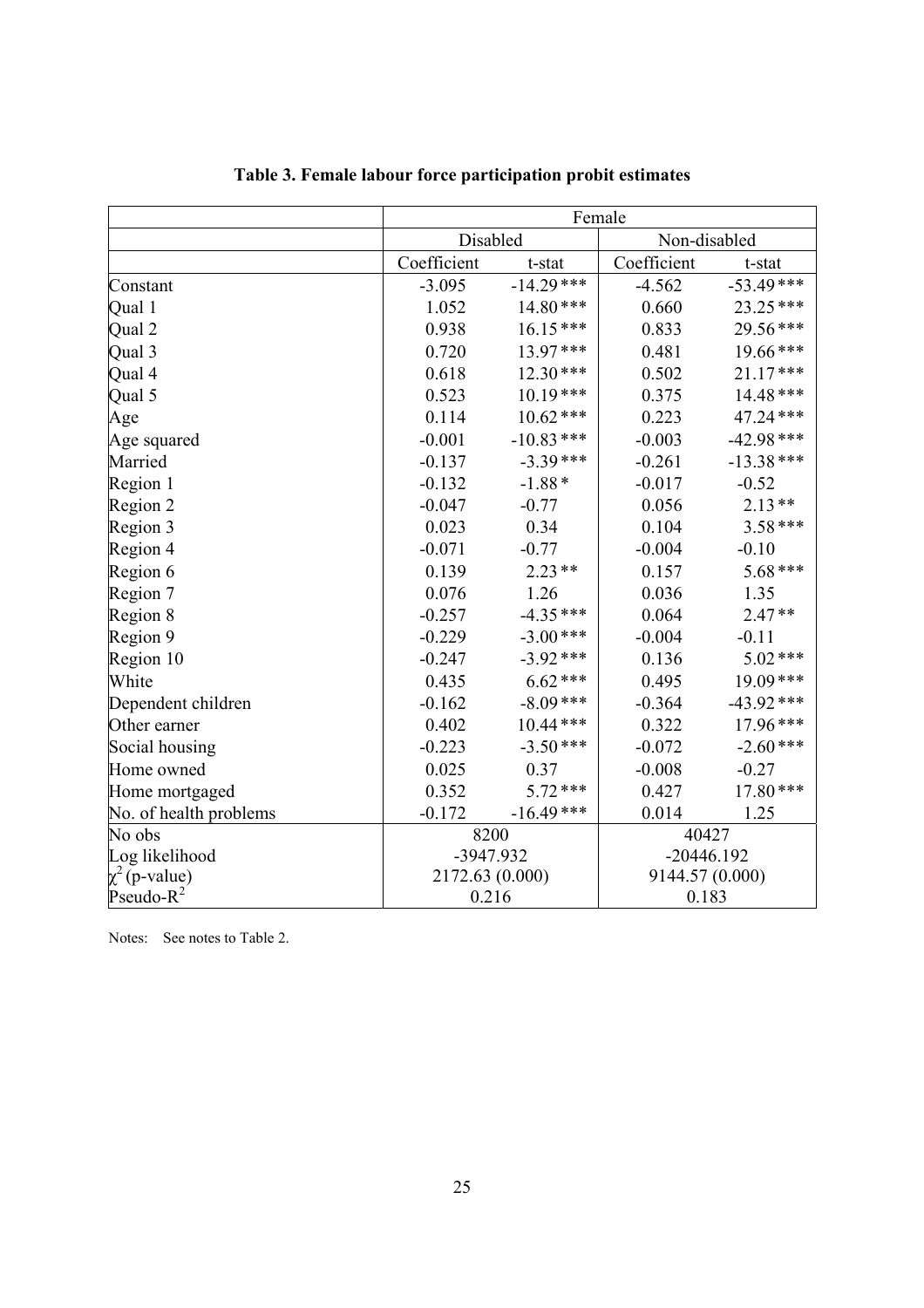|              | Male        |              |              |              |
|--------------|-------------|--------------|--------------|--------------|
|              | Disabled    |              | Non-disabled |              |
|              | Coefficient | t-stat       | Coefficient  | t-stat       |
| Constant     | 1.716       | $14.75***$   | 1.932        | 62.87***     |
| Region 1     | $-0.184$    | $-4.65***$   | $-0.189$     | $-16.33***$  |
| Region 2     | $-0.126$    | $-4.41$ ***  | $-0.199$     | $-22.40***$  |
| Region 3     | $-0.166$    | $-5.28$ ***  | $-0.172$     | $-17.89$ *** |
| Region 4     | $-0.070$    | $-1.50$      | $-0.149$     | $-10.94$ *** |
| Region 6     | $-0.104$    | $-3.69$ ***  | $-0.148$     | $-16.64$ *** |
| Region 7     | $-0.132$    | $-4.71$ ***  | $-0.150$     | $-16.65***$  |
| Region 8     | $-0.129$    | $-3.99$ ***  | $-0.163$     | $-18.22$ *** |
| Region 9     | $-0.262$    | $-6.65***$   | $-0.184$     | $-15.27$ *** |
| Region 10    | $-0.157$    | $-4.73$ ***  | $-0.161$     | $-17.94***$  |
| Occupation 2 | $-0.068$    | $-1.96**$    | $-0.062$     | $-6.94$ ***  |
| Occupation 3 | $-0.184$    | $-5.87***$   | $-0.190$     | $-21.71$ *** |
| Occupation 4 | $-0.413$    | $-11.13***$  | $-0.403$     | $-33.64$ *** |
| Occupation 5 | $-0.388$    | $-12.97***$  | $-0.413$     | $-47.19***$  |
| Occupation 6 | $-0.489$    | $-9.42$ ***  | $-0.542$     | $-29.77$ *** |
| Occupation 7 | $-0.453$    | $-10.01$ *** | $-0.483$     | $-34.95***$  |
| Occupation 8 | $-0.478$    | $-15.10***$  | $-0.511$     | $-53.22$ *** |
| Occupation 9 | $-0.535$    | $-17.28$ *** | $-0.593$     | $-59.90$ *** |
| Industry 1   | $-0.060$    | $-0.75$      | $-0.073$     | $-2.71$ ***  |
| Industry 2   | 0.247       | $3.50***$    | 0.217        | $10.64$ ***  |
| Industry 3   | 0.146       | $3.51***$    | 0.098        | $7.49***$    |
| Industry 4   | 0.205       | 4.44***      | 0.129        | 8.90***      |
| Industry 5   | 0.005       | 0.12         | $-0.034$     | $-2.50**$    |
| Industry 6   | 0.148       | 3.35***      | 0.090        | $6.38***$    |
| Industry 7   | 0.203       | 4.76***      | 0.201        | 15.02 ***    |
| Industry 8   | 0.102       | $2.44**$     | 0.017        | 1.23         |
| Days illness | $-0.014$    | $-1.86*$     | $-0.015$     | $-2.75***$   |
| Married      | 0.086       | $3.74***$    | 0.067        | $10.95***$   |
| Experience   | 0.026       | 8.33***      | 0.032        | $27.29***$   |
| Exp Squared  | 0.000       | $-7.13***$   | $-0.001$     | $-24.24$ *** |
| Qual 1       | 0.463       | $10.01***$   | 0.377        | 30.79***     |
| Qual 2       | 0.262       | 5.87***      | 0.202        | $17.14***$   |
| Qual 3       | 0.157       | 4.64***      | 0.115        | $11.30***$   |
| Qual 4       | 0.179       | 4.85***      | 0.082        | $7.41***$    |
| Qual 5       | 0.073       | $2.03**$     | 0.041        | $3.67***$    |
| Small Firm   | $-0.115$    | $-6.15***$   | $-0.131$     | $-22.19***$  |
| Part-time    | $-0.088$    | $-3.31***$   | $-0.033$     | $-3.17***$   |
| White        | 0.076       | $1.78*$      | 0.043        | $3.65***$    |
| Tenure       | 0.009       | $3.59***$    | 0.009        | $10.94***$   |

**Table 4. Male selectivity corrected wage equation.**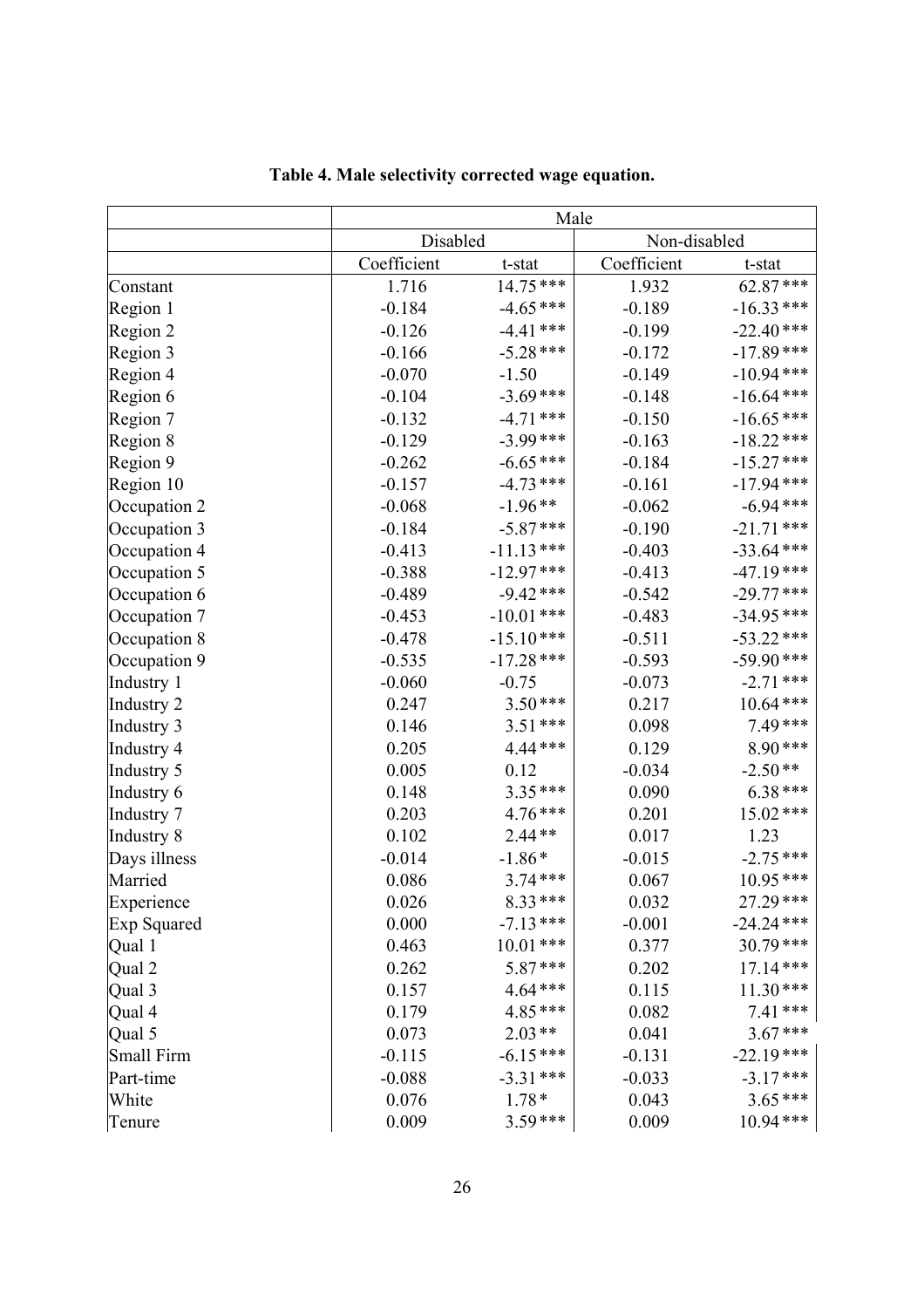| Ten squared            | 0.000    | $-0.64$       | 0.000    | $-4.32$ ***    |
|------------------------|----------|---------------|----------|----------------|
| Public Sector          | 0.023    | 0.80          | 0.007    | 0.68           |
| Overtime               | 0.001    | 0.60          | 0.004    | $11.02$ ***    |
| No. of health problems | $-0.042$ | $-3.82$ ***   | $-0.099$ | $-8.12***$     |
| Social housing         | $-0.105$ | $-2.73$ ***   | $-0.010$ | $-2.51**$      |
| Home owned             | 0.034    | 0.98          | 0.015    | 1.39           |
| Home mortgaged         | 0.100    | $2.78***$     | 0.051    | $5.80***$      |
| Lambda                 | 0.083    | 1.48          | 0.024    | 1.15           |
| No obs                 | 2579     |               | 26692    |                |
| <b>RSS</b>             | 388.924  |               | 4003.678 |                |
| $F$ (p-value)          |          | 52.67 (0.000) |          | 662.97 (0.000) |
| $\overline{R}^2$       | 0.496    |               | 0.549    |                |

Notes: Regressions also include dummy variables for the quarter in which the individual was surveyed. \*\*\*, \*\* and \* denote significance at the 1%, 5% and 10% level respectively. RSS denotes the residual sum of squares. The F statistic is a test that all slope coefficients are zero.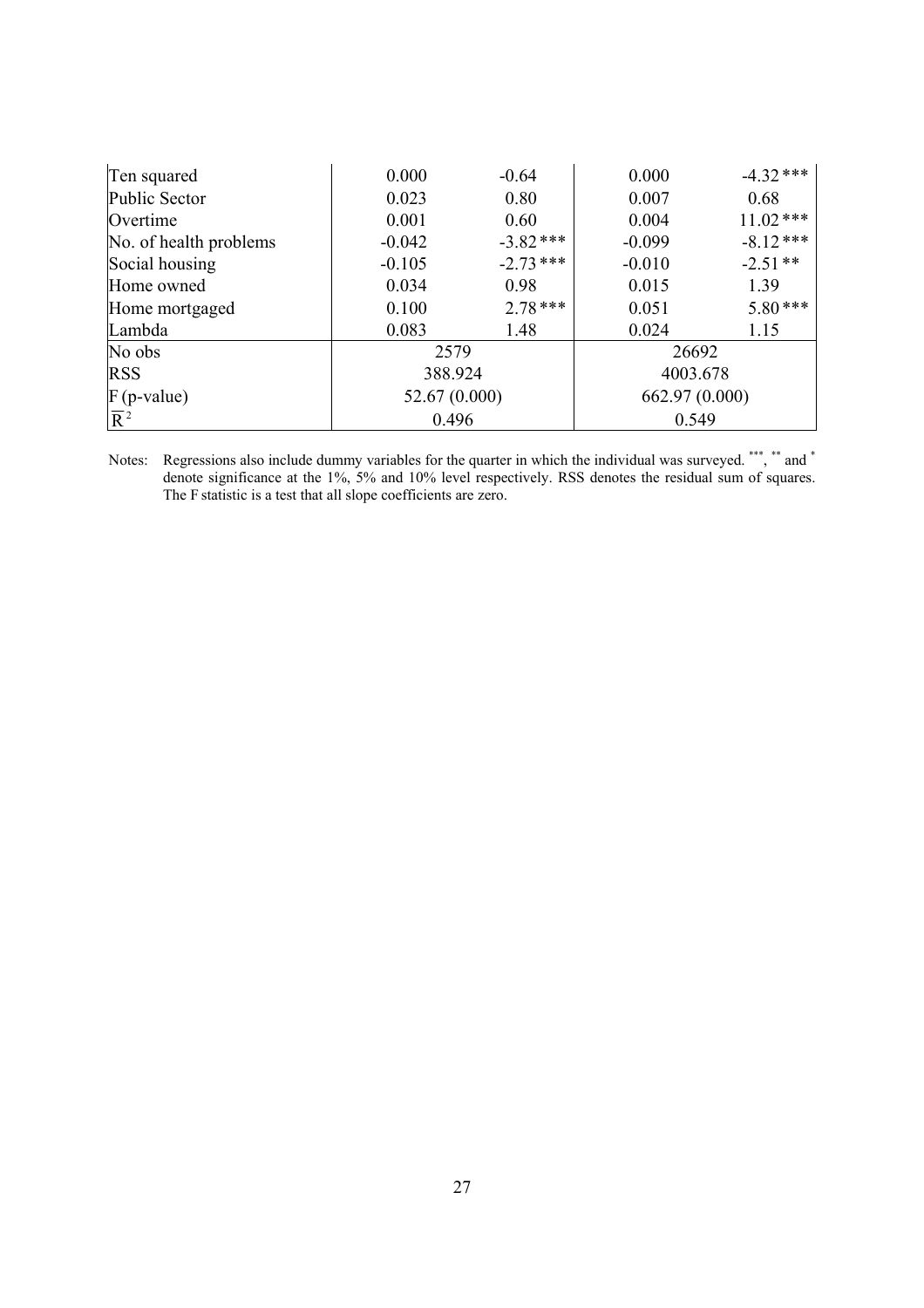|              | Female      |              |              |              |
|--------------|-------------|--------------|--------------|--------------|
|              | Disabled    |              | Non-disabled |              |
|              | Coefficient | t-stat       | Coefficient  | t-stat       |
| Constant     | 1.738       | 15.75 ***    | 1.930        | 73.70***     |
| Region 1     | $-0.210$    | $-6.06$ ***  | $-0.169$     | $-15.98***$  |
| Region 2     | $-0.172$    | $-6.01$ ***  | $-0.160$     | $-19.40***$  |
| Region 3     | $-0.116$    | $-3.79$ ***  | $-0.152$     | $-16.95***$  |
| Region 4     | $-0.166$    | $-3.99***$   | $-0.131$     | $-10.22$ *** |
| Region 6     | $-0.122$    | $-4.56$ ***  | $-0.140$     | $-17.05$ *** |
| Region 7     | $-0.146$    | $-5.34***$   | $-0.137$     | $-16.20***$  |
| Region 8     | $-0.151$    | $-4.88$ ***  | $-0.146$     | $-18.15***$  |
| Region 9     | $-0.153$    | $-3.91***$   | $-0.141$     | $-12.97***$  |
| Region 10    | $-0.210$    | $-6.45***$   | $-0.139$     | $-17.05$ *** |
| Occupation 2 | 0.112       | $2.69***$    | 0.054        | 4.99***      |
| Occupation 3 | $-0.056$    | $-1.55$      | $-0.131$     | $-13.61$ *** |
| Occupation 4 | $-0.277$    | $-8.46$ ***  | $-0.331$     | $-36.86$ *** |
| Occupation 5 | $-0.411$    | $-7.33$ ***  | $-0.493$     | $-25.71$ *** |
| Occupation 6 | $-0.449$    | $-12.45$ *** | $-0.490$     | $-46.55$ *** |
| Occupation 7 | $-0.436$    | $-11.47***$  | $-0.463$     | $-42.56$ *** |
| Occupation 8 | $-0.446$    | $-8.08$ ***  | $-0.555$     | $-33.85***$  |
| Occupation 9 | $-0.495$    | $-13.78$ *** | $-0.551$     | $-50.72$ *** |
| Industry 1   | $-0.057$    | $-0.47$      | 0.005        | 0.14         |
| Industry 2   | 0.365       | 2.84***      | 0.222        | $7.01***$    |
| Industry 3   | 0.149       | 3.38 ***     | 0.132        | $10.10***$   |
| Industry 4   | 0.104       | 1.20         | 0.162        | $7.80***$    |
| Industry 5   | $-0.004$    | $-0.12$      | $-0.026$     | $-2.24**$    |
| Industry 6   | 0.094       | $1.89*$      | 0.172        | $11.49***$   |
| Industry 7   | 0.228       | 5.93***      | 0.191        | $16.61***$   |
| Industry 8   | 0.050       | 1.47         | 0.029        | $2.72***$    |
| Days illness | $-0.017$    | $-2.02**$    | $-0.009$     | $-1.95*$     |
| Married      | $-0.020$    | $-1.18$      | $-0.012$     | $-2.24**$    |
| Experience   | 0.016       | $5.76***$    | 0.021        | 25.63 ***    |
| Exp squared  | 0.000       | $-5.51$ ***  | 0.000        | $-24.58$ *** |
| Qual 1       | 0.390       | $7.41***$    | 0.351        | 28.93***     |
| Qual 2       | 0.247       | 5.45***      | 0.200        | 17.94***     |
| Qual 3       | 0.177       | $4.53***$    | 0.101        | $10.46***$   |
| Qual 4       | 0.138       | 3.81 ***     | 0.058        | $6.26***$    |
| Qual 5       | 0.083       | $2.39**$     | 0.047        | $4.78***$    |
| Small firm   | $-0.059$    | $-3.44$ ***  | $-0.071$     | $-13.95***$  |
| Part-time    | $-0.058$    | $-3.41$ ***  | $-0.030$     | $-5.68$ ***  |
| White        | $-0.035$    | $-0.89$      | $-0.006$     | $-0.55$      |
| Tenure       | 0.015       | $5.02$ ***   | 0.015        | 15.84***     |

| Table 5. Female selectivity corrected wage equation. |
|------------------------------------------------------|
|------------------------------------------------------|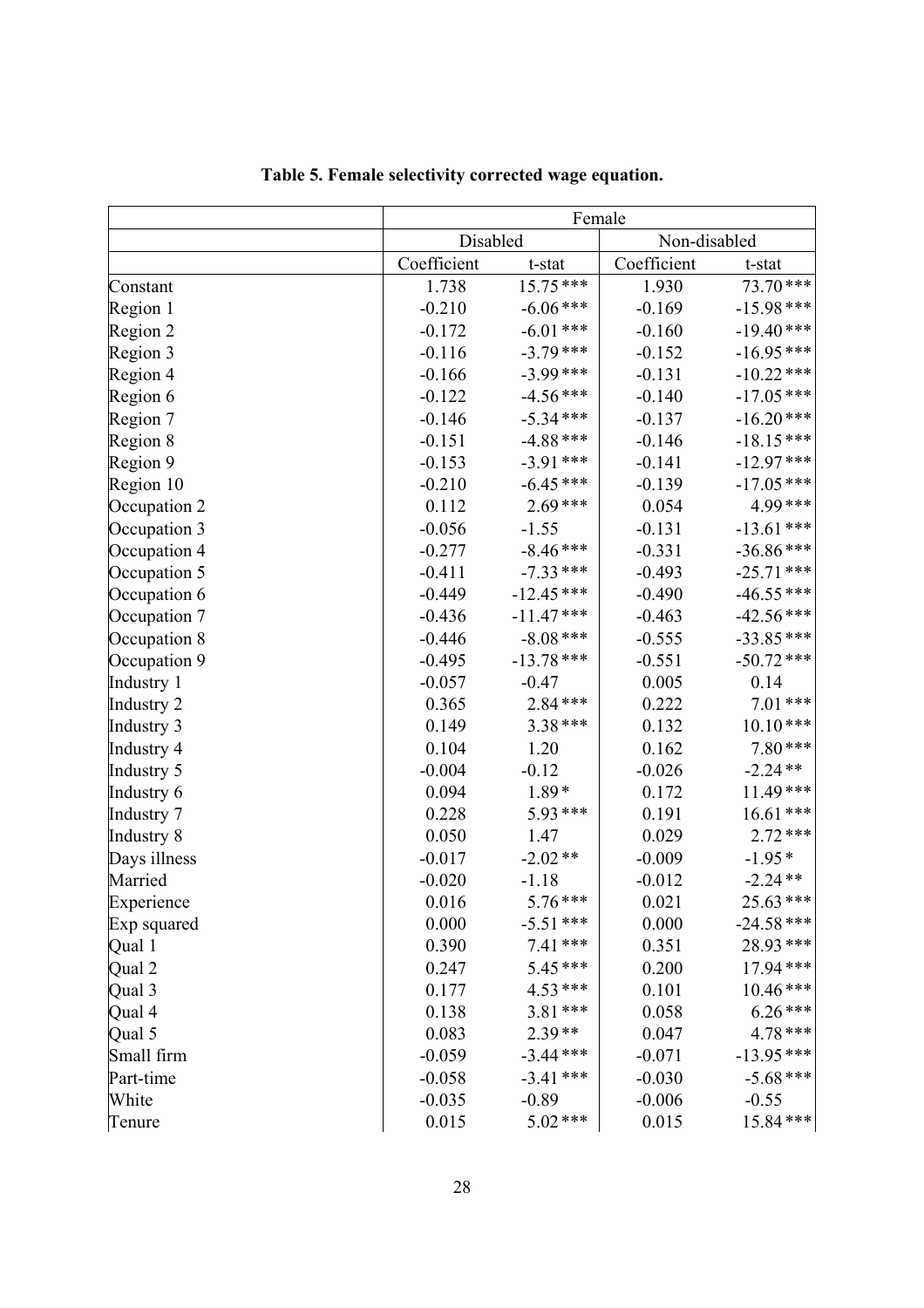| Ten squared            | 0.000         | $-2.45**$  | 0.000          | $-5.99***$  |
|------------------------|---------------|------------|----------------|-------------|
| Public sector          | 0.112         | $4.91***$  | 0.054          | $7.63***$   |
| Overtime               | 0.005         | $2.51**$   | 0.004          | $7.71***$   |
| No. of health problems | $-0.009$      | $-0.26$    | $-0.029$       | $-2.71$ *** |
| Social housing         | $-0.024$      | $-2.97***$ | $-0.007$       | $-1.87*$    |
| Home owned             | 0.004         | 0.13       | $-0.004$       | $-0.36$     |
| Home mortgaged         | 0.080         | $2.51**$   | 0.026          | $3.05$ ***  |
| Lambda                 | 0.135         | $2.58***$  | $-0.011$       | $-0.77$     |
| No obs                 | 2490          |            | 27907          |             |
| <b>RSS</b>             | 334.748       |            | 3742.959       |             |
| $F$ (p-value)          | 47.74 (0.000) |            | 628.06 (0.000) |             |
| $\overline{R}^2$       | 0.479         |            | 0.524          |             |

Notes: See notes to Table 4.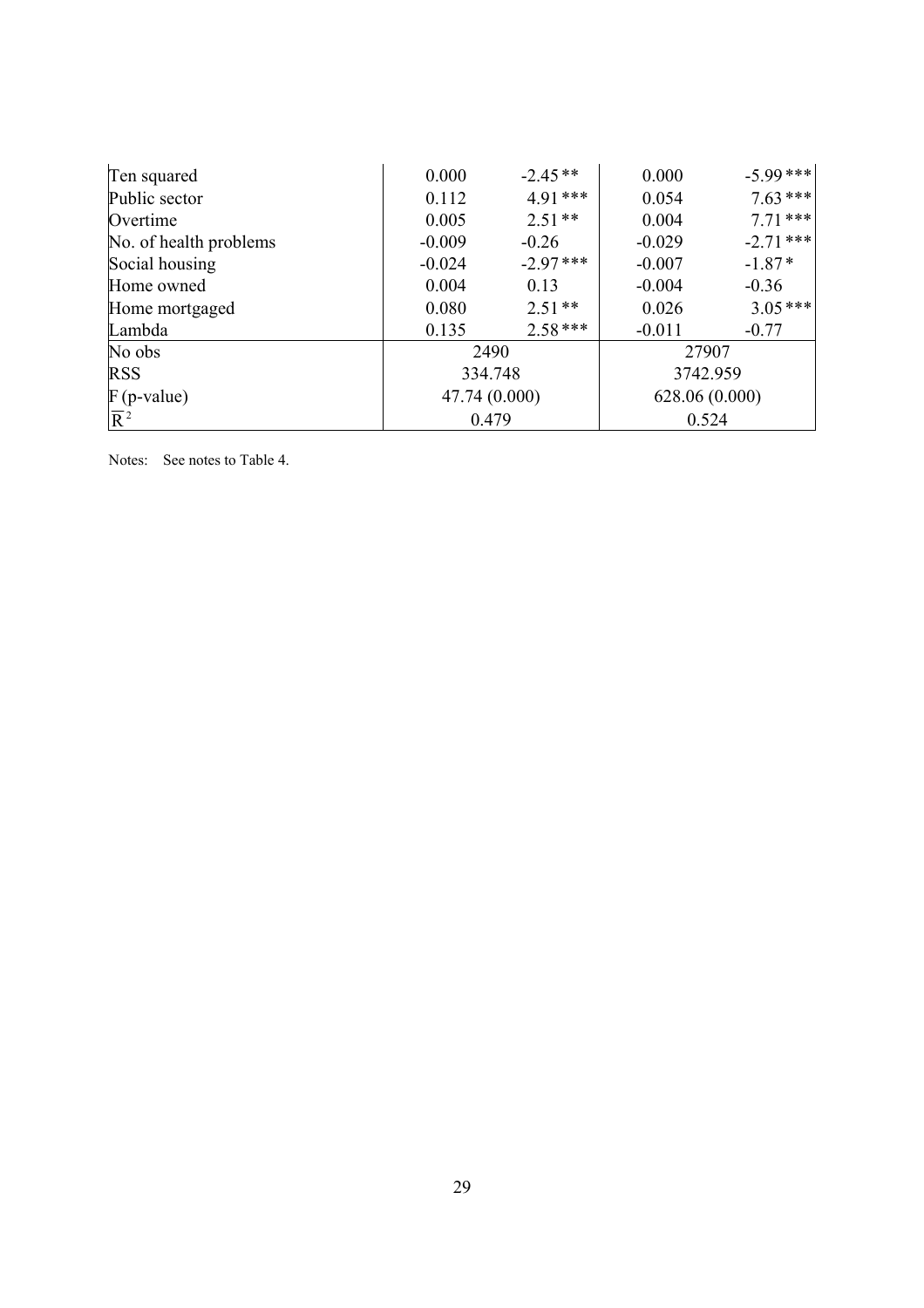|                        |                 | Male         |                 | Female       |  |
|------------------------|-----------------|--------------|-----------------|--------------|--|
|                        | Coefficient     | t-stat       | Coefficient     | t-stat       |  |
| Constant               | $-3.878$        | $-18.48$ *** | $-3.929$        | $-17.07$ *** |  |
| Qual 1                 | 0.763           | $10.53***$   | 1.076           | $14.68$ ***  |  |
| Qual 2                 | 0.825           | 12.09***     | 0.900           | $15.19***$   |  |
| Qual 3                 | 0.497           | $10.42***$   | 0.693           | $13.15***$   |  |
| Qual 4                 | 0.474           | $7.62***$    | 0.605           | $11.78***$   |  |
| Qual 5                 | 0.482           | 8.84***      | 0.507           | $9.70***$    |  |
| Age                    | 0.133           | 14.39***     | 0.127           | $11.41***$   |  |
| Age squared            | $-0.002$        | $-16.25***$  | $-0.002$        | $-11.94***$  |  |
| Married                | 0.218           | $4.80***$    | $-0.157$        | $-3.82$ ***  |  |
| Region 1               | $-0.469$        | $-6.40***$   | $-0.149$        | $-2.08**$    |  |
| Region 2               | $-0.070$        | $-1.11$      | $-0.082$        | $-1.32$      |  |
| Region 3               | $-0.048$        | $-0.67$      | 0.014           | 0.20         |  |
| Region 4               | $-0.275$        | $-2.75***$   | $-0.083$        | $-0.89$      |  |
| Region 6               | 0.110           | $1.66*$      | 0.132           | $2.08**$     |  |
| Region 7               | 0.004           | 0.06         | 0.063           | 1.02         |  |
| Region 8               | $-0.371$        | $-5.97***$   | $-0.268$        | $-4.46$ ***  |  |
| Region 9               | $-0.417$        | $-5.46***$   | $-0.255$        | $-3.27$ ***  |  |
| Region 10              | $-0.263$        | $-3.99$ ***  | $-0.240$        | $-3.72$ ***  |  |
| White                  | 0.520           | $7.11***$    | 0.501           | $7.47***$    |  |
| Dependent children     | $-0.028$        | $-1.36$      | $-0.184$        | $-8.98$ ***  |  |
| Other earner           | 0.394           | $10.44$ ***  | 0.369           | 9.38***      |  |
| Social housing         | $-0.283$        | $-4.26$ ***  | $-0.223$        | $-3.41$ ***  |  |
| Home owned             | 0.161           | $2.32**$     | 0.032           | 0.46         |  |
| Home mortgaged         | 0.556           | $8.68***$    | 0.351           | $5.57***$    |  |
| No. of health problems | $-0.233$        | $-19.98$ *** | $-0.169$        | $-15.83***$  |  |
| Health 1               | 0.719           | 11.93***     | 0.816           | 13.79***     |  |
| Health <sub>2</sub>    | 0.815           | 8.61***      | 0.720           | $7.08***$    |  |
| Health <sub>3</sub>    | 0.836           | $13.63***$   | 0.924           | 14.91***     |  |
| Health 5               | 0.375           | $5.17***$    | 0.497           | 7.38 ***     |  |
| No obs                 | 8321            |              | 8163            |              |  |
| Log likelihood         | $-3543.526$     |              | $-3.792.864$    |              |  |
| $\chi^2$ (p-value)     | 3205.58 (0.000) |              | 2442.70 (0.000) |              |  |
| Pseudo- $R^2$          | 0.311           |              | 0.244           |              |  |

**Table 6. Disabled labour force participation probits**

Notes: See notes to Table 2.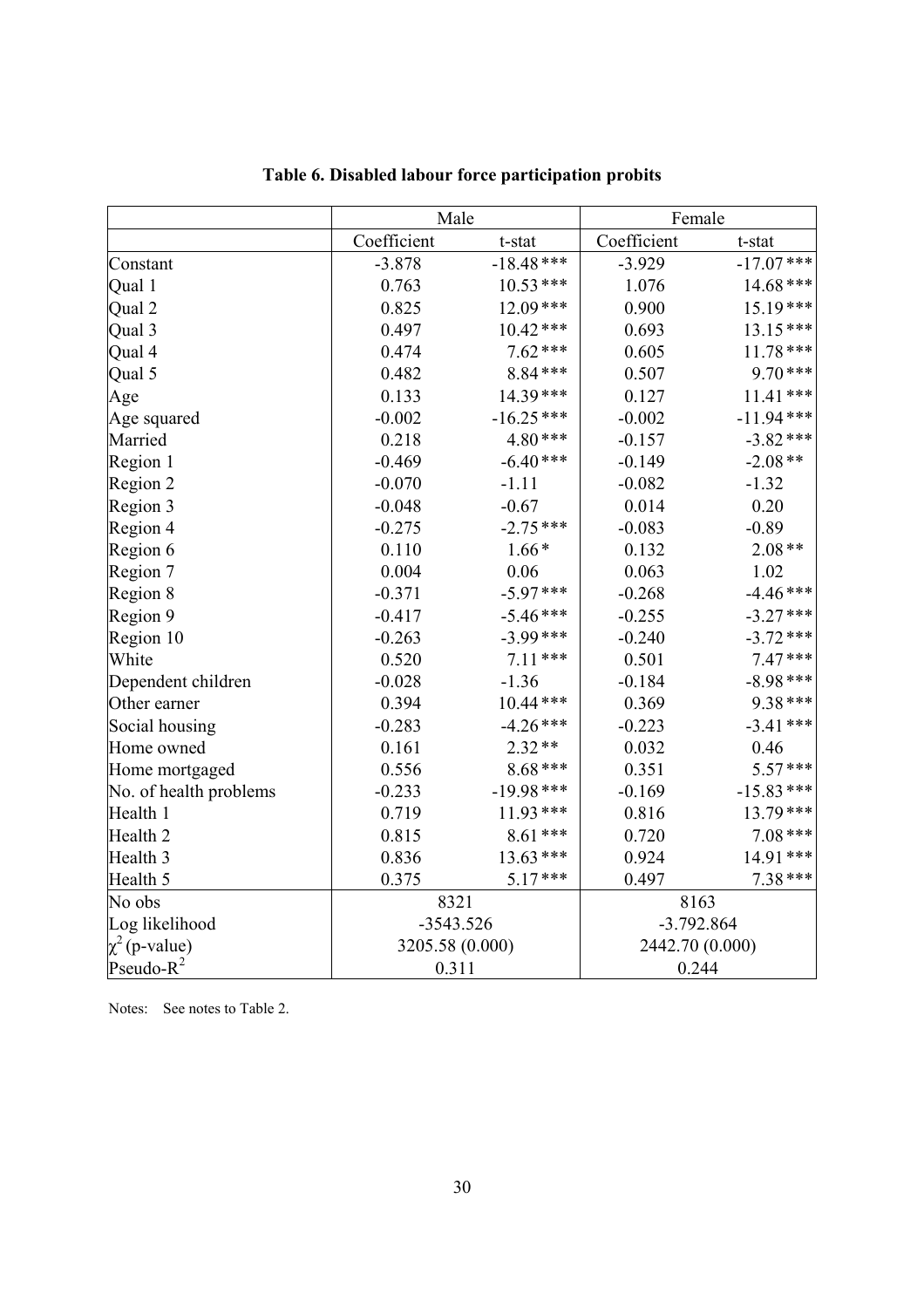|              | Male        |              | Female      |             |
|--------------|-------------|--------------|-------------|-------------|
|              | Coefficient | t-stat       | Coefficient | t-stat      |
| Constant     | 1.673       | $12.79***$   | 1.620       | 11.95 ***   |
| Region 1     | $-0.179$    | $-4.58$ ***  | $-0.213$    | $-6.13***$  |
| Region 2     | $-0.123$    | $-4.32$ ***  | $-0.176$    | $-6.10***$  |
| Region 3     | $-0.163$    | $-5.21$ ***  | $-0.118$    | $-3.84***$  |
| Region 4     | $-0.062$    | $-1.32$      | $-0.166$    | $-3.99***$  |
| Region 6     | $-0.106$    | $-3.78$ ***  | $-0.126$    | $-4.67$ *** |
| Region 7     | $-0.136$    | $-4.84$ ***  | $-0.148$    | $-5.39***$  |
| Region 8     | $-0.120$    | $-3.76***$   | $-0.154$    | $-4.95***$  |
| Region 9     | $-0.256$    | $-6.56$ ***  | $-0.155$    | $-3.96***$  |
| Region 10    | $-0.154$    | $-4.67$ ***  | $-0.209$    | $-6.47***$  |
| Occupation 2 | $-0.067$    | $-1.93*$     | 0.114       | $2.72***$   |
| Occupation 3 | $-0.181$    | $-5.76$ ***  | $-0.054$    | $-1.50$     |
| Occupation 4 | $-0.413$    | $-11.11***$  | $-0.277$    | $-8.43***$  |
| Occupation 5 | $-0.386$    | $-12.86$ *** | $-0.414$    | $-7.33$ *** |
| Occupation 6 | $-0.489$    | $-9.43***$   | $-0.452$    | $-12.50***$ |
| Occupation 7 | $-0.457$    | $-10.11$ *** | $-0.439$    | $-11.51***$ |
| Occupation 8 | $-0.479$    | $-15.12***$  | $-0.449$    | $-8.12***$  |
| Occupation 9 | $-0.533$    | $-17.21$ *** | $-0.496$    | $-13.76***$ |
| Industry 1   | $-0.068$    | $-0.84$      | $-0.054$    | $-0.44$     |
| Industry 2   | 0.227       | $3.21***$    | 0.359       | 2.78 ***    |
| Industry 3   | 0.133       | $3.20***$    | 0.147       | $3.31***$   |
| Industry 4   | 0.194       | 4.19***      | 0.095       | 1.09        |
| Industry 5   | $-0.005$    | $-0.12$      | $-0.007$    | $-0.18$     |
| Industry 6   | 0.136       | $3.09***$    | 0.093       | $1.87*$     |
| Industry 7   | 0.194       | 4.52***      | 0.227       | 5.91***     |
| Industry 8   | 0.094       | $2.25**$     | 0.050       | 1.46        |
| Days illness | $-0.014$    | $-1.76*$     | $-0.017$    | $-1.97**$   |
| Married      | 0.077       | $3.61***$    | $-0.024$    | $-1.36$     |
| Experience   | 0.025       | $8.03***$    | 0.016       | 5.82***     |
| Exp squared  | 0.000       | $-6.83***$   | 0.000       | $-5.65***$  |
| Qual 1       | 0.447       | $10.03$ ***  | 0.392       | $7.45***$   |
| Qual 2       | 0.248       | 5.82***      | 0.243       | 5.49***     |
| Qual 3       | 0.139       | 4.39***      | 0.174       | $4.55***$   |
| Qual 4       | 0.160       | 4.49***      | 0.137       | $3.82***$   |
| Qual 5       | 0.058       | $1.70*$      | 0.081       | $2.36**$    |
| Small firm   | $-0.116$    | $-6.20$ ***  | $-0.058$    | $-3.35***$  |
| Part-time    | $-0.079$    | $-2.95***$   | $-0.056$    | $-3.29$ *** |
| White        | 0.072       | $1.69*$      | $-0.027$    | $-0.66$     |
| Tenure       | 0.010       | $3.72***$    | 0.015       | $5.03***$   |
| Ten squared  | 0.000       | $-0.73$      | 0.000       | $-2.43**$   |

**Table 7. Disabled selectivity corrected wage equation**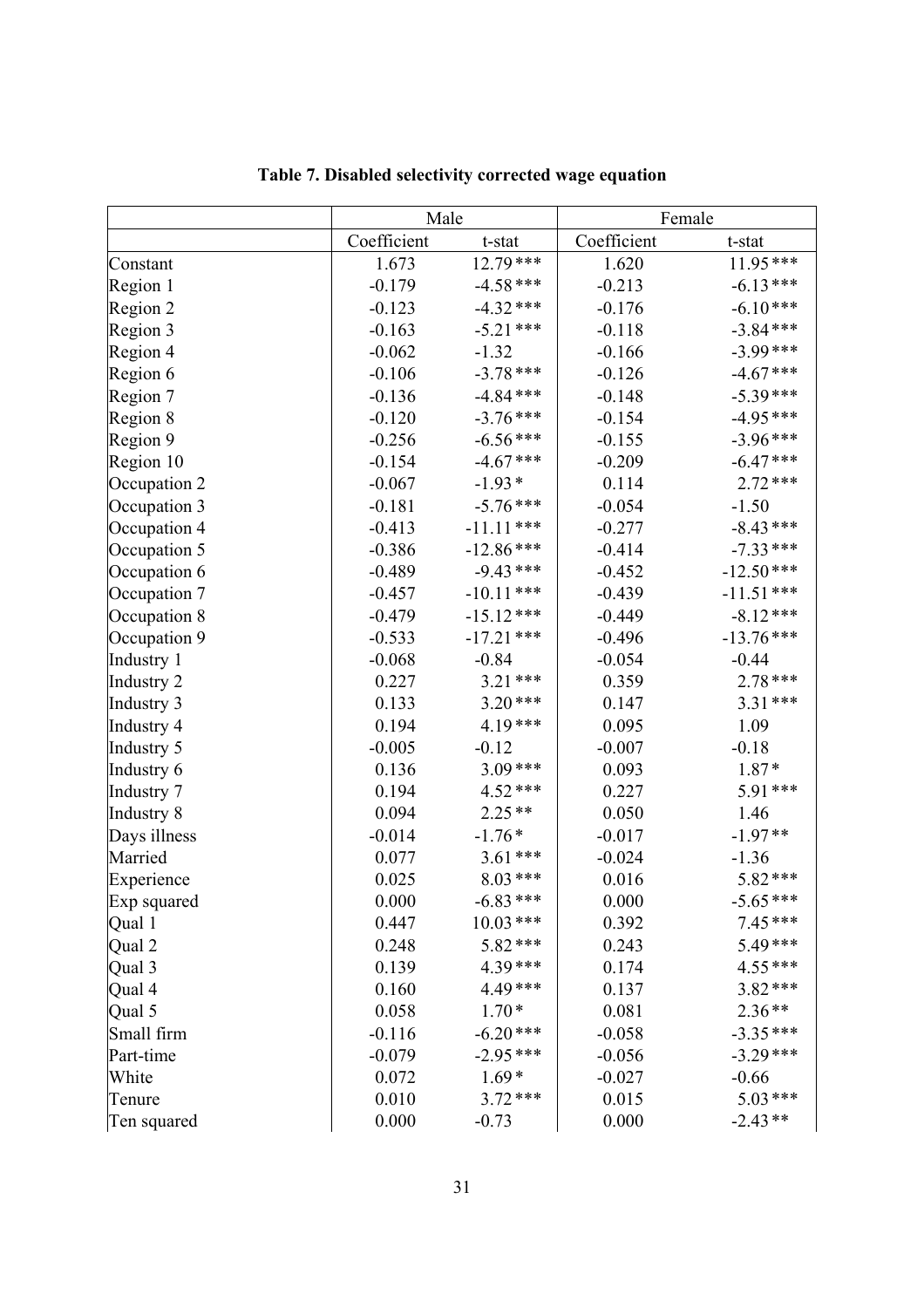| Public sector          | 0.018         | 0.62        | 0.108         | $4.73***$  |  |
|------------------------|---------------|-------------|---------------|------------|--|
| Overtime               | 0.001         | 0.45        | 0.004         | $2.46**$   |  |
| No. of health problems | $-0.103$      | $-2.71$ *** | $-0.010$      | $-0.27$    |  |
| Social housing         | $-0.036$      | $-3.46***$  | $-0.024$      | $-2.99***$ |  |
| Home owned             | 0.028         | 0.82        | 0.006         | 0.18       |  |
| Home mortgaged         | 0.087         | $2.47**$    | 0.079         | $2.50**$   |  |
| Lambda                 | 0.058         | 1.10        | 0.141         | $2.66***$  |  |
| Health1                | 0.117         | ***<br>2.80 | 0.138         | $3.07***$  |  |
| Health <sub>2</sub>    | 0.146         | ***<br>2.80 | 0.084         | 1.47       |  |
| Health <sub>3</sub>    | 0.121         | ***<br>2.74 | 0.143         | $3.01***$  |  |
| Health <sub>5</sub>    | 0.057         | 1.34        | 0.069         | 1.62       |  |
| No obs                 | 2573          |             |               | 2482       |  |
| <b>RSS</b>             | 386.103       |             | 333.495       |            |  |
| $F$ (p-value)          | 49.03 (0.000) |             | 43.92 (0.000) |            |  |
| $\overline{R}^2$       | 0.497         |             | 0.478         |            |  |

Notes: See notes to Table 4.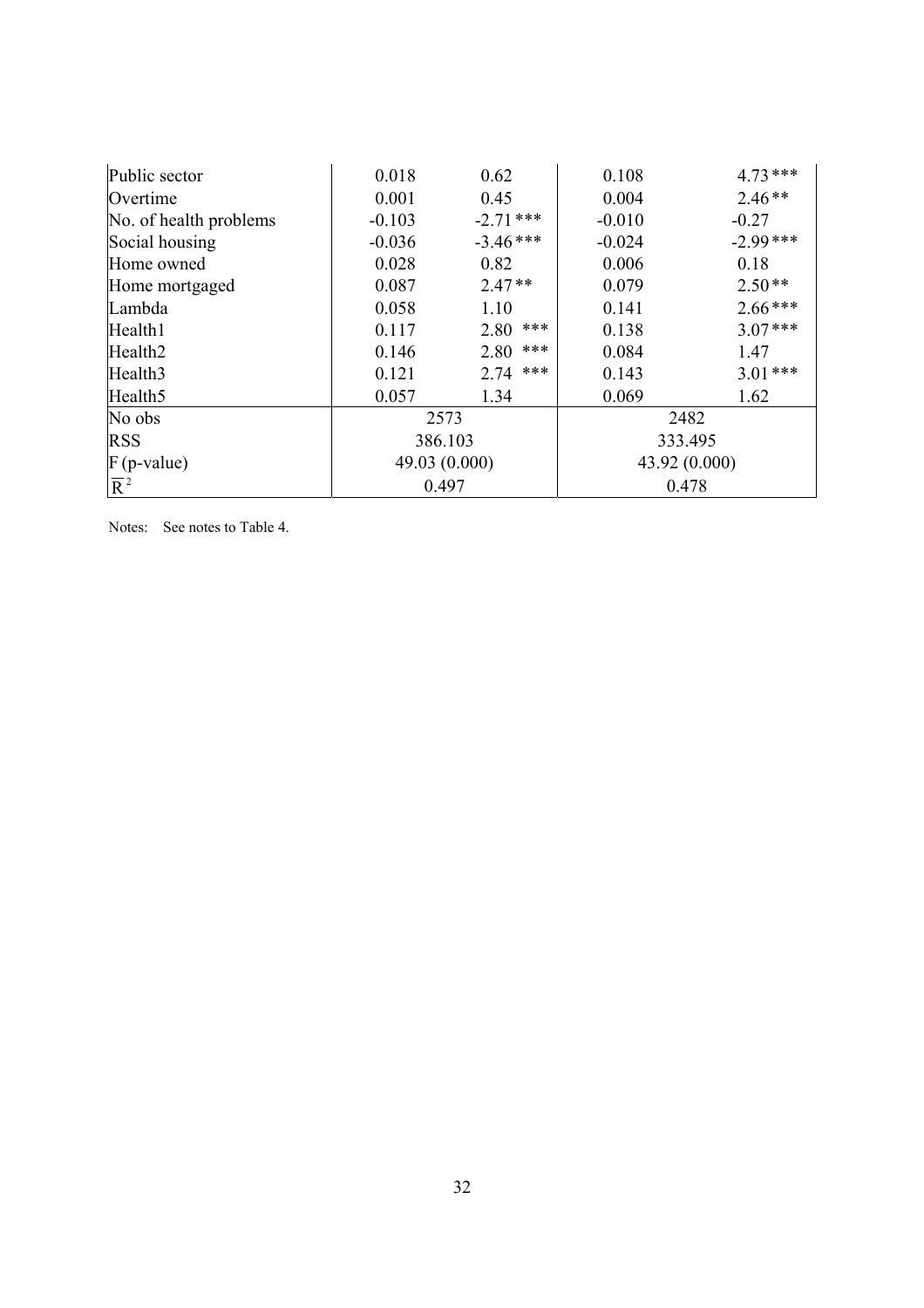|                                        |                      |      | Male  |          |                  |                                                                                                            |       | Female |                |        |
|----------------------------------------|----------------------|------|-------|----------|------------------|------------------------------------------------------------------------------------------------------------|-------|--------|----------------|--------|
| Mean prediction non-disabled           | 2.238                |      |       | 1.990    |                  |                                                                                                            |       |        |                |        |
| Mean prediction disabled               |                      |      | 2.010 |          |                  | 1.760                                                                                                      |       |        |                |        |
| Raw differential                       |                      |      | 0.228 |          |                  |                                                                                                            | 0.230 |        |                |        |
| - due to endowments                    | 0.162                |      |       | 0.118    |                  |                                                                                                            |       |        |                |        |
| - due to coefficients                  | 0.119                |      |       | 0.152    |                  |                                                                                                            |       |        |                |        |
| - due to interaction                   | $-0.053$             |      |       | $-0.040$ |                  |                                                                                                            |       |        |                |        |
| D:                                     | $\theta$             |      | 0.5   | 0.912    | $\ast$           | 0                                                                                                          |       | 0.5    | 0.918          | $\ast$ |
| Unexplained                            |                      |      |       |          |                  | $0.066 \mid 0.119 \mid 0.092 \mid 0.114 \mid 0.104 \mid 0.113 \mid 0.152 \mid 0.132 \mid 0.149 \mid 0.145$ |       |        |                |        |
| Explained                              |                      |      |       |          |                  | $0.162 \,   0.109 \,   0.135 \,   0.114 \,   0.123 \,   0.118 \,   0.078 \,   0.098 \,   0.081 \,   0.085$ |       |        |                |        |
| % unexplained                          | 29                   | 52.1 |       |          | $40.6$ 50.1 45.8 | 48.9                                                                                                       |       |        | 66.1 57.5 64.7 | 63.1   |
| % explained                            | 71                   |      |       |          |                  | 47.9 59.4 49.9 54.2 51.1 33.9 42.5 35.3 36.9                                                               |       |        |                |        |
| Differential due to selection variable | $-0.060$<br>$-0.125$ |      |       |          |                  |                                                                                                            |       |        |                |        |

## **Table 8. Disabled and non-disabled wage decomposition**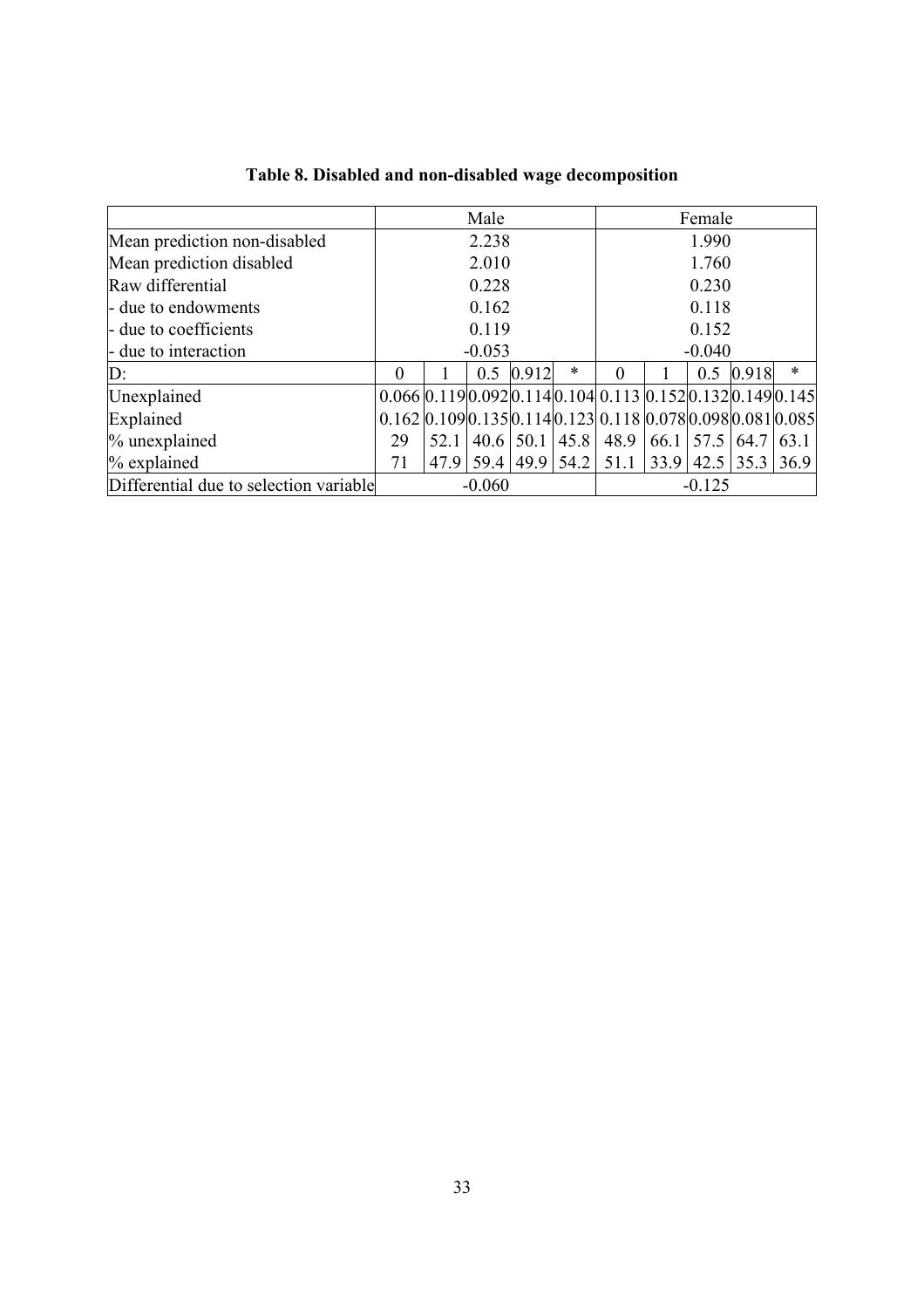| Table 9. Gender wage decomposition |  |  |  |  |
|------------------------------------|--|--|--|--|
|------------------------------------|--|--|--|--|

|                                        | Non-disabled |       |             |       |          | Disabled                                                                                          |             |             |                        |        |
|----------------------------------------|--------------|-------|-------------|-------|----------|---------------------------------------------------------------------------------------------------|-------------|-------------|------------------------|--------|
| Mean prediction males                  | 2.238        |       |             | 2.010 |          |                                                                                                   |             |             |                        |        |
| Mean prediction females                | 1.990        |       |             | 1.760 |          |                                                                                                   |             |             |                        |        |
| Raw differential                       |              |       | 0.248       |       |          | 0.250                                                                                             |             |             |                        |        |
| due to endowments                      |              |       | 0.101       |       |          | 0.071                                                                                             |             |             |                        |        |
| - due to coefficients                  |              |       | 0.110       |       |          | 0.133                                                                                             |             |             |                        |        |
| due to interaction                     |              |       | 0.036       |       |          |                                                                                                   | 0.046       |             |                        |        |
| D:                                     | $\theta$     |       | 0.5         | 0.489 | $\ast$   | $\mathbf{0}$                                                                                      |             | 0.5         | 0.509                  | $\ast$ |
| Unexplained                            |              |       |             |       |          | $0.147 0.110 0.128 0.129 0.080 0.179 0.133 0.156 0.156 0.113$                                     |             |             |                        |        |
| Explained                              |              |       |             |       |          | $0.101$   $0.137$   $0.119$   $0.119$   $0.168$   $0.071$   $0.117$   $0.094$   $0.094$   $0.137$ |             |             |                        |        |
| % unexplained                          | 59.3         |       | $44.5$ 51.9 | 52.1  | 32.3     | 71.7                                                                                              | 53.2        | 62.5        | 62.3                   | 45.1   |
| % explained                            | 40.7         |       | $55.5$ 48.1 | 47.9  | 67.7     | 28.3                                                                                              | 46.8        | $37.5$ 37.7 |                        | 54.9   |
| Differential due to selection variable |              | 0.011 |             |       | $-0.055$ |                                                                                                   |             |             |                        |        |
|                                        |              |       |             |       |          |                                                                                                   |             |             |                        |        |
|                                        |              |       |             |       |          |                                                                                                   |             |             | Disabled with controls |        |
|                                        |              |       |             |       |          | for type of health problem                                                                        |             |             |                        |        |
| Mean prediction males                  |              |       |             |       |          |                                                                                                   |             | 2.031       |                        |        |
| Mean prediction females                |              |       |             |       |          |                                                                                                   |             | 1.759       |                        |        |
| Raw differential                       |              |       |             |       |          |                                                                                                   |             | 0.271       |                        |        |
| due to endowments                      |              |       |             |       |          |                                                                                                   |             | 0.070       |                        |        |
| - due to coefficients                  |              |       |             |       |          |                                                                                                   |             | 0.156       |                        |        |
| due to interaction                     |              |       |             |       |          | 0.046                                                                                             |             |             |                        |        |
| D:                                     |              |       |             |       |          | $\mathbf{0}$                                                                                      |             |             | $0.5$ 0.509            | $\ast$ |
| Unexplained                            |              |       |             |       |          | $0.202 \,   0.156 \,   0.179 \,   0.179 \,   0.134 \,  $                                          |             |             |                        |        |
| Explained                              |              |       |             |       |          | $0.070$ 0.115 0.092 0.093 0.138                                                                   |             |             |                        |        |
| % unexplained                          |              |       |             |       |          | 74.3                                                                                              | 57.6        |             | 65.9 65.8              | 49.2   |
| % explained                            |              |       |             |       |          | 25.7                                                                                              | $42.4$ 34.1 |             | 34.2                   | 50.8   |
| Differential due to selection variable | $-0.076$     |       |             |       |          |                                                                                                   |             |             |                        |        |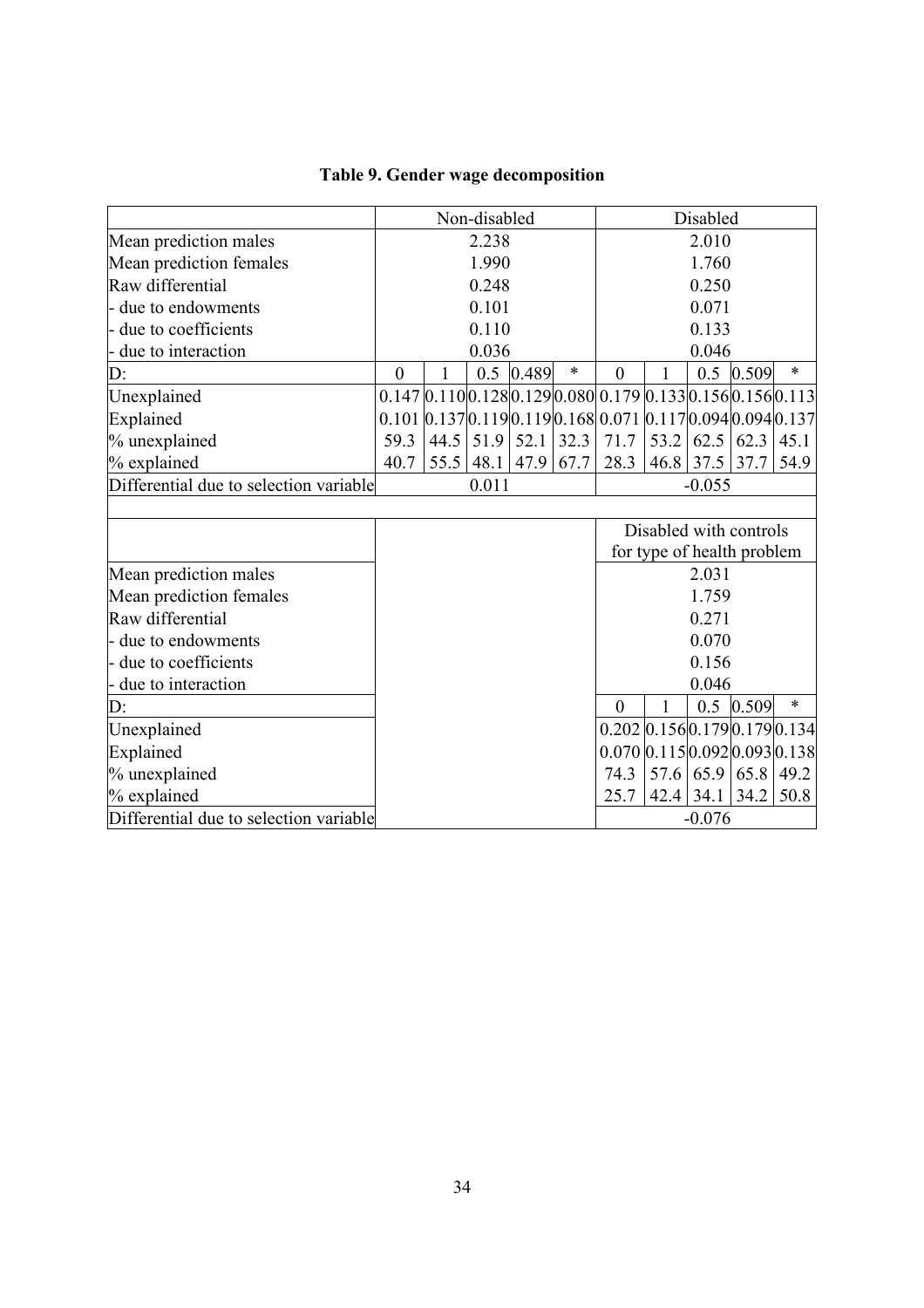|                                   | Male   | Female |
|-----------------------------------|--------|--------|
| Employment probability            |        |        |
| - Non-disabled discriminatory     | 0.8513 | 0.7202 |
| - Non-disabled non-discriminatory | 0.8509 | 0.7200 |
| - Disabled discriminatory         | 0.2343 | 0.2494 |
| - Disabled non-discriminatory     | 0.2456 | 0.2498 |
| Employment elasticities           |        |        |
| - Non-disabled                    | 0.212  | 0.109  |
| - Disabled                        | 1.514  | 0.149  |

## **Table 10. Employment effects of wage differences**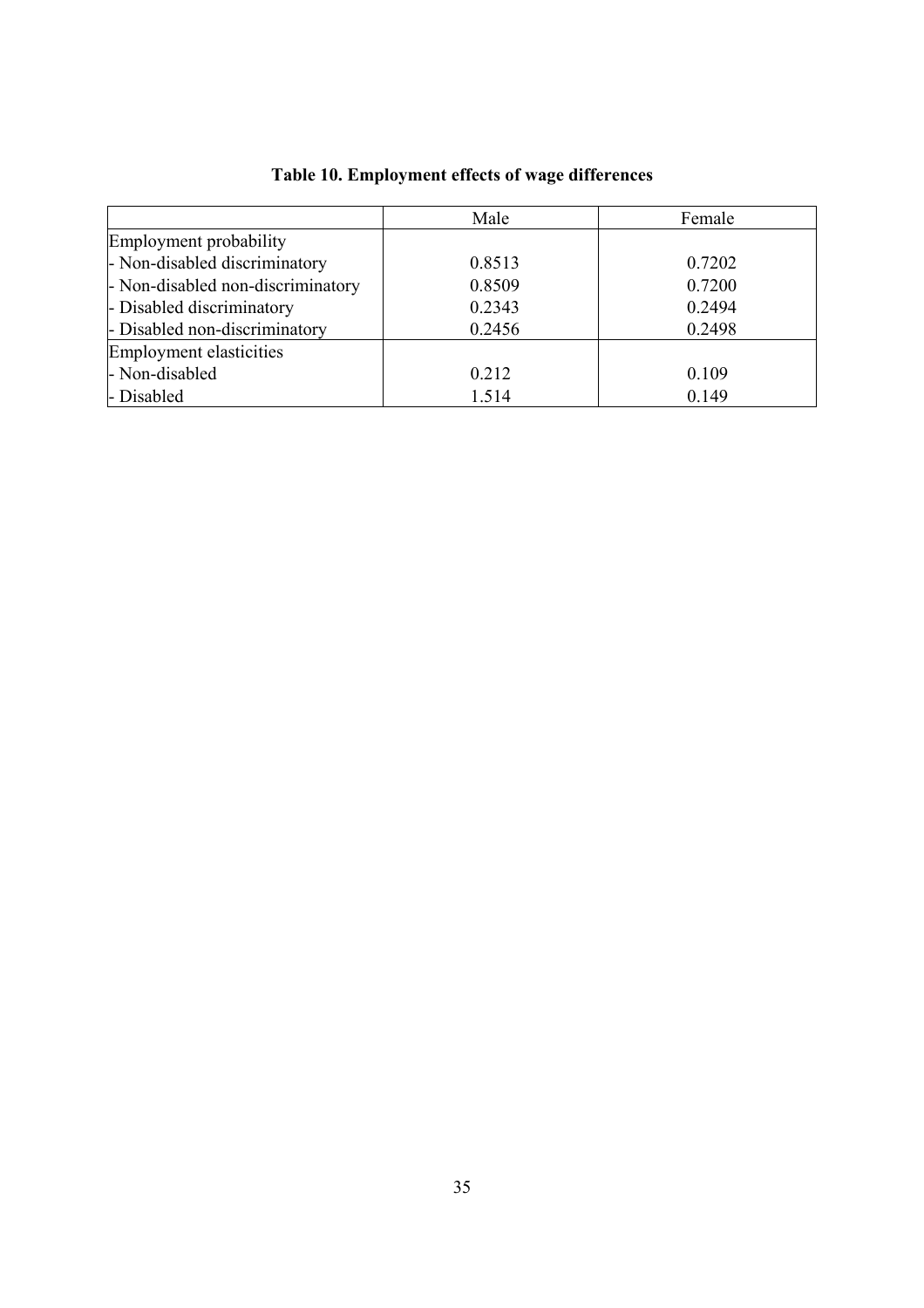### **VARIABLE DEFINITIONS**

| Gross weekly earnings divided by usual hours worked per week                               |
|--------------------------------------------------------------------------------------------|
| Dummy variable equal to 1 if individual has a positive hourly                              |
| wage, 0 else                                                                               |
|                                                                                            |
|                                                                                            |
| Years of (potential) labour market experience (age minus<br>school-leaving age)            |
| Years in present job                                                                       |
| Dummy variable, equals 1 if highest qualification is university<br>degree or higher degree |
| Dummy variable, equals 1 if highest qualification is other degree                          |
| Dummy variable, equals 1 if highest qualification is A level                               |
| Dummy variable, equals 1 if highest qualification is O level                               |
| Dummy variable, equals 1 if highest qualification is other                                 |
| qualification                                                                              |
| Dummy variable, equals 1 if no qualifications (base)                                       |
|                                                                                            |
| Agriculture and fishing                                                                    |
| Energy and water                                                                           |
| Manufacturing                                                                              |
| Construction                                                                               |
| Distribution, hotels etc                                                                   |
| Transport communication etc                                                                |
| Banking and finance                                                                        |
| Public administration                                                                      |
| Other (base)                                                                               |
|                                                                                            |
| Managers and senior officials (base)                                                       |
| Professional occupations                                                                   |
| Associate professional and technical                                                       |
| Administrative and secretarial                                                             |
| Skilled trades                                                                             |
| Personal service occupations                                                               |
| Sales and customer service occupations                                                     |
| Process, plant and machine operatives                                                      |
| Elementary occupations                                                                     |
|                                                                                            |
| North                                                                                      |
| Yorkshire and Humberside                                                                   |
| East Midlands                                                                              |
|                                                                                            |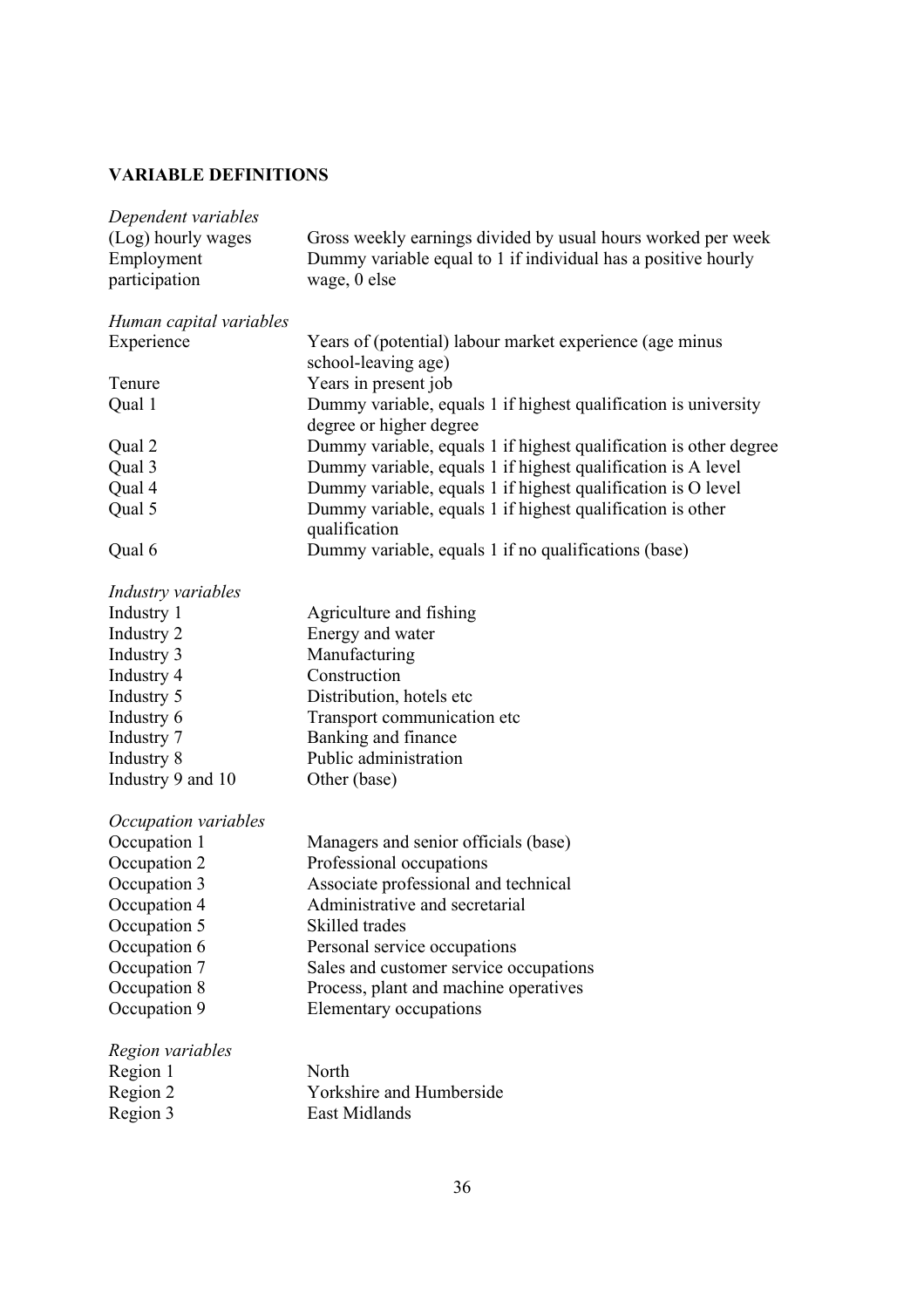| Region 4                 | East Anglia                                                                                       |
|--------------------------|---------------------------------------------------------------------------------------------------|
| Region 5                 | South East and London (base)                                                                      |
| Region 6                 | South West                                                                                        |
| Region 7                 | West Midlands                                                                                     |
| Region 8                 | North West                                                                                        |
| Region 9                 | Wales                                                                                             |
| Region 10                | Scotland                                                                                          |
| Health variables         |                                                                                                   |
| Days illness             | Number of days off sick in the reference week $(0-7)$                                             |
| No of health problems    | Number of health problems reported                                                                |
| Health 1                 | Dummy variable, equals 1 if main health problem affects limbs                                     |
| Health 2                 | Dummy variable, equals 1 if main health problem affects<br>sight/hearing                          |
| Health 3                 | Dummy variable, equals 1 if main health problem affects skin,<br>breathing and organs             |
| Health 4                 | Dummy variable, equals 1 if main health problem is mental<br>health (base)                        |
| Health 5                 | Dummy variable, equals 1 if main health problem is other                                          |
| Housing status variables |                                                                                                   |
| Social housing           | Dummy variable, equals 1 if renting from non-private sector                                       |
| Home owned               | Dummy variable, equals 1 if home owned outright                                                   |
| Home mortgaged           | Dummy variable, equals 1 if home mortgaged                                                        |
| Private rent             | Dummy variable, equals 1 if renting from private sector (base)                                    |
| Other variables          |                                                                                                   |
| Age                      | Age (years)                                                                                       |
| Married                  | Dummy variable denoting marital status, equals 1 if married                                       |
| Dependent children       | Number of dependent children in household if head of<br>household or spouse (0 else)              |
| Other earner             | Dummy variable, equals lif there is another individual in<br>household has a labour market income |
| White                    | Dummy variable denoting ethnic group, equals 1 if white                                           |
| Small firm               | Dummy variable denoting marital status, equals 1 if less than 20<br>employees in firm             |
| Public                   | Dummy variable, equals 1 if individual is employed in the<br>public sector                        |
| Part-time                | Dummy variable, equals 1 if employed part time                                                    |
| Overtime                 | Amount of usual overtime (hours)                                                                  |
|                          |                                                                                                   |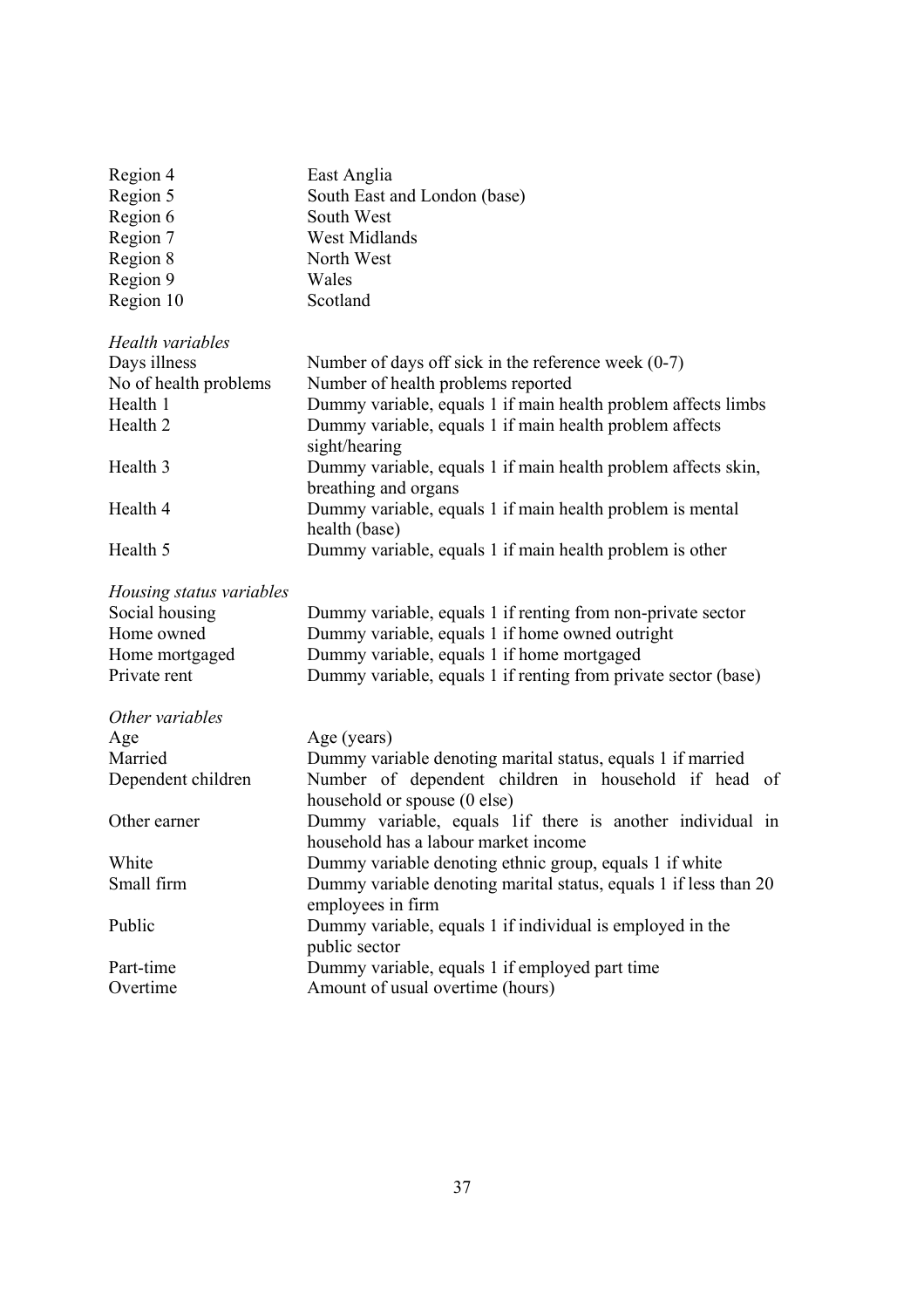#### **REFERENCES**

- Acemoglu D. and Angrist J.D. (2001) 'Consequence of Employment Protection? The Case of the Americans with Disabilities Act', *Journal of Political Economy*, Vol. 19, Issue 5, pp 915- 50
- Aston J., Atkinson J., Evans C., Davis S. and O'Regan S. (2001) *Employers and the New Deal for Disabled People: Qualitative Research – First Wave*, Department for Work and Pensions, Research Report No. 145, London
- Baldwin M. and Johnson W.G. (1994) 'Labor Market Discrimination Against Men with Disabilities', *Journal of Human Resources*, Vol. XXIX (1), pp 1-19
- Baldwin M. and Johnson W.G. (2000) 'Labor Market Discrimination Against Men with Disabilities in the Year of the ADA', *Southern Economic Journal*, Vol. 66, No. 3, pp 548-66
- Blackaby D.H., Carlin P.S. and Murphy P.D. (1998) 'What A Difference A Wife Makes: Evidence of Women Investing in Their Husband's Careers', *Bulletin of Economic Research*, Vol. 50, No.1, pp 1-18
- Blackaby D., Clark K., Drinkwater S., Leslie D., Murphy P. and O'Leary N. (1999) *Earnings and Employment Opportunities of Disabled People*, Department for Education and Employment, Research Report No.133, Nottingham
- Bunt K., Shury J., Vivian D. and Allard F. (2001) *Recruiting Benefit Claimants: A Survey of Employers in One Pilot Areas*, Department for Work and Pensions, Research Report No. 139, London
- Cotton, J. (1988) 'On the decomposition of wage differentials', *Review of Economics and Statistics*, Vol. 70, No. 2, pp 236-243
- Cousins C., Jenkins J. and Laux R. (1998) 'Disability Data from the LFS: Comparing 1997-98 with the Past', *Labour Market Trends*, June, pp 321-340
- De Leire T. (2000) 'The Wage and Employment Effects of the Americans with Disabilities Act', *Journal of Human Resources*, Vol. 35, No. 4, pp 693-715
- Dickens R., Gregg P. and Wadsworth J. (2000) 'New Labour and the Labour Market', *Oxford Review of Economic Policy*, Vol. 16, No. 1, pp 95-113
- Ettner, Susan L. (2000) 'The Relationship between Labour Market Outcomes and Physical and Mental Health; Exogenous Human Capital or Endogenous Health Production?' in Salkever D.S. and Sorkin A. (eds.) *The Economics of Disability*, Research in Human Capital and Development, Vol. 13, JAI Press Inc.: Stamford, Connecticut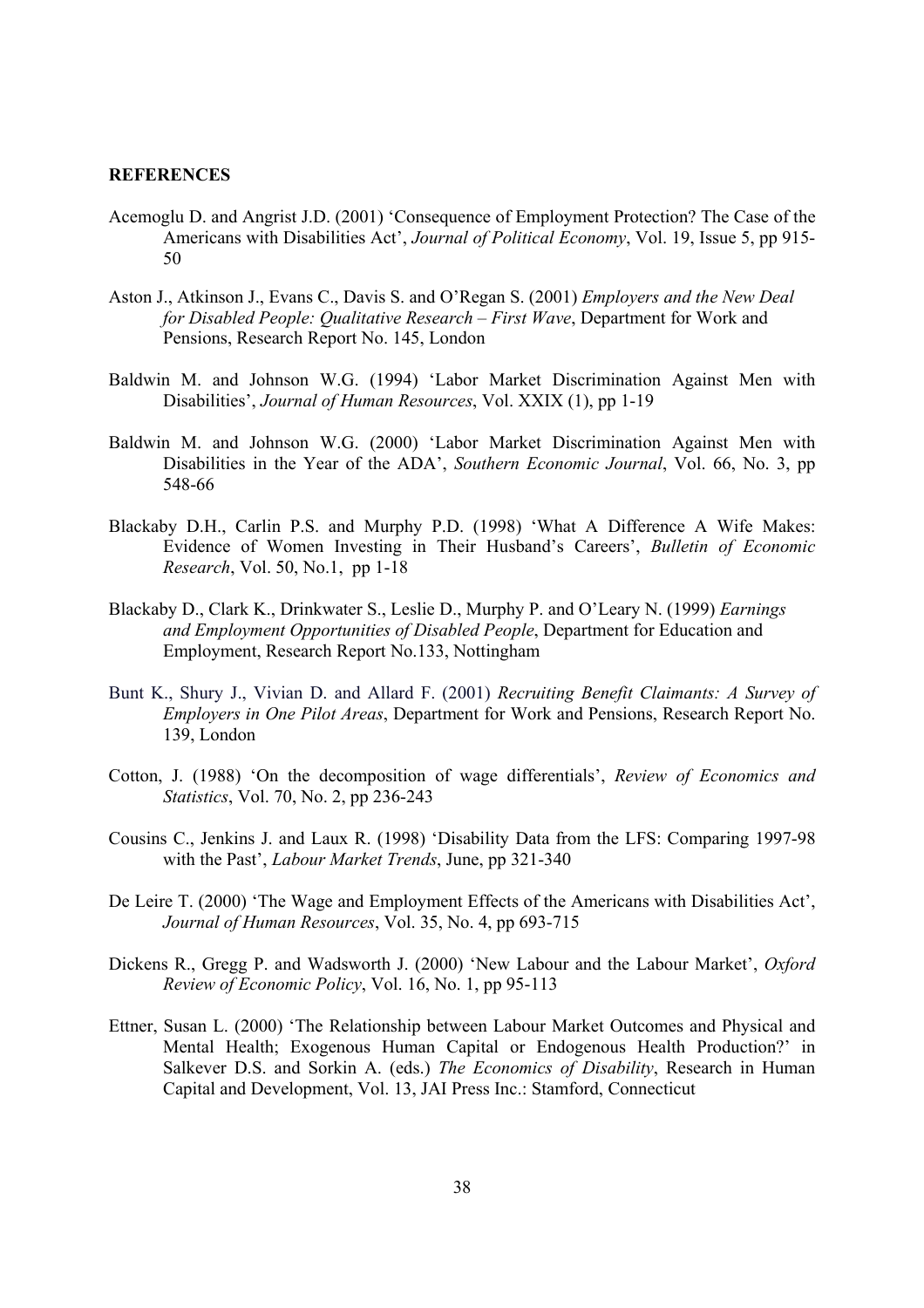- European Foundation for the Improvement of Living and Working Conditions (2003) *Illness,Disability and Social Inclusion*, Office for Official Publications of the European Communities, Luxembourg
- Goldstone C. with Meager N. (2002) *Barriers to Employment for Disabled People*, Department for Work and Pensions, In-house Report No. 95, London
- Haveman R., Holden K., Wolfe B., Smith P. and Wilson K. (2000) 'The Changing Economic Status of Disabled Women, 1982-1991; Trends and their Determinants', in Salkever D.S. and Sorkin A. (eds.), *The Economics of Disability*, op. cit.
- Kidd M.P., Sloane P.J. and Ferko I. (2000) 'Disability and the Labour Market; An Analysis of British Males', *Journal of Health Economics*, Vol. 19, pp 961-81
- Kreider B. (1999) 'Latent Work Disability and Reporting Bias', *Journal of Human Resources*, Vol. XXXIV, No. 4, pp 734-69
- Kruse D. and Schur, L. (2003) 'Employment of People with Disabilities Following the ADA', *Industrial Relations*, Vol. 42, No. 1, pp 31-64
- Lambrinos J. (1991) 'Health; A Source of Bias in Labour Supply Models', *Review of Economics and Statistics*, Vol. 73, pp 203-212
- Maddala G.S. (1983) *Limited Dependent and Qualitative Variables in Econometrics*, Econometric Society Monographs No. 3, Cambridge: Cambridge University Press
- Meager N., Bates P., Dench S., Honey S. and Williams M. (1998) *Employment of Disabled People: Assessing the Extent of Participation*, Department for Education and Employment Research Brief No. 69, London
- Oaxaca R.L. and Ransom M. (1994) 'On Discrimination and the Decomposition of Wage Differentials', *Journal of Econometrics*, Vol. 61, pp 5-21
- Reimers C.W. (1983) 'Labor Market Discrimination Against Hispanic and Black Men', *Review of Economics and Statistics*, Vol. 65, pp 570-579
- Salkever D.S. and Domino Marisa E. (2000) 'Within Group "Structural" Tests of Labor-Market Discrimination; A Study of Persons with Serious Disabilities', in Salkever D.S. and Sorkin A. (eds.), *The Economics of Disability*, op. cit.
- Smith A. and Twomey B. (2002) 'Labour Market Experience of People with Disabilities', *Labour Market Trends*, August, pp 415-27
- Stapleton D. and Burkhauser R.V. (eds.) *The Decline in the Employment of People with Disabilities; A Policy Puzzle*, WE. Upjohn Institute for Employment Research: Kalamazoo, Michigan